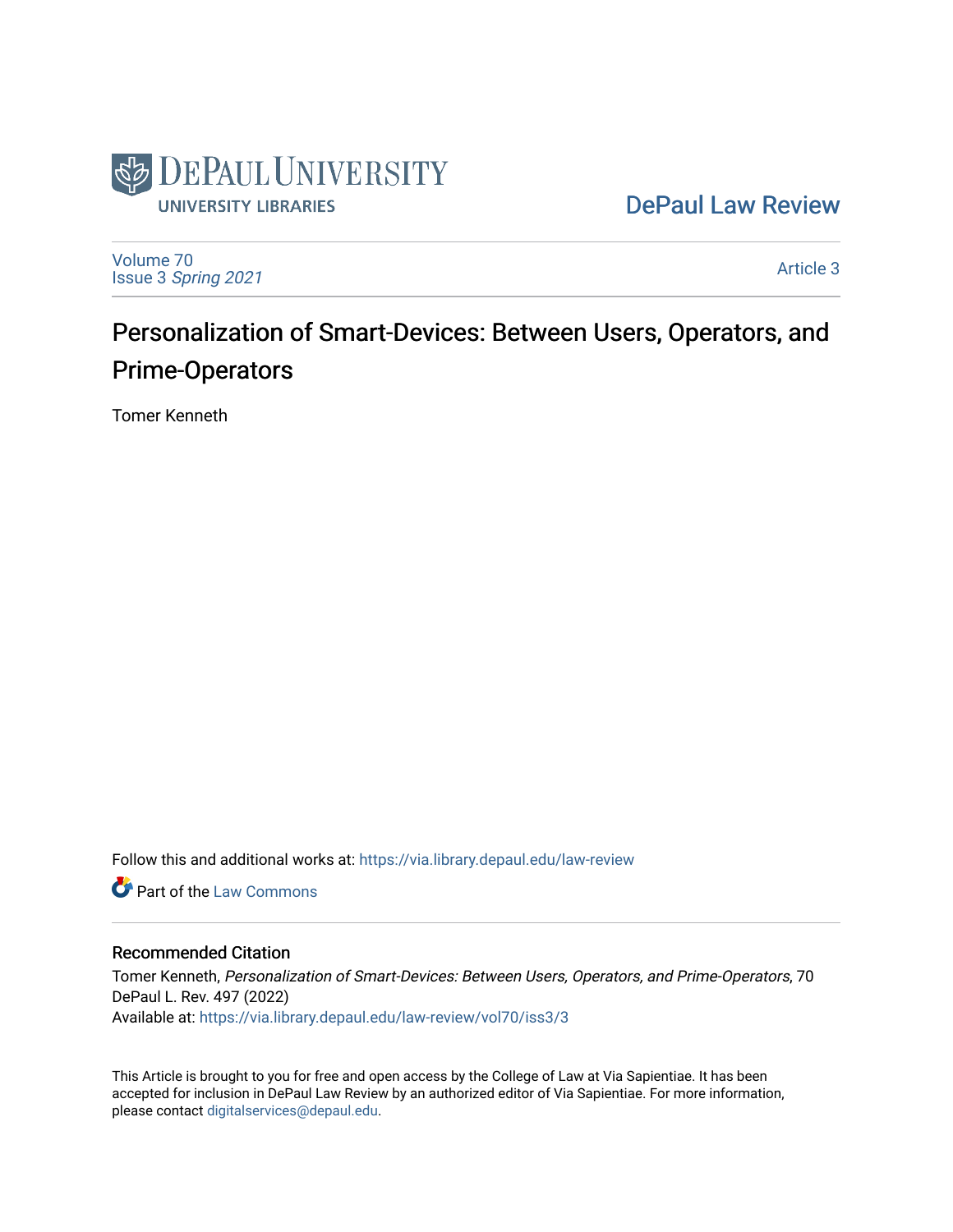# **PERSONALIZATION OF SMART-DEVICES: BETWEEN USERS, OPERATORS, AND PRIME-OPERATORS**

### *Tomer Kenneth\**

Your relationships with smart-devices are about to get complicated. The ability to operate the physical functions of smart-devices from far away introduces new actors into the previously intimate relationship between the user and the device—the operators. The Internet of Things (IOT) also facilitates more complexed and nuanced use of smart-devices, most notably enabling the personalization of a specific device for a specific user. Together, remote operability and personalization of smart-devices bring forth a myriad of legal and social opportunities and challenges.

The Article explains the nature of personalization of smart-devices and teases out its significant implications. Personalization of smartdevices combines the dynamic personalization of code with the influential personalization of physical space, making it easy for operators to remotely modify the smart-device and influence specific users' behaviors. Crucially, personalization of smart-devices can affect the creation and enforcement of law: it facilitates the application of law on spaces and activities that were previously unreachable, thereby also pushing toward the way for legalization of previously unregulated spaces and activities.

The Article also distinguishes between two kinds of smart-devices operators: ordinary and prime-operators. The Article illustrates the challenges that ordinary operators bring forth by identifying different kinds of ordinary operators (users, private companies, and the state) and modes of constraints they can impose on users (notice, nudge, and prevention). It then normatively discusses the distribution of first-order and second-order legal powers between ordinary operators.

<sup>\*</sup> Doctoral (J.S.D.) Candidate, New York University School of Law; Fellow, Information Law Institute, NYU. I thank Thomas Streinz, Anat Lior, Roy Cohen, Alma Diamond, Meir Yarom, and James Wilson for invaluable discussions comments on earlier versions. I am also grateful to the participants of the Yale Law School's 9th Annual Doctoral Scholarship Conference, the participants of the Privacy Research Group at NYU School of Law, and the participants of the 15th Cornell Law School Inter-University Graduate Conference, for their helpful feedback. Finally, I thank also Susan John and the law review editors for their careful editorial work.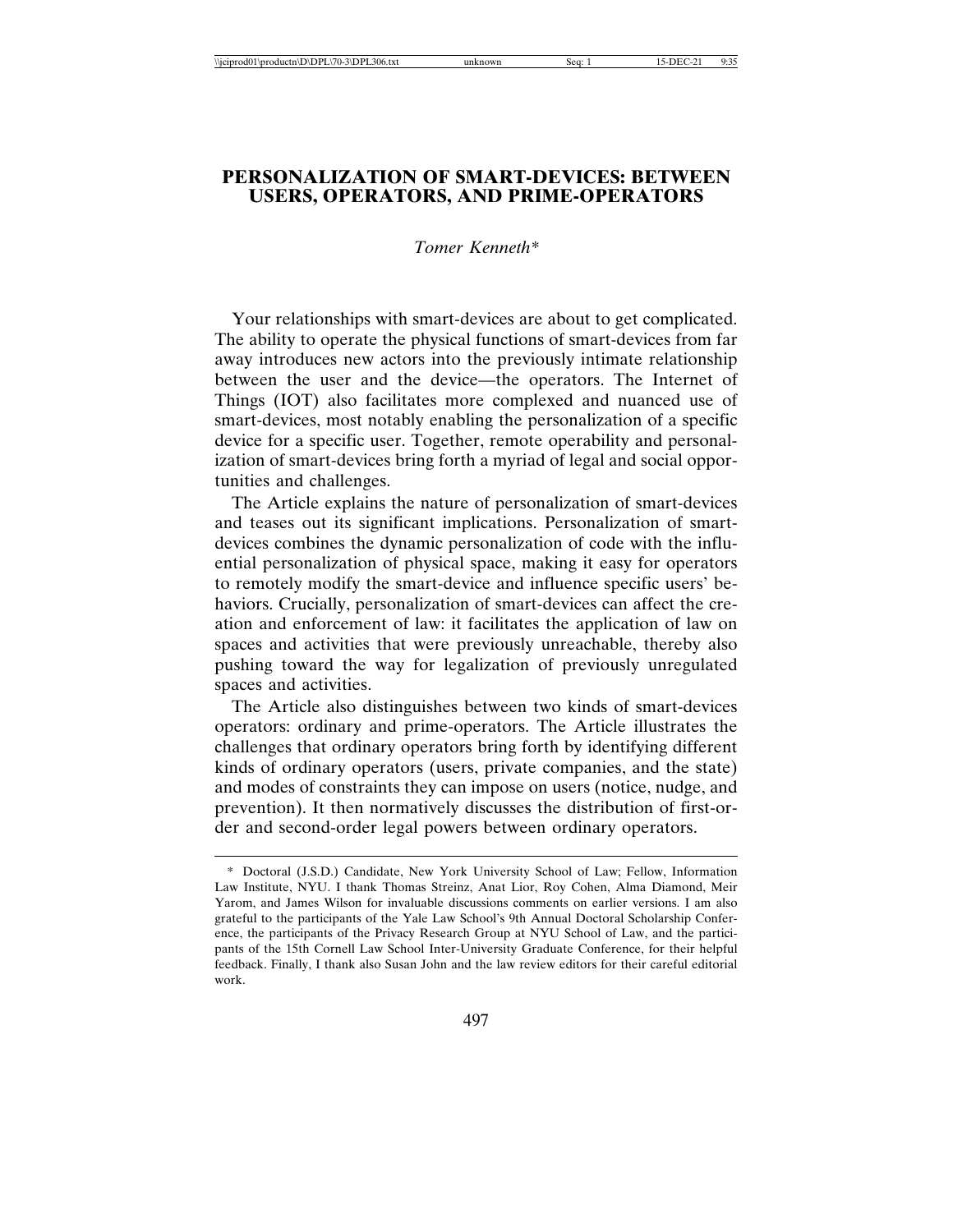Finally, the Article introduces the prime-operators of smart-devices. Prime-operators have informational, computational, and economic advantages that uniquely enable them to influence millions of devices and extract considerable social value from the operation of smart-devices. Prime-operators also hold unique moderating powers—they govern how different operators and users operate the smart-devices and thereby influence interactions mediated by smart-devices. The Article discusses the nature and role of prime-operators and explores paths to regulate them.

|      | 499                      |                                                                                            |     |
|------|--------------------------|--------------------------------------------------------------------------------------------|-----|
| L.   | PREFACE TO SMART-DEVICES | 501                                                                                        |     |
|      | $A_{-}$                  | From Traditional to Smart                                                                  | 501 |
|      | B.                       | Opportunities and Challenges                                                               | 506 |
| H.   |                          | PERSONALIZATION - SPECIFIC CONSTRAINTS ON                                                  |     |
|      |                          |                                                                                            | 510 |
|      |                          |                                                                                            | 510 |
|      | B.                       |                                                                                            | 513 |
|      | $C_{\cdot}$              |                                                                                            | 514 |
|      |                          | Physical & Code Architecture<br>$\mathcal{I}$ .                                            | 514 |
|      |                          | Smart-Devices and Personalization of Law<br>2.                                             | 517 |
|      |                          | 3.<br>Smart-Devices and Personalization of Markets                                         | 520 |
| III. |                          | PERSONALIZATION BY ORDINARY OPERATORS                                                      | 522 |
|      |                          |                                                                                            | 523 |
|      |                          | Three Ordinary Operators<br>$\mathcal{I}$ .                                                | 523 |
|      |                          | Three Methods of Constraint<br>2.                                                          | 525 |
|      | В.                       | Towards Legal Intervention $I -$ Assessing the Harms                                       |     |
|      |                          |                                                                                            | 526 |
|      | $C_{\cdot}$              | Towards Legal Intervention II - The Distribution of                                        |     |
|      |                          | Legal Powers to Operate Smart-Devices                                                      | 531 |
|      |                          | First-Order Legal Power to Operate Smart-<br>L                                             |     |
|      |                          |                                                                                            | 533 |
|      |                          | Second-Order Legal Power to Operate Smart-<br>2.                                           |     |
|      |                          |                                                                                            | 535 |
| IV.  |                          | PERSONALIZATION BY PRIME-OPERATORS                                                         | 537 |
|      | A.                       | Informational, Economic, and Computational                                                 | 537 |
|      | B.                       | $Advantages \dots \dots \dots \dots \dots \dots \dots \dots \dots \dots \dots \dots \dots$ | 541 |
|      |                          |                                                                                            | 544 |
|      | $C_{\cdot}$              |                                                                                            |     |
|      |                          |                                                                                            | 548 |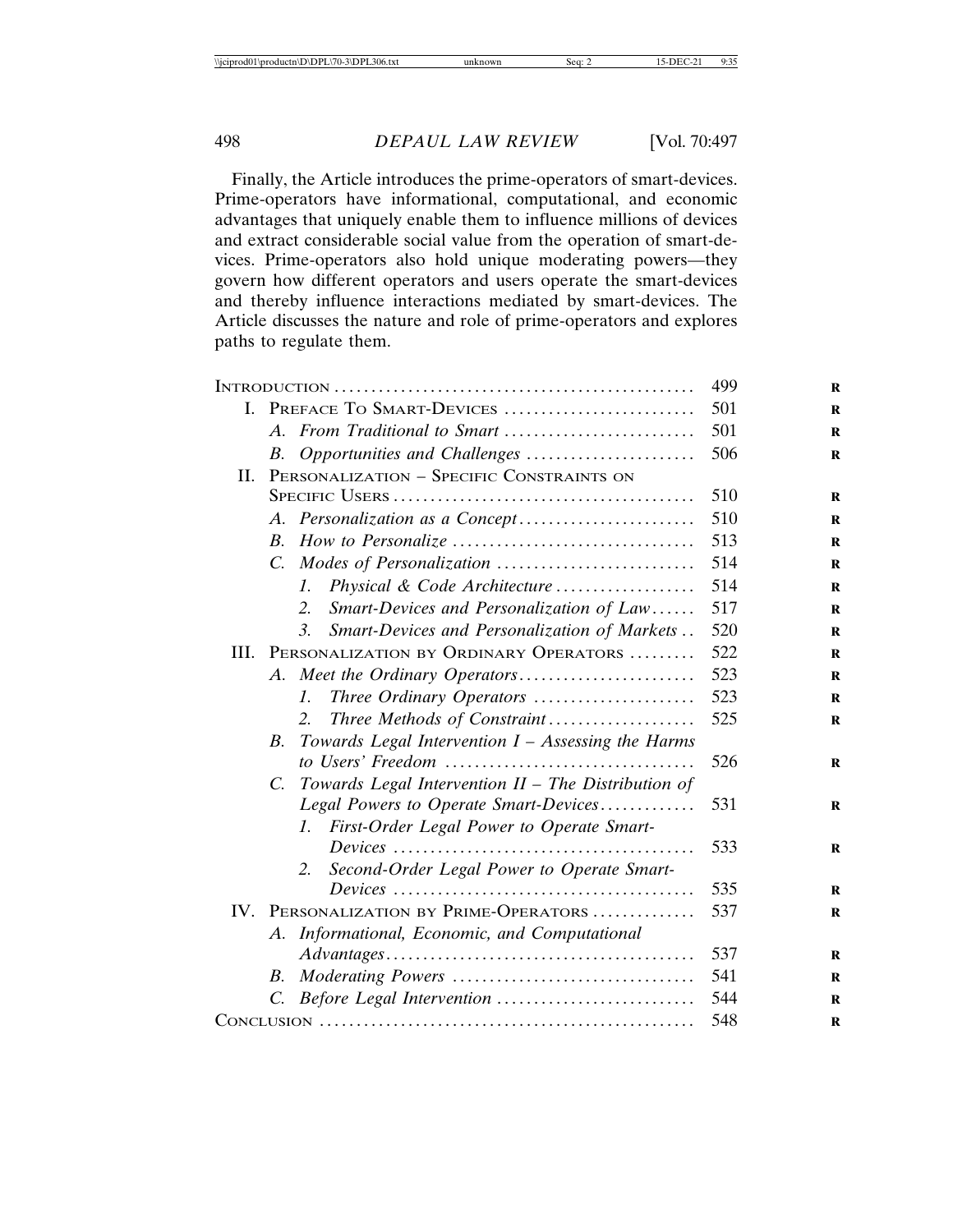#### **INTRODUCTION**

Technological innovations turn traditional devices into smart-devices, which are digitally operated and connected to the internet.1 Combining these two features facilitates remote operability of smartdevices, empowering operators—users and other actors—to operate the devices' functions without being in the same space and time as the device itself. In turn, remote operability introduces new actors to the previously intimate relationship between the user and the device.

The Article will use the smart-fridge as a prime example to explore the exciting possibilities and thorny challenges that smart-devices bring forth. Smart-fridges' innovative technologies facilitate various functions that traditional fridges do not. These include the digital operation of the traditional functions of the fridge, e.g., temperature setting or opening doors; various sensors that collect information from inside the fridge and its surroundings, e.g., noticing when the tomatoes rot and identifying users approaching the device; connection to personal assistants' services such as Alexa or Google Assistant, e.g., to simplify the creation of shopping lists or to find recipes according to the products in the fridge; and a connection to other internet services, e.g., social media accounts or shopping websites.2

Admittedly, that smart-fridges have built-in computers, sensors, or even small screens that provide various information about the device, is not likely to leave anyone with a smartphone flabbergasted. However, understanding remote operability might. It allows various operators to make the smart-fridge in the users' kitchen perform actions that affect the user without ever stepping into the kitchen. It empowers those operators to determine when the doors will be open or closed, what temperature to set for the dairy compartment, how to

<sup>1.</sup> In this article the phrase "traditional device" denotes the device that used for similar core functions without the internet connectivity of the respective smart-device. For instance, traditional fridges whose functions included cooling, thermostat control, door level, and sometime basic digital capabilities to control these functions. The relation between smart-devices and traditional devices derives from them being the same "thing" as far as the user is concerned. Michael J. Madison, *Law as Design: Objects, Concepts, and Digital Things*, 56 CASE W. RES. L. REV. 381, 389–404, 447–63 (2005) (discussing what makes a physical "thing" in law, and the expectations towards tangible things).

<sup>2.</sup> See e.g., James Stables, *Chill out, it's our smart fridge buying guide*, The AMBIENT (Jan. 11, 2019), https://www.the-ambient.com/reviews/best-smart-fridges-356; Adrian Willings, *New Alexa devices from CES 2019: AI-powered TVs, fridges, mirrors and more*, POCKET-LINT (Jan. 14, 2019), https://www.pocket-lint.com/smart-home/news/amazon/143246-the-best-new-alexa-devices-ai-powered-tvs-fridges-mirrors-and-more; Renée Lynn Midrack, *What Is a Smart Refrigerator?*, LIFEWIRE (Nov. 14, 2019), https://www.lifewire.com/smart-refrigerator-4158327; Kari Paul, *Teen claims to tweet from her smart fridge – but did she really?*, THE GUARDIAN (Aug. 13, 2019, 6:48 PM), https://www.theguardian.com/technology/2019/aug/13/teen-smart-fridge-twittergrounded.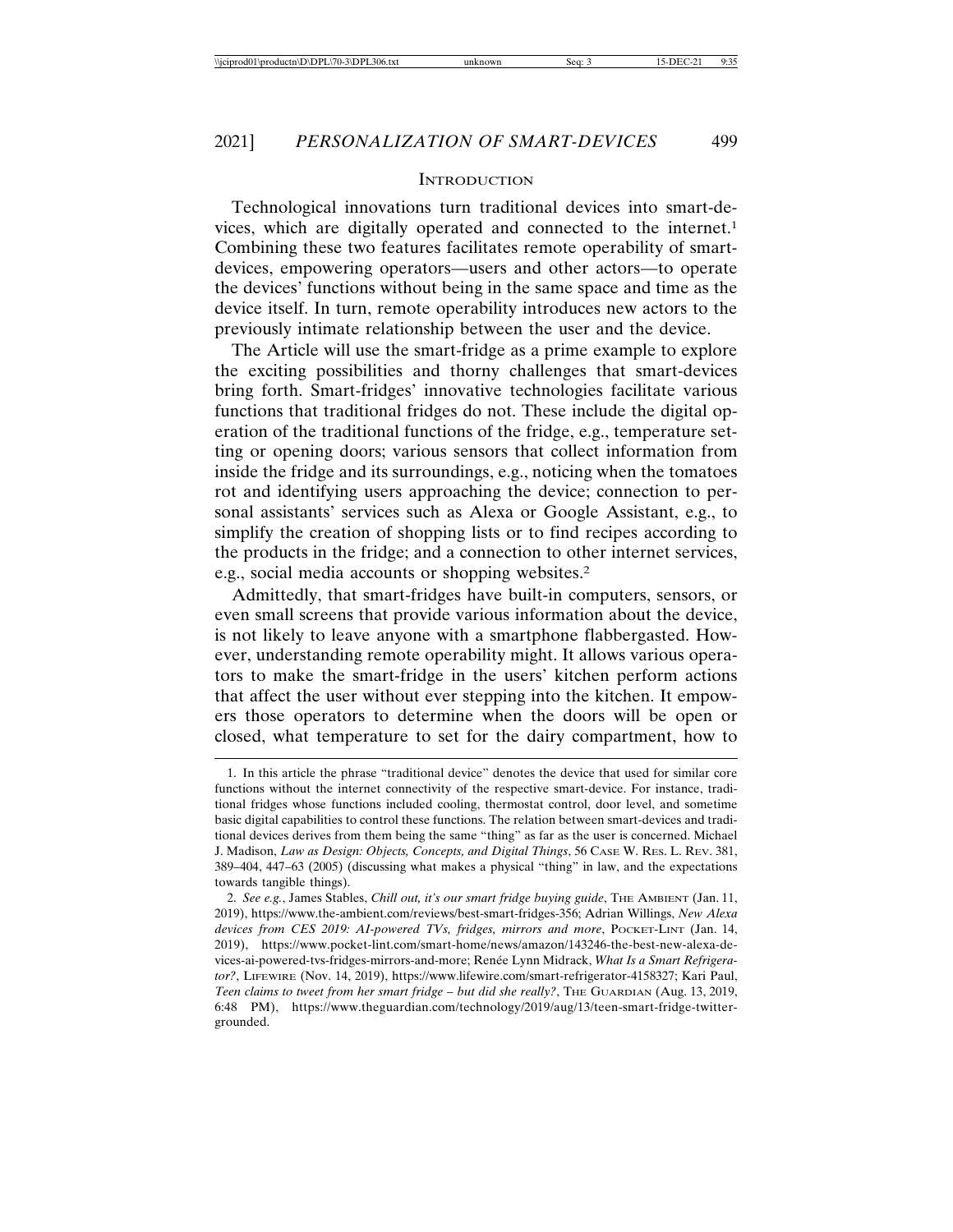organize the products in the fridge, or when the beer compartment will be locked.<sup>3</sup>

This article will explore operators' power to personalize the use of smart-devices, and the various legal challenges that this innovative power brings to the fore. Smart-devices often celebrate their operators' ability to "personalize" these devices.4 As we shall see, personalization refers to physically modifying the features of the smart-devices to prompt specific users to act in a specific way.5 This is a unique, innovative, and influential feature of smart-devices. It invites operators to impose finer and more nuanced constraints on particular users, thereby pushing specific users to particular outcomes, outcomes set by the operators for those specific users.6 As smart-devices become more abundant and the effects of personalization on users will accentuate, scholarly attention and legal responses will be required.<sup>7</sup>

This Article contributes to the existing literature by developing three main ideas. First, it provides a comprehensive account of personalization in the context of smart-devices, analyzing the concept and exploring the development of innovative personalized legal and market regulations that rely on this technology.<sup>8</sup> Second, it casts a spotlight on the new actors—the operators of smart-devices—and the changing relationships between users and their devices.9

Third, it singles out the *prime-operators*, specific operators that hold considerable powers regarding the operation of smart-devices.10 Despite escaping scholarly debates so far, prime-operators are important. They have informational, computational, and economic advantages

<sup>3.</sup> *Id*.

<sup>4.</sup> The centrality of personalization can be hinted by the prominence of this function in smartfridges ads. *See, e.g.*, *New Food AI Looks Inside Your Fridge To Help You Find The Perfect Things To Cook With What You ALREADY Have*, SAMSUNG NEWSROOM, https:// news.samsung.com/us/new-food-ai-looks-inside-fridge-help-find-perfect-things-cook-already/ (last visited July 11, 2021) (featuring "personalized cooking experiences" and "personalized food recommendations"); *The Smarter Kitchen*, SMARTFRIDGE, http://smartfridge.io/ (last visited July 11, 2021) (featuring "personalized food manager features" and "personalized grocery lists"); *Home is where the Hub is*, SAMSUNG, https://www.samsung.com/us/explore/family-hub-refrigerator/overview/ (last visited July 11, 2021).

<sup>5.</sup> *See infra* Part II.B.

<sup>6.</sup> *See infra* Part II.C.1; *supra* note 4.

<sup>7.</sup> On the expected prevalence of smart-devices see, e.g., Paolo Collela, *Ushering In A Better Connected Future*, ERICSSON, https://www.ericsson.com/en/about-us/company-facts/ericssonworldwide/india/authored-articles/ushering-in-a-better-connected-future (last visited July 11, 2021) (predicting roughly 30 billion IoT devices by 2022); *A Guide to the Internet of Things*, INTEL (Apr. 3, 2016), https://www.intel.com/content/www/us/en/internet-of-things/infographics/ guide-to-iot.html (predicting roughly 200 billion IoT devices by 2020).

<sup>8.</sup> *See infra* Part II.

<sup>9.</sup> *See infra* Part III.

<sup>10.</sup> *See infra* Part IV.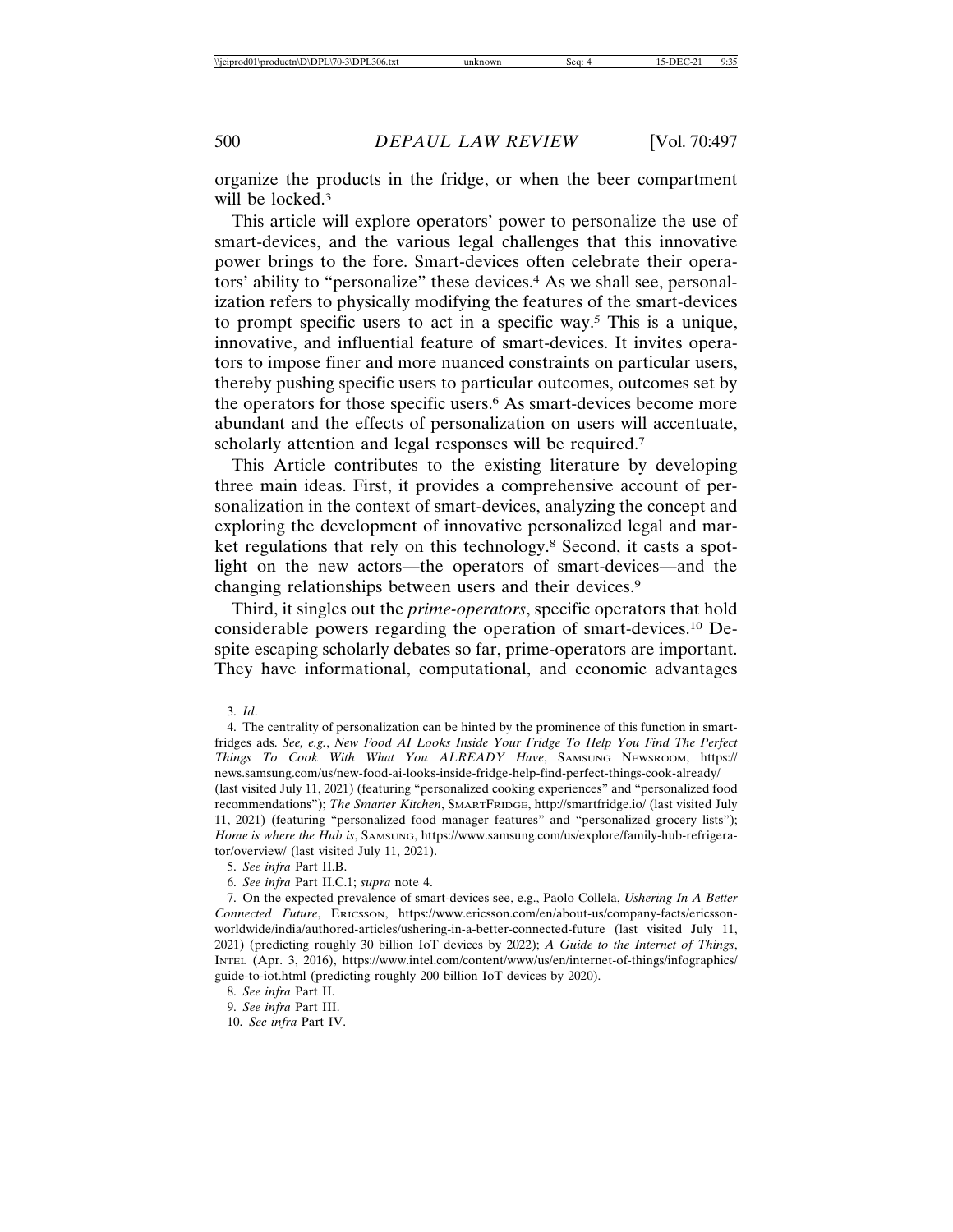that enable only these types of operators to extract considerable social value from the operation of smart-devices.11 Prime-operators also hold unique moderating powers, enabling them to favor certain operators over others.12 The Article will argue that prime-operators of smart-devices create legal challenges that resemble those posed by social media moderators and set the foundations for the regulatory and scholarly discussion about prime-operators.<sup>13</sup>

Part I provides a primer to the technology of smart-devices, explains how its core features facilitate remote operation, and presents the key opportunities and challenges that this technology holds. Part II focuses on personalization as a unique feature of smart-devices. It expounds upon the concept, explains the technological background, and then illustrates how personalization of smart-devices poses new possibilities for personalized legal and market constraints.

Part III is dedicated to personalization by ordinary operators. It illustrates and assesses the normative harms that ordinary operators might pose, namely by combining the types of operators and methods of constraints they could apply. It then discusses the adequate distribution of first-order and second-order legal powers to operate smartdevices. Part IV introduces the prime-operators. It explains the origin of their power, underscores the unique legal challenges that they pose, and suggests a legal path to regulating them. The Article concludes with a set of considerations about the scholarship and regulation of smart-devices.

# I. PREFACE TO SMART-DEVICES

#### *A. From Traditional to Smart*

Smart-devices and the Internet of Things (IoT) are notoriously tricky to define.14 Instead of grappling with a definitive definition for this emerging technology, I shall discuss the crucial features that set

<sup>11.</sup> *See infra* Part IV.A.

<sup>12.</sup> *See infra* Part IV.B

<sup>13.</sup> *See infra* Part IV.C.

<sup>14.</sup> *See, e.g.*, Hillary Brill & Scott Jones, *Little Things and Big Challenges: Information Privacy and the Internet of Things*, 66 AM. U. L. REV. 1183, 1186–88 (2017); Andrew Guthrie Ferguson, *The Internet of Things and the Fourth Amendment of Effects*, 104 CAL. L. REV. 805, 823–25 (2016). The California legislature referred to smart-devices as "connected devices" and defined them as "any device, or other physical object that is capable of connecting to the Internet, directly or indirectly, and that is assigned an Internet Protocol address or Bluetooth address." *See* CAL. CIV. CODE § 1798.91.05 (West 2018). Some early references to IoT include, see generally THE INTERNET OF THINGS, INT'L TELECOMM. UNION (2005); Kevin Werbach, *Sensors and Sensibilities*, 28 CARDOZO L. REV. 2321 (2007).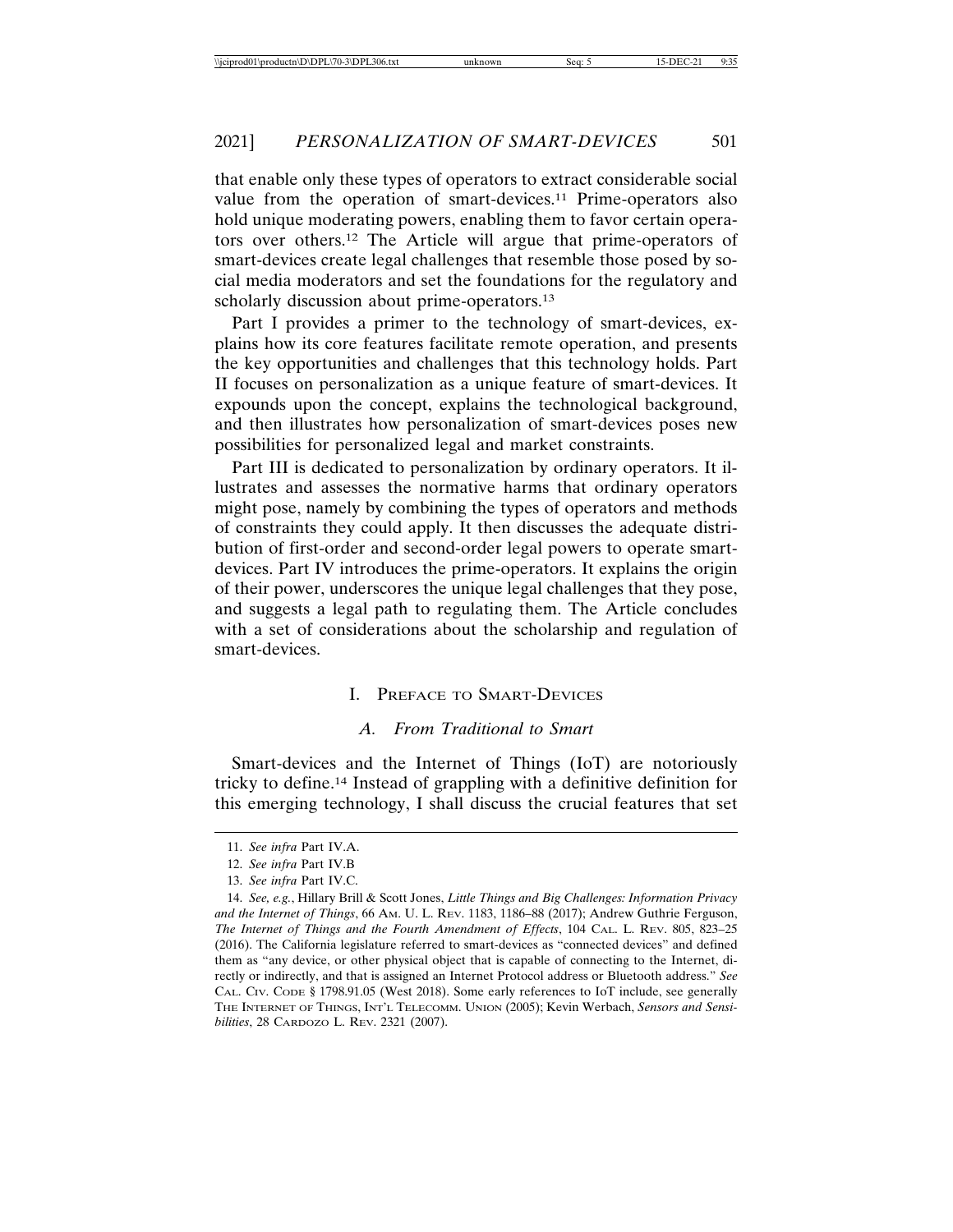smart-devices apart from traditional ones.15 Briefly, these two features are the digitization of smart-devices' functions and interconnectivity. Together, they enable the computers embedded in smart-devices to (1) operate (execute actions regarding) the various digitized functions of the device, and (2) connect to the Internet in order to send information and receive commands.16 These features facilitate other important characteristics, such as multifunctionality, scalability, and remote operability. Arguably, these elements also make a smartfridge part of the IoT.17 Allow me to elaborate.

To begin, consider the *digitization* of the devices' functions. Most traditional fridges include both analog and digital functions. The former include the leg-lever used to open the door, the ice trays, or the drawers that could be manually opened, closed, or locked; the latter include the inner computer that regulates the temperature or notifies when the door is left open.<sup>18</sup> Improvements in computer technology facilitate the creation of better computers that can be embedded in mundane devices.19 These enhanced abilities facilitate the digitization of most of the devices' functions, as well as adding innovative func-

17. *See, e.g.*, ERIC A. FISCHER, CONG. RES. SERV. R44227, THE INTERNET OF THINGS: FRE-QUENTLY ASKED QUESTIONS 1–2 (2015). The definition of IoT and the relation between smartdevices and IoT is a complicated issue which will not be fully addressed in the article. *See, e.g.*, Manuel Silverio-Fernández et al., *What is a smart device? - a conceptualisation within the paradigm of the internet of things*, 6 VISUALIZATION IN ENG'G 1 (2018); Menachem Domb, *Smart Home Systems Based on Internet of Things*, *in* INTERNET OF THINGS (IOT) FOR AUTOMATED AND SMART APPLIANCES (2019).

18. The distinction between digital systems and analog systems and their different legal applications were discussed in the context of art and copyright, see, e.g., Jeremy Paul Sirota, *Analog to Digital: Harnessing Peer Computing*, 55 HASTINGS L.J. 759, 760–61 (2004); James Grimmelmann, *There's No Such Thing as a Computer-Authored Work — And It's a Good Thing, Too*, 39 COLUM. J.L. & ARTS 403, 404 (2016); Brian Sheridan, *The Age of Forgotten Innocence: The Dangers of Applying Analog Restrictions to Innocent Infringement in the Digital Era*, 80 FORD-HAM L. REV. 1453, 1465–69, 1478–81 (2011).

19. For a more nuanced explanation on the computing scheme that supports IoT, see Sona R. Makker, *Overcoming "Foggy" Notions of Privacy: How Data Minimization Will Enable Privacy in the Internet of Things*, 85 UMKC L. REV. 895, 897–98, 900–03 (2017); Swaroop Poudel, *Internet of Things: Underlying Technologies, Interoperability, and Threats to Privacy and Security*, 31 BERKELEY TECH. L.J. 997, 1007 (2016).

<sup>15.</sup> I find this approach especially appealing, in light of the early stage of this technology and its numerous unknown future implications on social lives. Here, I follow the footsteps of Justice Frankfurter's holding in *Northwest Airlines, Inc. v. Minnesota*: "[T]he still more subtle and complicated technological facilities that are on the horizon, raises questions that we ought not to anticipate; certainly we ought not to embarrass the future by judicial answers which at best can deal only in a truncated way with problems sufficiently difficult even for legislative statesmanship." 322 U.S. 292, 300 (1944).

<sup>16.</sup> Thus, to be regarded as a smart-device, a device does not have to constantly use its sensors to collect information nor keep a permanent link with the server. *Cf.* Steven I. Friedland, *Drinking from the Fire Hose: How Massive Self-Surveillance from the Internet of Things Is Changing the Face of Privacy*, 119 W. VA. L. REV. 891, 894–95 (2017).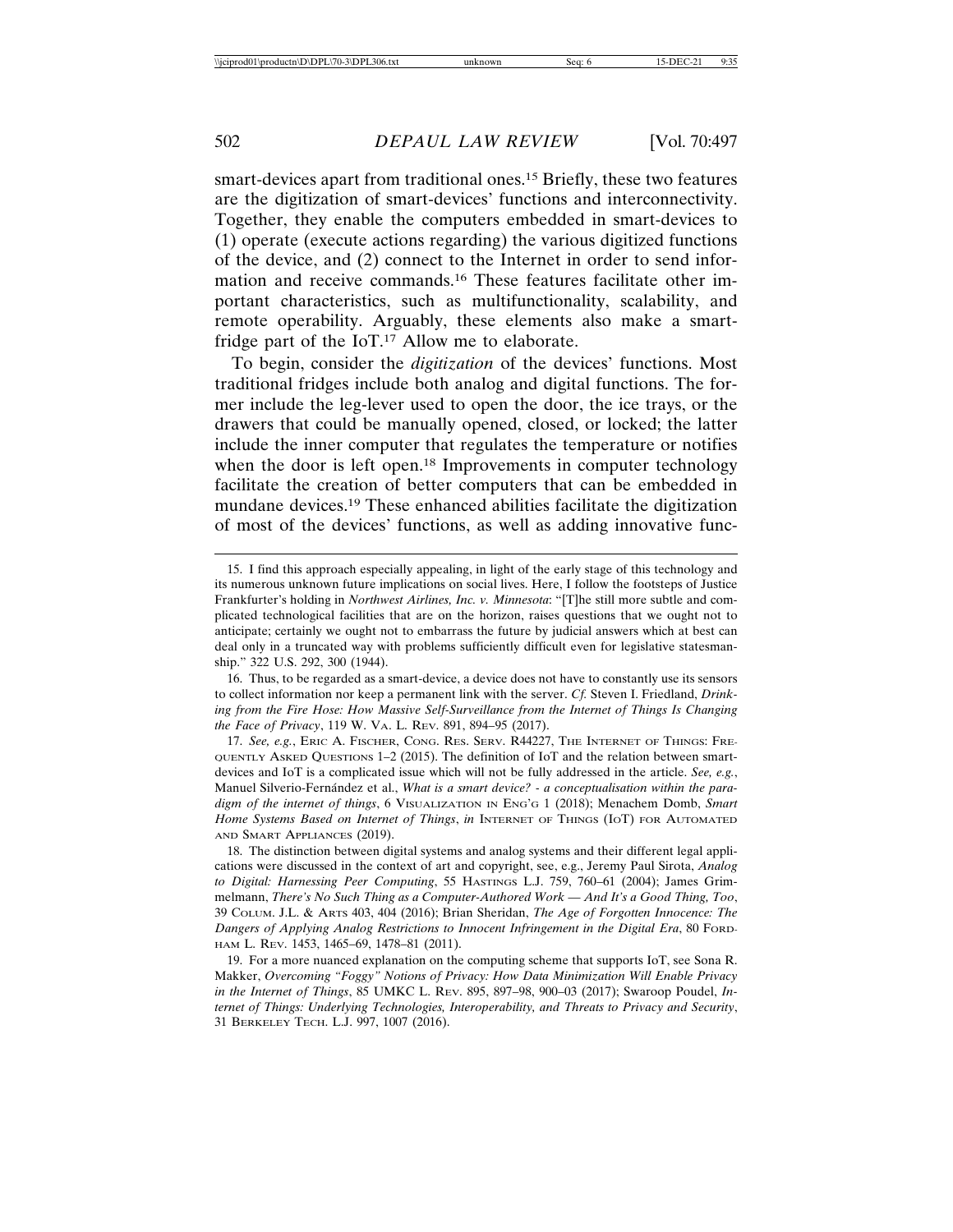#### 2021] *PERSONALIZATION OF SMART-DEVICES* 503

tions that traditional devices did not provide.20 The newly digitized functions include digitally opening or closing the doors or the internal compartments, operating ice dispensers, setting temperature, and notifying about issues like dirty filters.21 The innovative functions include various sensors that collect information about the smart-fridge and its surroundings, including cameras that record both the inside and outside of the fridge, or heat and humidity sensors that monitor different compartments.<sup>22</sup>

Second, technological developments also support the devices' *interconnectivity*. 23 That is, the ability of the computer embedded in the smart-device to communicate with and connect to other computers via the Internet.24 While communicating online, each smart-device has its own identifier, meaning its own "Internet identity" and "address," which allows other computers connected to the Internet to find and communicate with it.25 This way, the computer embedded in the smart-device exchanges information and commands with other computers connected to the Internet.26

24. *See* Vatsa & Singh, *supra* note 23. On the role of interconnectivity in IoT, see, e.g., Andrew Guthrie Ferguson, *The "Smart" Fourth Amendment*, 102 CORNELL L. REV. 547, 554–60 (2017); Ian Taylor Logan, *For sale: Window to the Soul Eye Tracking as the Impetus for Federal Biometric Data Protection*, 123 PENN ST. L. REV. 779, 786–87 (2019); Ronald J. Hedges & Kevin F. Ryan, *The Internet of Things*, 90 N.Y. ST. BAR ASS'N J. 30 (2018).

25. *See, e.g.*, FISCHER, *supra* note 17, at 2–3; Harris Aftab, *Analysis of identifiers in IoT platforms*, 6 DIG. COMMC'NS & NETWORKS 334, 334 (2020).

26. Technically speaking, the smart-fridge usually operates as a client, meaning that it receives commands from other computers over the internet called servers that are operated by other entities. More on servers and clients, see JAMES GRIMMELMANN, INTERNET LAW: CASES AND PROBLEMS 31–33 (8th ed. 2018). For additional background on the connection and communica-

<sup>20.</sup> *See* Peter Swire & Jesse Woo, *Privacy and Cybersecurity Lessons at the Intersection of the Internet of Things and Police Body-Worn Cameras*, 96 N.C. L. REV. 1475, 1479–83 (2018) (explaining that alongside the computational powers of the computers of the devices, other computational improvements such as cloud computing are in order to facilitate the IoT); GAURAV TANEJA ET AL., FUTURE OF IOT 13–14 (2019) (holding that the development of IoT technology and especially its large-scale spread depend on the computing powers in the devices themselves, known as "edge-computing" or "fog-computing").

<sup>21.</sup> *See supra* note 2.

<sup>22.</sup> Makker, *supra* note 19, at 897–98, 904–06; Poudel, *supra* note 19, at 1003 ("Sensors, such as cameras, thermometers, and pedometers, lie at the heart of an IoT system. These collect varied information about the environment, such as mechanical data . . . [and] thermal data . . . Sensors can work with actuators, output devices that implement decisions . . . [and] can also combine to form useful applications.").

<sup>23.</sup> On the key role of interconnectivity and smart-devices' ability to communicate as essential to IoT, see, e.g., FTC STAFF REPORT, INTERNET OF THINGS 5–6 (2015); Laura DeNardis & Mark Raymond, *The Internet of Things as a Global Policy Frontier*, 51 U.C. DAVIS L. REV. 475, 477 (2017); Vedang Ratan Vatsa & Gopal Singh, *A Literature Review on Internet of Things (IoT)*, 2 INT'L J. COMPUT. SYS. 355, 356 (2015) ("What we mean by interconnectivity is the potential various interconnections that can be made and the information can be imparted between all objects of the IoT.").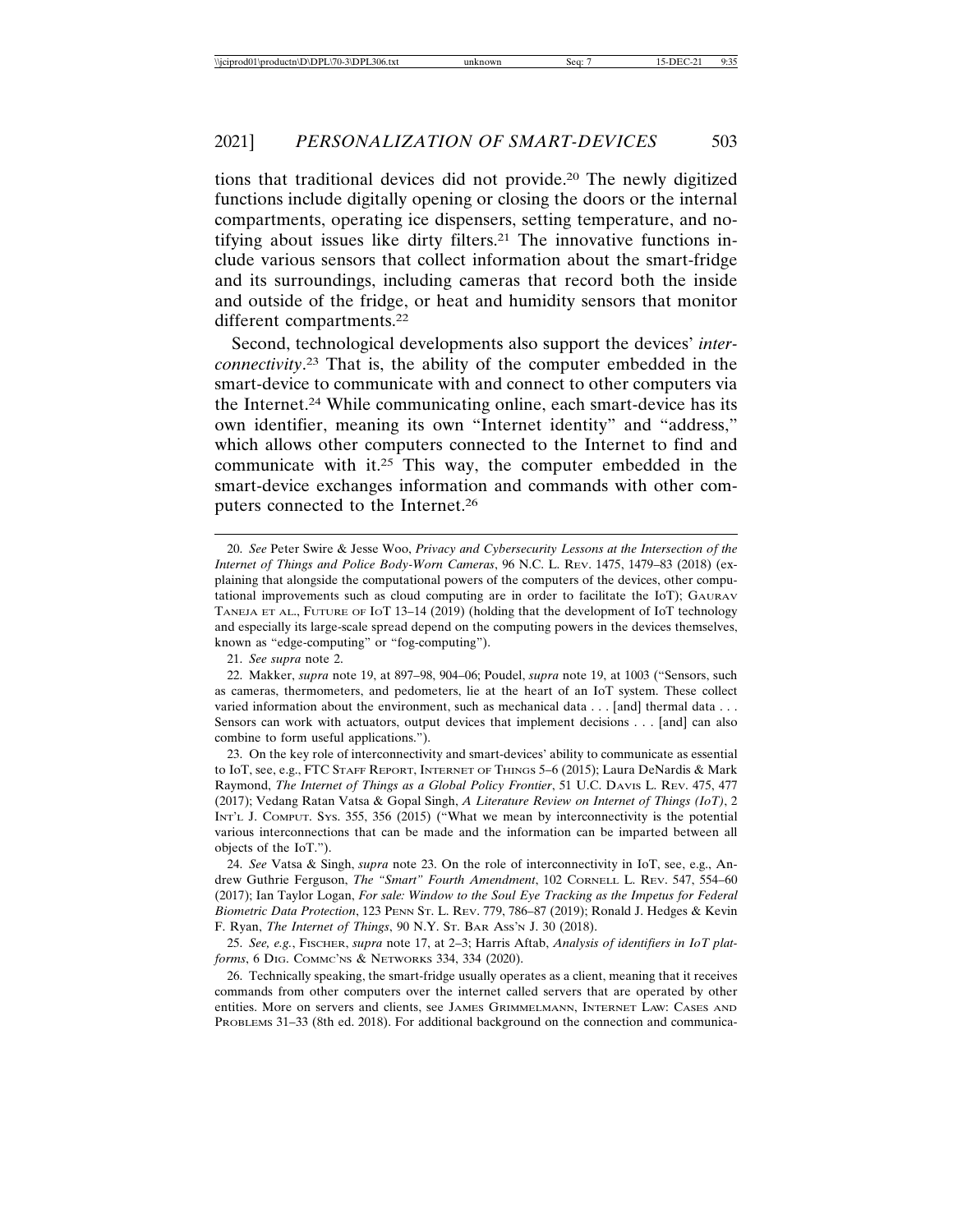Interconnectivity and digitization of functions work together to allow smart-fridges to perform tasks that traditional fridges cannot. One such task is gathering information. A smart-fridge can use its sensors to collect information and upload it to a server.27 Sensors may collect information about the technical use of the fridge, such as measurements of the electricity consumption, the average temperature in different compartments, filters' status, and more.<sup>28</sup> These sensors, specifically the cameras, can also collect information about the users of the smart-fridge and the ways they use it.29 This includes information about the different users' habits—tracking how often they insert products to the smart-fridge, how often they eat certain products, when they usually open the fridge, and even which products or features of the fridge they use at different times.30

Furthermore, the devices can also process the collected information and use it to make distinctions: either between different users that use the device or between different products stored in it.31 In more elaborate cases, inferences like identifying users or products, or detecting features and patterns can be achieved.32 These inferences can be conducted by the smart-device itself (i.e., "edge computing") or by other

tion between computers over the internet, see, e.g*.*, Lawrence E. Evans, Jr., *Internet Overview*, 63 TEX. BAR J. 226 (2000); Gibran J. Peña-Porras, *Joinder Is Coming: Why Denying Swarm Joinder in BitTorrent Cases May Do More Harm Than Good*, 87 U. CIN. L. REV. 611, 619–21 (2018); Aric Jacover, *I Want My MP3!: Creating a Legal and Practical Scheme to Combat Copyright Infringement on Peer-to-Peer Internet Applications*, 90 GEO. L.J. 2207, 2213–14 (2002).

27. *See supra* notes 20–22.

28. These features are already available in some smart-fridges, see, e.g., the FlexZone Drawer smart-divider function and the adjustable shelves functions in some of Samsung's smart-fridges. SAMSUNG, https://www.samsung.com/us/home-appliances/refrigerators/4-door-flex/22-cu--ft- counter-depth-4-door-flex--with-21-5-in--connected-touch-screen-family-hub--refrigeratorrf22n9781sg-aa/ (last visited July 11, 2021).

29. *See* Poudel, *supra* note 19, at 1003–04; Jamie Lee Williams, *Privacy in the Age of the Internet of Things*, 41 HUM. RTS. 14, 14 (2016); Branden Ly, *Never Home Alone: Data Privacy Regulations for the Internet of Things*, 2017 U. ILL. J.L. TECH. & POL'Y 539, 541 (2017).

30. *See, e.g.*, Scott R. Peppet, *Regulating the Internet of Things: First Steps Toward Managing Discrimination, Privacy, Security, and Consent*, 93 TEX. L. REV. 85, 98–114 (2014) (discussing the various IoT sensors that collect information in different kinds of devices).

31. I use the term "processing" here for convenience, but the more accurate term would be "profiling," defined by the GDPR as "any form of automated processing of personal data consisting of the use of personal data to evaluate certain personal aspects relating to a natural person, in particular to analyse or predict aspects concerning that natural person's performance at work, economic situation, health, personal preferences, interests, reliability, behaviour, location or movements." *See* 2016 O.J. (L 679) 119.

32. *See* Peppet, *supra* note 30, at 130 (discussing the identification process of IoT devices by cameras, and explaining that "sensor data capture such a rich picture of an individual, with so many related activities, that each individual in a sensor-based dataset is reasonably unique"); Nicholas D. Lane et al., *On the Feasibility of User De-Anonymization from Shared Mobile Sensor Data*, PHONESENSE, Nov. 6, 2012, at 1.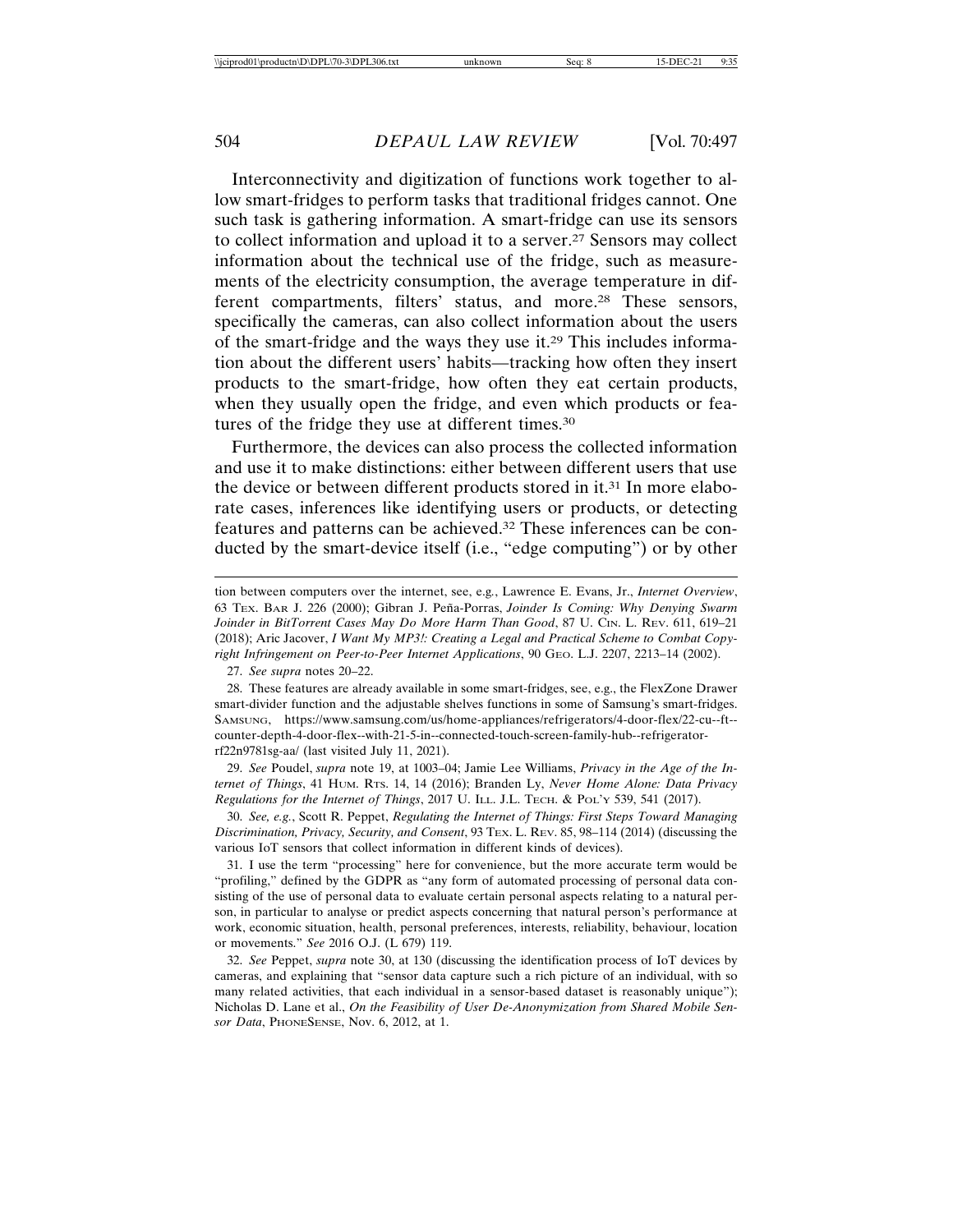servers that have access to the smart-devices' gathered information (i.e., "cloud computing").33

Since interconnectivity allows smart-devices to perform various actions that were not possible in the traditional devices, some view smart-devices as multifunctional, $34$  in the sense that they fulfill the traditional functions as well as many new ones. They can cool your products while also collecting data,<sup>35</sup> connecting to social media,<sup>36</sup> creating grocery lists,37 and more. Moreover, interconnectivity theoretically allows endless connections between devices on the same network, which supports the scalability of smart-devices.38 Smart-devices are scalable in two manners: the ability to add more digital functions and features to a single device, and the ability to cooperate with other devices to facilitate even more services.39 This explains the potential of smart-devices technology to significantly expand—to increase the number of smart-devices and the complexity of their digitized functions, and thereby to influence more aspects of users' lives.40

More importantly for our purposes, combining interconnectivity and digitization also facilitates the remote operability of the smartfridge.41 Digitizing the smart-devices' functions enables different actors to physically operate these functions through computer code commands, and interconnectivity allows remote operators to send such commands to the smart-device via the Internet. Crucially, combining the two means that the operators' remote commands are translated to

<sup>33.</sup> *See supra* note 2.

<sup>34.</sup> Friedland, *supra* note 16, at 895 ("A key to understanding the devices within the IoT is that they are generally multifunctional, such that their form and function can be separated. In other words, they are physical devices with a separate digital function.").

<sup>35.</sup> *Id.*; Ferguson, supra note 14, at 818–23 (noting that the data collection feature is sometimes regarded as surveillance).

<sup>36.</sup> *See supra* note 2.

<sup>37.</sup> *Id*.

<sup>38.</sup> About scalability of the internet and related platforms, see Anisha Gupta et al., *Scalability in Internet of Things: Features, Techniques and Research Challenges*, 13 INT'L J. COMPUTA-TIONAL INTELLIGENCE RES. 1617, 1618 (2017). (discussing the scalability of IoT); Annemarie Bridy, *Is Online Copyright Enforcement Scalable?,* 13 VAND. J. ENT. & TECH. L. 695, 698 (2011) (discussing scalability of peer-to-peer platforms).

<sup>39.</sup> *See* Poudel, *supra* note 19, at 1003–08; OECD DIRECTORATE FOR SCI., TECH. & INNOVA-TION, THE INTERNET OF THINGS: SEIZING THE BENEFITS AND ADDRESSING THE CHALLENGES 9 (2016) (discussing the scalability of IoT's and its correlated potential as facilitating innovative technologies); On cooperation between smart-devices, see *infra* notes 61–63.

<sup>40.</sup> *See supra* note 7; *see infra* the text accompanying notes 61–63 for concrete examples.

<sup>41.</sup> Recently, Crootof discussed this feature extensively, calling it "remote interference." *See* Rebecca Crootof, *The Internet of Torts: Expanding Civil Liability Standards to Address Corporate Remote Interference*, 69 DUKE L.J. 583, 600 (2019).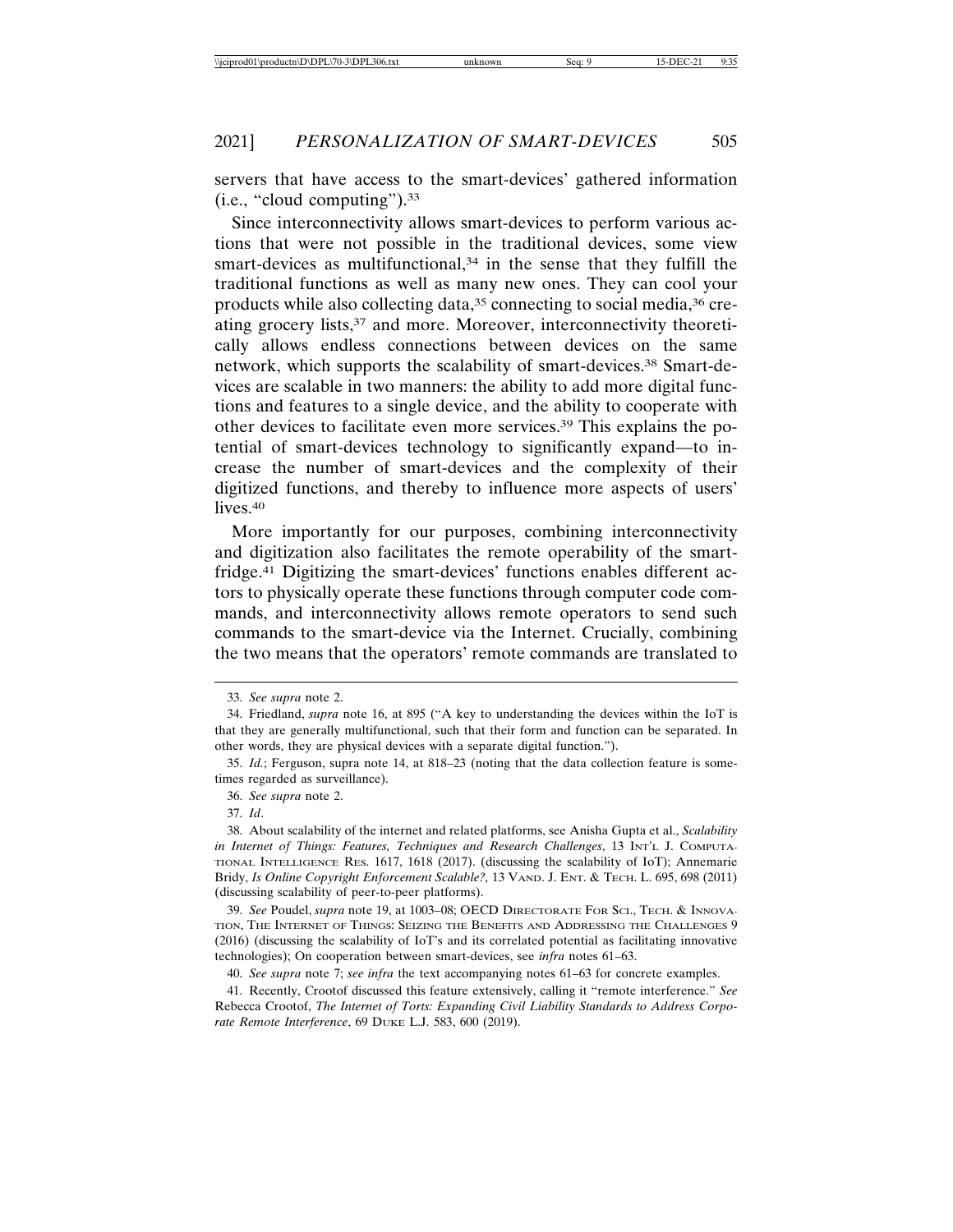physical actions executed by the device.42 Such remote operation can be pre-programmed, making the smart-device act in a specific manner given a specific situation.43 In turn, this means that operators can either activate the smart-devices in real-time or set instructions for the device to perform when certain conditions are met.<sup>44</sup>

Remote operability, the ability to remotely instigate physical changes to the smart-devices, is the single most important feature distinguishing smart-devices from traditional ones. To illustrate, imagine attempting to lock a fridge's door remotely: a traditional fridge would require stepping into the user's kitchen with a lock and a chain, whereas smart-fridge operators can achieve the same outcome by simply sending a few lines of code via the Internet.

Remote operability of smart-devices also has legal implications: two immediately come to mind. First, by allowing remote operability of the device, this technology introduces new actors to the relationship between the user and the device, namely the remote-operators. The technology empowers these actors to execute physical actions regarding the smart-device that is located in the users' homes, actions that previously required sending a person to that location. Second, as will be elaborated later remote operability also allows operators to modify the physical functions of the smart-devices and thus influence specific users' behavior—driving users to perform or refrain from actions in various ways.45

#### *B. Opportunities and Challenges*

The ability to remotely operate a smart-device is the technological background that facilitates most of the smart-fridges' attractive features.46 It allows users to gain information about the content of the smart-fridge from far away—counting the number of yogurts left in the fridge, verifying the expiration date of the milk, or quickly allowing a user to get recipes based on the products inside.<sup>47</sup> It also allows users to close a door that was mistakenly left open, customize the temperatures of different parts, or lock the beer compartment

<sup>42.</sup> *See id.* at 595–96, 611; Ido Kilovaty, *Freedom to Hack*, 80 OHIO ST. L.J. 455, 472–73 (2019).

<sup>43.</sup> *See generally* Michal S. Gal, *Algorithmic Challenges to Autonomous Choice*, 25 MICH. TECH. L. REV. 59 (2018).

<sup>44.</sup> *See infra* Part II.B.

<sup>45.</sup> *See infra* the text accompanying notes 64, 72–75.

<sup>46.</sup> *See supra* note 2. On the advantages of smart devices generally, see Chris Jay Hoofnagle et **R** al., *The Tethered Economy*, 87 GEO. WASH. L. REV. 783, 802–09 (2019).

<sup>47.</sup> *See supra* note 2. **R**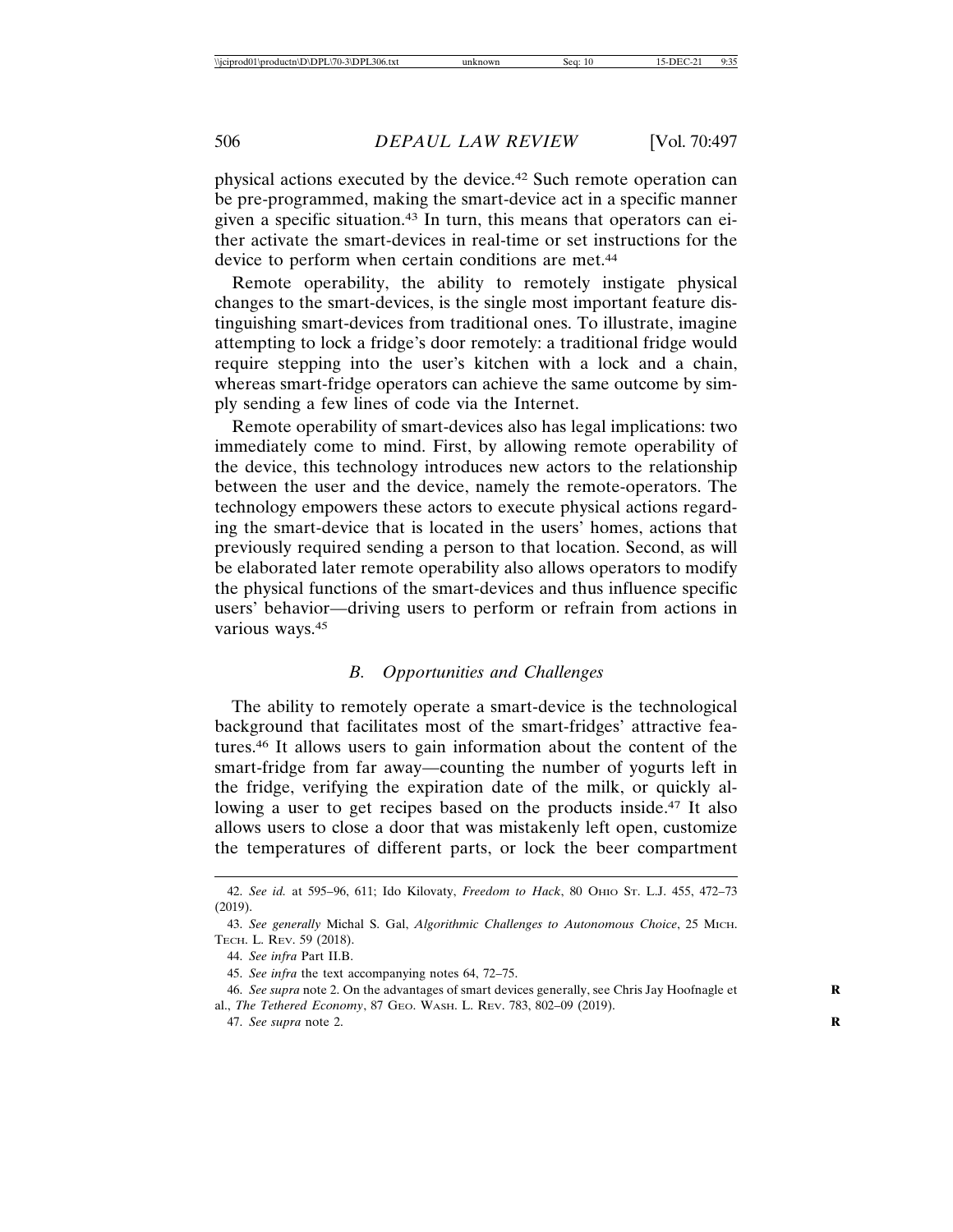before the children's house party.48 The remote operability also allows other operators to monitor and notify about problems with the smartfridge's features (for instance, that the filter needs to be replaced).49 In addition, it allows operators to collect information and use it in order to refine the operation of the device and its related services, like optimizing energy consumption, creating a customized shopping list, or monitoring the freshness of products.50

While those features seem promising, remote operability of smartdevices is not inherently desirable. It is a tool in the hands of operators. It allows them to overcome space and time barriers to operate smart-devices' functions, as well as to mediate the relationships between smart-devices and users.<sup>51</sup> Setting aside possible software errors or malicious hackings, even the powers that "friendly"52 operators hold may be used in unexpectedly harmful ways. As such, remote operability of smart-devices can be put to more or less socially desirable uses.53

To illustrate, consider operators' ability to remotely lock the smartfridges' doors or some of its compartments to limit users' access. This feature can be used to prevent unwelcome guests from using the smart-fridge (or parts of it). For instance, consider shared workspaces or apartments in which multiple users use the same smart-fridge, but only specific users should be given access to some of its parts. This remote limitation operates similarly to a vending machine's limiting access only to customers that pay.

But operators can also limit users' access to the smart-fridge for more objectionable reasons. For one, operators could limit user's con-

50. *See supra* note 2.

<sup>48.</sup> These features are already available on some smart-fridges, for example, see the "Family Hub Fridge" by Samsung. SAMSUNG, https://www.samsung.com/us/home-appliances/refrigerators/4-door-french-door/28-cu--ft--4-door-french-door-refrigerator-with-21-5--connected-touch screen-family-hub--in-tuscan-stainless-steel-rf28r7551dt-aa/ (last visited July 11, 2021).

<sup>49.</sup> This service is celebrated by some smart-fridge producers, see Proactive Customer Care, LG, https://www.lg.com/us/discover/thinq/proactive-customer-support (last visited July 11, 2021) (This feature, operated by the seller allows users to "[g]et automatic diagnostic checks of newly installed appliances . . . [r]eceive alerts about possible maintenance issues before they even occur and get guidance on how to correct the issue for maximum efficiency and cost-savings . . . [and] [e]njoy detailed reports about appliance performance, notification history and current status.).

<sup>51.</sup> In that sense, smart-devices are not very different from other communication technologies, see Allen S. Hammond, *Reflections on the Myth of Icarus in the Age of Information*, 19 SANTA CLARA COMPUT. & HIGH TECH. L.J. 407, 415 (2003) ("Not only do we use our tools to mediate our relationship with the world, we use them to mediate our relationship with one another. This reliance on mediation is particularly evident in our use of communications technology.").

<sup>52.</sup> *See supra* note 26; *see supra* the text accompanying notes 149–50.

<sup>53.</sup> *See infra* note 220 and the accompanying text.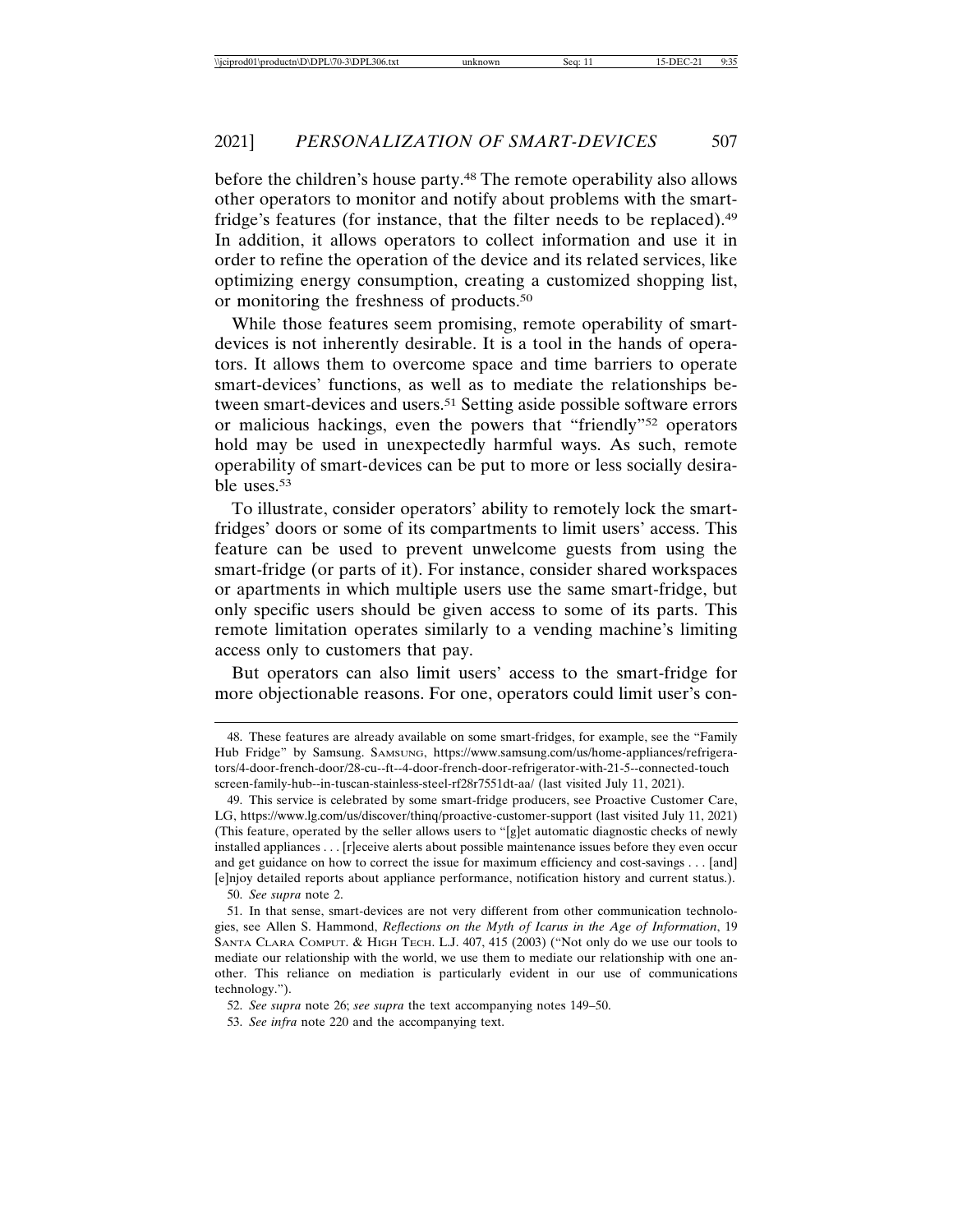sumption based on any random criteria. Imagine the embarrassment when your guest, who already had two beers, approaches your kitchen in the middle of the game, reaching for the beer compartment only to be berated by the remote-operator for excessive drinking. Similarly, smart-fridge operators might limit underaged or unrecognized users from accessing the medicine compartment, thereby, for instance, limiting the babysitter from delivering medication to children they supervise. Even worse, more aggressive operators may use the smartdevices' limiting abilities to intentionally constrain other users—some might limit their spouse's ice cream consumption, while others might require ad-hoc approval for any treat, alcoholic beverage, or even essential dinner ingredients.<sup>54</sup>

The challenges posed by the remote operability of smart-devices are exacerbated by the kind of potential harm they impose. Since smartdevices operate digital functions that have physical consequences, they can also bring about physical harm.55 The physical presence of these devices, especially combined with the vital functions that they ordinarily fulfill in our lives (e.g., nutrition or medicine in the case of smart-fridges, transportation in the case of smart-cars, etc.) translates misusing them to potential considerable physical harm.56 So, while the problem of operators limiting users is not unique to smart-devices, its physical presence makes it particularly troubling. To illustrate, compare the harm of having one's running playlist deleted by a remoteoperator as they are about to start a jog, to having a remote-operator limit access to the smart-fridge when one's blood sugar is low. Arguably, both hinder valued interests and can give rise to legal claims from the user against the operator, but the possible outcomes of the latter, namely the expected physical harm, make it more pressing.

These challenges of remote operability are broad and persistent. They cannot be brushed aside as merely false identification issues, to be remedied as technology hones.<sup>57</sup> That is mainly because these challenges arise especially when the identification of smart-devices works well, as the examples in previous paragraphs indicate. Moreover, these issues arise in a wide array of smart-devices, including smartcars that enable remote operation of various aspects of car usage, such as limiting the speed for specific drivers for various reasons such as

<sup>54.</sup> *See infra* Part III.A.4–5.

<sup>55.</sup> *See, e.g.*, Crootof, *supra* note 41, at 587–88.

<sup>56.</sup> *Id.*

<sup>57.</sup> *See, e.g.*, Patrick Nelson, *How IoT devices can identify the people who use them*, NETWORK WORLD (Sept. 21, 2015, 8:31 AM), https://www.networkworld.com/article/2984805/how-iot-devices-can-identify-the-people-who-use-them.html; *see generally* Samera Batool et al., *Identification of Remote IoT Users Using Sensor Data Analytics*, *in* FOOD TOURISM IN ASIA 328-37 (2020).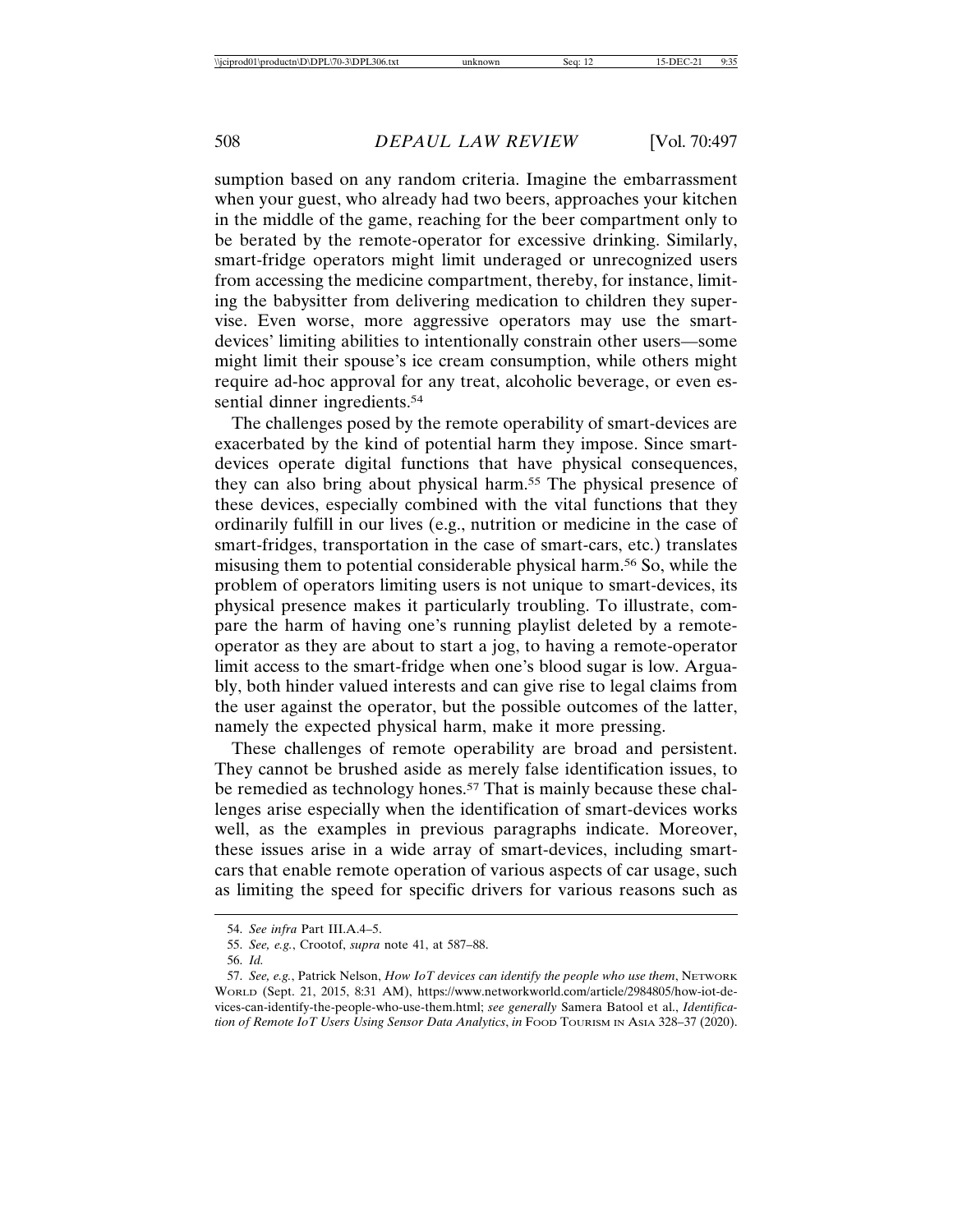age or gender;<sup>58</sup> or smart-modems that allow operators to remotely block Internet access from specific users, to specific websites, or at specific times, empowering operators with de-facto censorship abilities and correlating concerns.59

Furthermore, these challenges will only exacerbate as the scalability of IoT kicks in. As explained, no smart-device stands alone.<sup>60</sup> The operation of one smart-device regarding a specific user can be complemented by other smart-devices to impose more restrictive limitations.<sup>61</sup> For instance, a smart-toilet<sup>62</sup> could send the smart-fridge information about urine samples of the different users in the house, modifying the use of the smart-fridge accordingly.63 More concretely, upon indication from the smart-toilet that Hanna is pregnant, the smart-fridge operators can impose limitations on Hanna, stopping her from consuming refrigerated alcohol or reaching for the leftover sushi, all before she even decides to take the pregnancy test.

The examples of misusing smart-fridges' remote operability surveyed above showcase operators' ability to limit users or at least modify users' possible enjoyment from smart-devices or some of their parts. Armed with the capability to operate the device in ways that only users with physical access could before, those operators complicate the relationships between the user and the smart device. Simply put, smart-device operators' suddenly gain power over the users.<sup>64</sup>

<sup>58.</sup> *See, e.g.*, European Commission Press Release, Road safety: Commission welcomes agreement on new EU rules to help save lives (Mar. 26, 2019).

<sup>59.</sup> AT&T recently started promoting parental control of smart-modems, which allow administrators to create users, block internet access, and schedule time restrictions for specific users, see *Use parental controls with Smart Home Manager*, AT&T, https://www.att.com/esupport/article.html#!/u-verse-high-speed-internet/KM1336815?gsi=7zteup (last visited July 11, 2021).

<sup>60.</sup> *See supra* notes 38–39.

<sup>61.</sup> Realistically, this concern would likely be materialized only by operators that have power over multiple smart-devices regarding the same person, those that operate all the smart-home devices, or sellers that sell multiple smart-devices. *See infra* Part IV.A.

<sup>62.</sup> *See* Bernard Marr, *Artificial Intelligence In Your Toilet. Yes, Really!*, FORBES (May 20, 2019, 12:23 AM), https://www.forbes.com/sites/bernardmarr/2019/05/20/artificially-intelligent-toilets-yes-they-are-here/#46bf4175626d; Kate Baggaley, *Here's how smart toilets of the future could protect your health*, NBC (Jan. 23, 2019, 9:45 AM), https://www.nbcnews.com/mach/science/heres-how-smart-toilets-future-could-protect-your-health-ncna961656.

<sup>63.</sup> *See supra* notes 34–39.

<sup>64.</sup> *See* Crootof, *supra* note 41, at 600–10; SHOSHANA ZUBOFF, THE AGE OF SURVEILLANCE CAPITALISM: THE FIGHT FOR A HUMAN FUTURE AT THE NEW FRONTIER OF POWER 293–99 (2019). *See* Gal, *supra* note 43, at 76–93 (discussing some of the autonomy deficits caused by algorithmic decision-making); Michal Lavi, *Evil Nudges*, 21 VAND. J. ENT. & TECH. L. 1, 18–19 (2018) (discussing how operators' nudging might change users' behavior).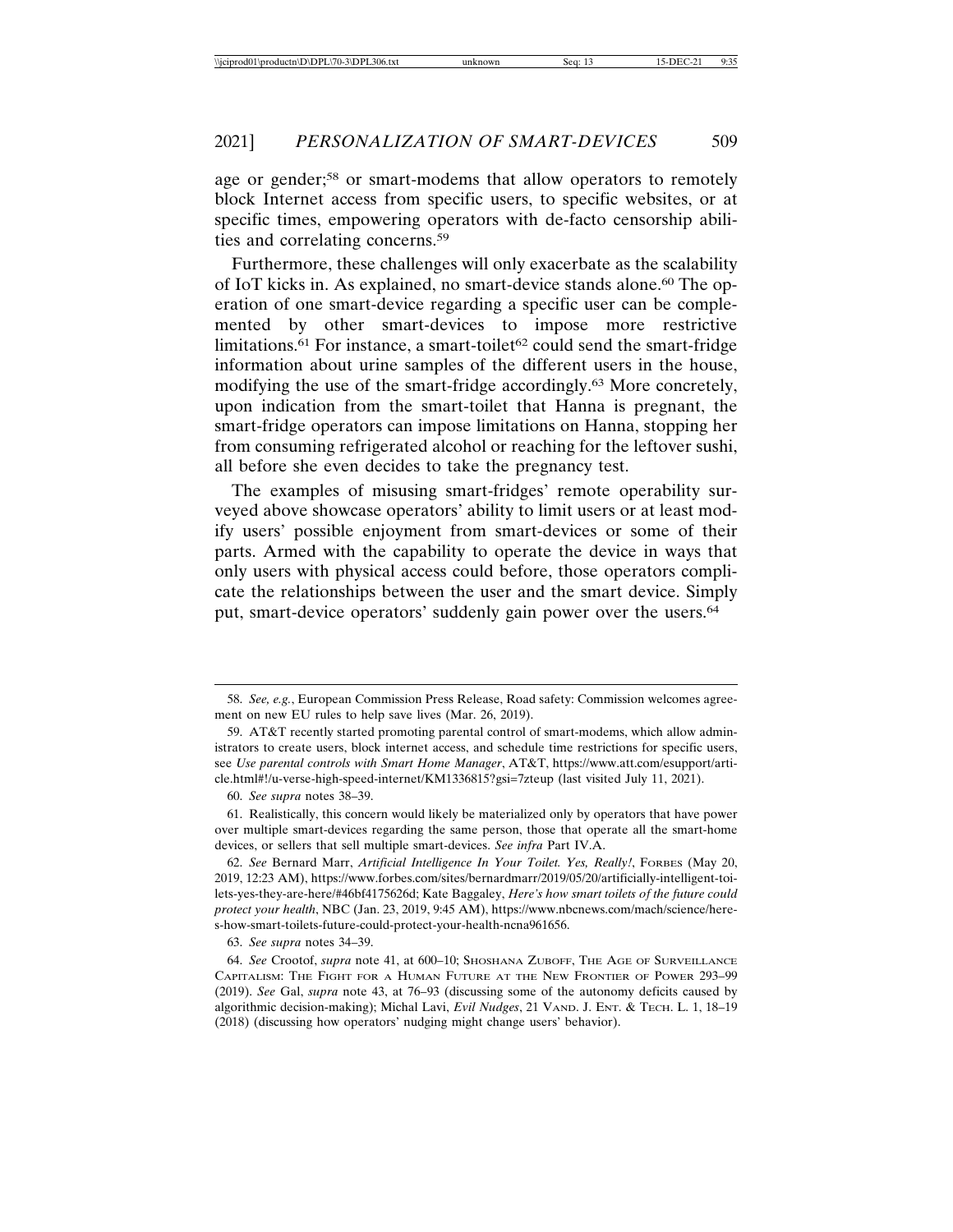\*\*\*

This Part presented the emerging technology of smart-devices and underscored one crucial aspect: the remote operability of the devices' physical functions. This remote operability introduces additional actors to the relationship between the user and the device, namely the remote-operators, and allows those actors to limit users in ways that were until recently only imaginable. The rest of this Article will focus on a particular aspect of remote operation of smart-devices—operators' application of personalized policies on specific users.65 As we shall see, this important phenomenon takes a unique form within the realm of smart-devices. It allows various operators to limit specific users in order to drive them to perform or refrain from performing specific actions. It thus raises a myriad of interesting legal queries that have not yet been discussed in legal scholarship about the regulation of smart-devices and their operators.66

# II. PERSONALIZATION – SPECIFIC CONSTRAINTS ON SPECIFIC **USERS**

This Part will analyze the concept of personalization in the context of smart-devices' operation. It will define the concept of personalization, explain the technicalities of how operators personalize smart-devices, and explore the application of different personalized constraints using smart-devices.

#### *A. Personalization Smart Devices*

Earlier, I explained that remote operability of smart-devices empowers operators to control the devices' monitoring functions as well as to alter its physical functions.67 As hinted, this allows operators to influence users by customizing the operation of the device.

Customization of smart-devices' operation often takes one of two forms: personalization or general optimization.68 General optimization of the smart-devices refers to operating the digital functions of the smart-fridge for the benefit of all users indiscriminately, for instance, by enhancing energy efficiency.69 Conversely, personalization refers to operating smart-devices differently per user, according to the

<sup>65.</sup> *See infra* Part II.

<sup>66.</sup> *See infra* Part III–IV.

<sup>67.</sup> *See supra* the text accompanying notes 27–33; *see supra* Part I.B.

<sup>68.</sup> *Cf*. Sofia Grafanaki, *Drowning In Big Data: Abundance Of Choice, Scarcity Of Attention And The Personalization Trap, A Case For Regulation*, 24 RICH. J.L. & TECH. 1, 20 (2017). 69. *Id.*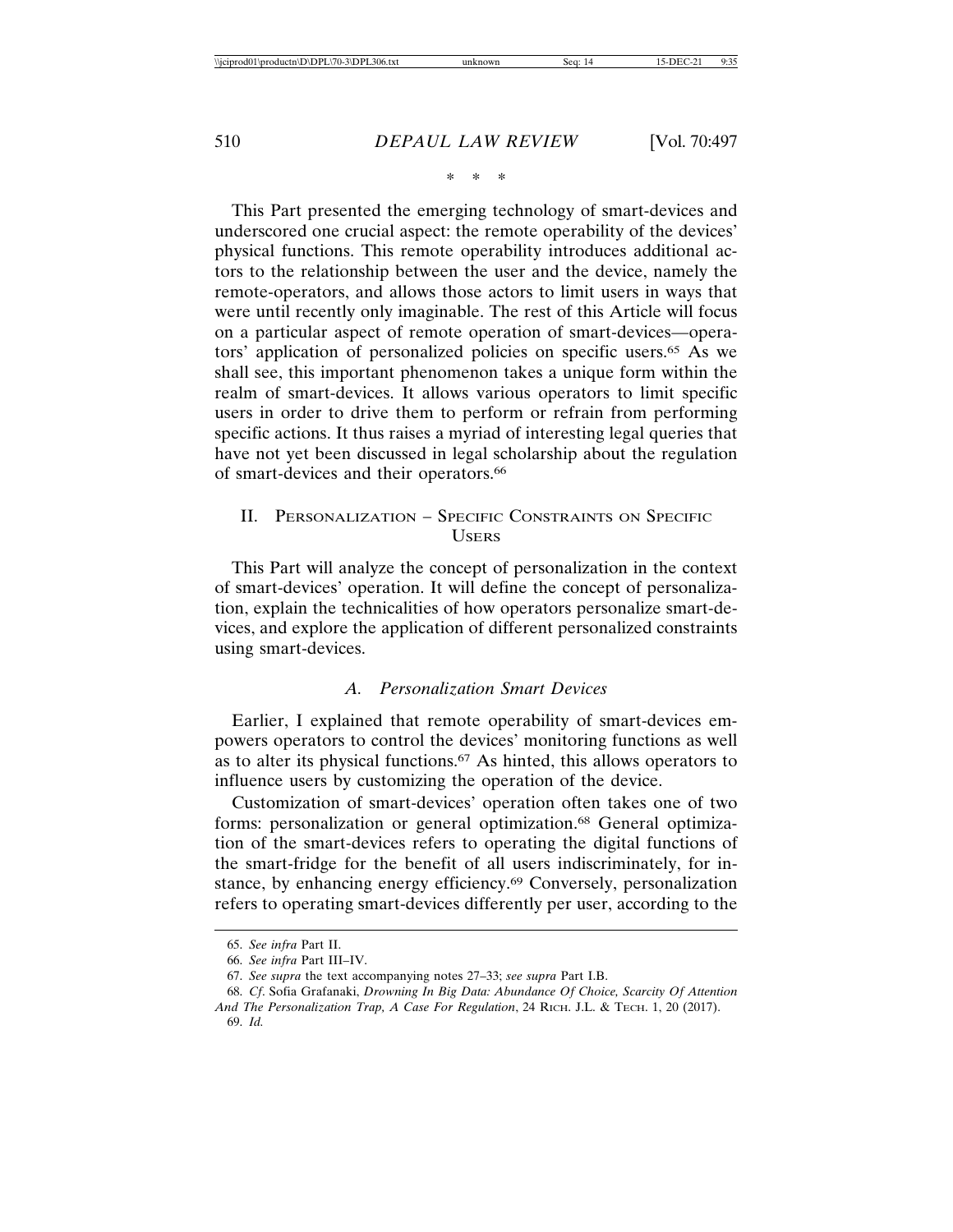attributes and characteristics of a specific user.70 Optimization is a process used by many devices, traditional and smart alike, while personalization is an innovative feature of smart-devices.<sup>71</sup>

In the smart-devices framework, I define personalization as the *limitations, adaptations, or modifications that operators of smart-devices apply, intended to facilitate, limit, or prompt a specific user to act in a specific way, based on information gathered on that specific user*. 72

In other words, operators distinguish between different users and adapt the operation of the different functions of the smart-device for that specific user, limiting some options and allowing others, in order to reach a particular desired outcome.73 This point is worth reiterating: by personalizing, operators remotely bring about physical changes to smart-devices in order to *drive users to alter their behavior*; to make users perform or refrain from performing physical actions that they would not have taken otherwise.74 Scholars already noticed that forprofit companies might attempt to exploit these powers to gain eco-

73. Roth, *supra* note 72, at 286–87; Davis, *supra* note 72.

<sup>70.</sup> *Id.*

<sup>71.</sup> As we shall see later, personalization also requires information that allows identifying the users, which traditional devices lack, see *infra*, notes 199–200 and accompanying text.

<sup>72.</sup> The definition is mine, but related ideas can be found in other literature. *Cf.* the notion of personalization as was discussed in the legal health scholarship: Mollie Roth, *The Warfarin Revised Package Insert: Is the Information in the Label "Too Thin"?*, 9 HOUS. J. HEALTH L. & POL'Y 279, 286–87 (2009) ("'[P]ersonalized medicine' is an umbrella term encompassing the idea that now information about a specific patient's genotype or gene expression profile may be used to even more closely tailor medical care to an individual's needs. Such information can be used to help stratify disease status, select between different medications, and tailor their dosage or provide a specific therapy for an individual's specific disease."); W. Nicholson Price II, *Black-Box Medicine*, 28 HARV. J.L. & TECH. 419, 425-30 (2015) ("Although there are many slightly varying definitions of personalized medicine, the heart of it is this: All patients are different, and treatment can and should be tailored to the individual patient to the extent possible."). Others use two different phrases to explain what I regard as the process of personalization: one is personalization, referring to understanding the specific desires of some individual; another is customization, referring to acting to fulfill these specific desires. *See, e.g.*, Phil Davis, *What is the Difference Between Personalization and Customization?*, TOWERDATA (Nov. 5, 2018), https:// www.towerdata.com/blog/what-is-the-difference-between-personalization-and-customization.

<sup>74.</sup> ZUBOFF, *supra* note 64, at 293–99. She referred to this call to action instigated by the operation of the smart-device, "actuation." *See also* Steve Woolgar, *Configuring the user: the case of usability trials*, *in* A SOCIOLOGY OF MONSTERS: ESSAYS ON POWER, TECHNOLOGY AND DOMI-NATION 58, 68–69 (John Law ed., 1991) (discussing how the context of technology limits users); Yochai Benkler, *Degrees of Freedom, Dimensions of Power*, 145 DæDALUS J. AM. ACAD. ARTS & SCIS. 18, 23 (2016); JULIE E. COHEN, BETWEEN TRUTH AND POWER: THE LEGAL CONSTRUC-TIONS OF INFORMATIONAL CAPITALISM 71 (2019) (explaining that the data driven companies "are designed to offer powerful, high-speed techniques for matching populations with particular strategies calibrated for surplus extraction. The techniques operate on 'raw' personal data to produce 'refined' data doubles and use the data doubles to generate preemptive nudges that, when well executed, operate as self-fulfilling prophecies, eliciting the patterns of behavior, content consumption, and content sharing already judged most likely to occur").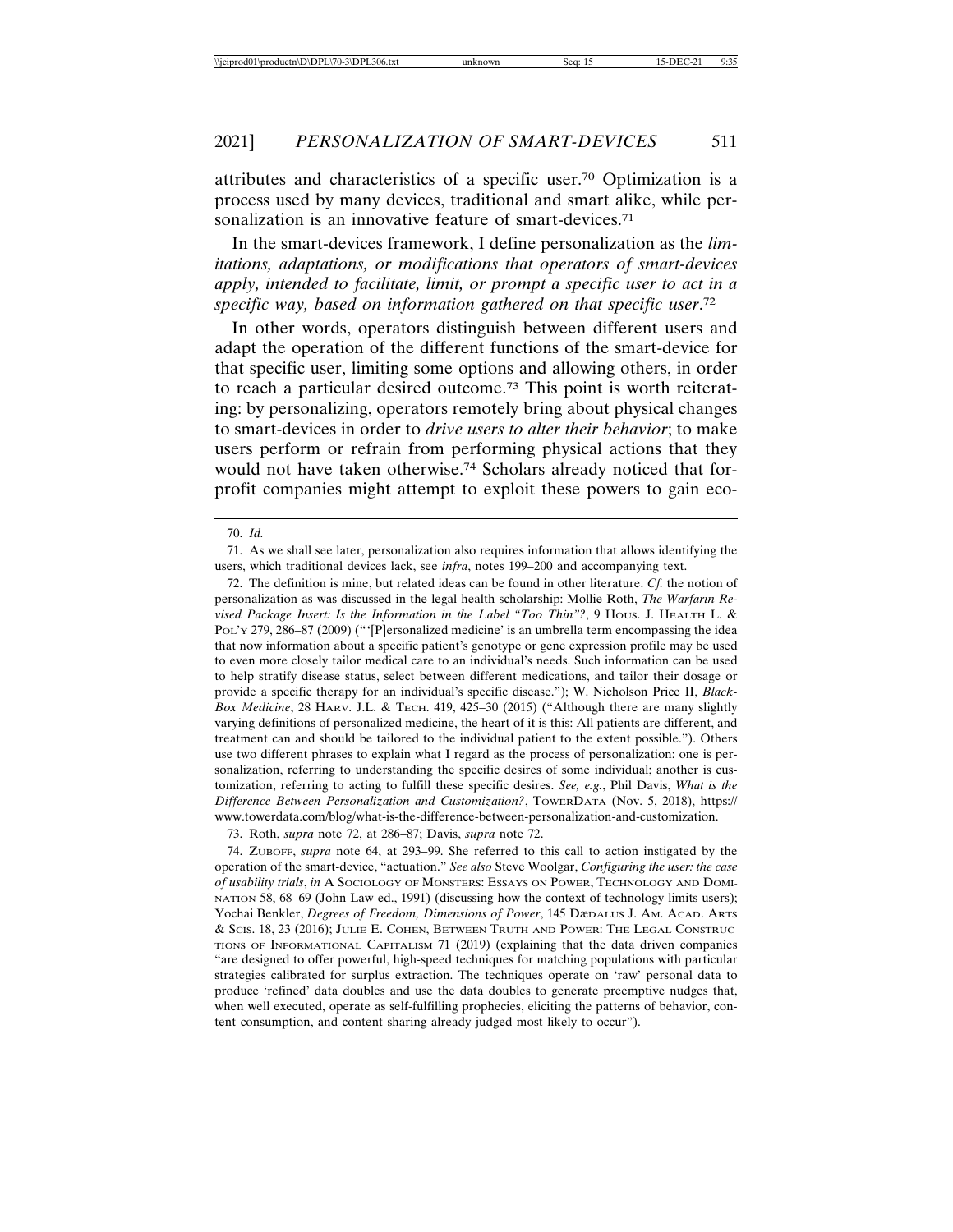nomic surpluses.75 However, those are not the only actors nor the only concerning motives that the personalization of smart-devices invokes.

Arguing that personalization limits users or prompts them towards specific outcomes does not imply it is undesirable.<sup>76</sup> Indeed, tailoring the use of products and services for specific needs of specific users is often celebrated as a great boon to users.77 The view that personalization policies are objectionable simply because they limit users wrongly assumes that without such personalization users would be "free" to use the functions that the smart-device facilitates and therefore would be better off.78 However, the reality is more complicated.79 Freedom to access all available functions does not necessarily translate to easier or better user experience, especially when there is an abundance of possibilities and the user is humanely limited.80 Many of the services and devices we use would not have been appealing had the operators not personalized use of them for us.81 To see this, just imagine what searching for videos on YouTube would have been like had its operators not personalized the content for you.82

Similar arguments supporting personalization could be applied to smart-fridges: personalization of ordering milk frees users from reviewing all the alternatives for each purchase, and personalizing the fridge's arrangement could make the products for the next meal more accessible. For now, we can set aside the normative arguments for or against personalization.83 My claim here is descriptive, namely that personalization is a form of limitation initiated by operators and aimed at specific users.

<sup>75.</sup> ZUBOFF, *supra* note 64, 293–328; Crootof, *supra* note 41, at 593–605.

<sup>76.</sup> *Cf*. *infra* note 220.

<sup>77.</sup> Julien Boudet et al., *The future of personalization—and how to get ready for it*, McKINSEY & CO. (June 18, 2019), https://www.mckinsey.com/business-functions/marketing-and-sales/ourinsights/the-future-of-personalization-and-how-to-get-ready-for-it#.

<sup>78.</sup> On the freedom argument and its problems, see, e.g., Grafanaki, *supra* note 68, at 26. 79. *Id*.

<sup>80.</sup> *See* Gal, *supra* note 43, at 84–87 (explaining the psychological burdens of choices and how algorithms may assist).

<sup>81.</sup> Woolgar, *supra* note 74, at 75 (suggesting that the technology's design has to predicts what the user will want to do, which makes its designers "define[ ] users' future requirement"). This point is also valid in information moderation, see, e.g., Tim Wu, *Is the First Amendment Obsolete?*, 117 MICH. L. REV. 547, 562–63 (2018) (arguing that the abundance of information makes the challenge of mediating proper information more pressing than the challenge of supporting creation of content).

<sup>82.</sup> On YouTube's personalization and video suggestions, see YouTube HELP, https://support.google.com/youtube/thread/1456096?hl=EN&msgid=1532143 (last visited July 11, 2021).; *s*ee also Grafanaki, *supra* note 68, at 26–37.

<sup>83.</sup> *See infra* Part III.C.6–7. Arguably, empowering operators to allow users to perform specific actions or to limit them from performing others are two faces of the same coin—both are an exertion of power on the user.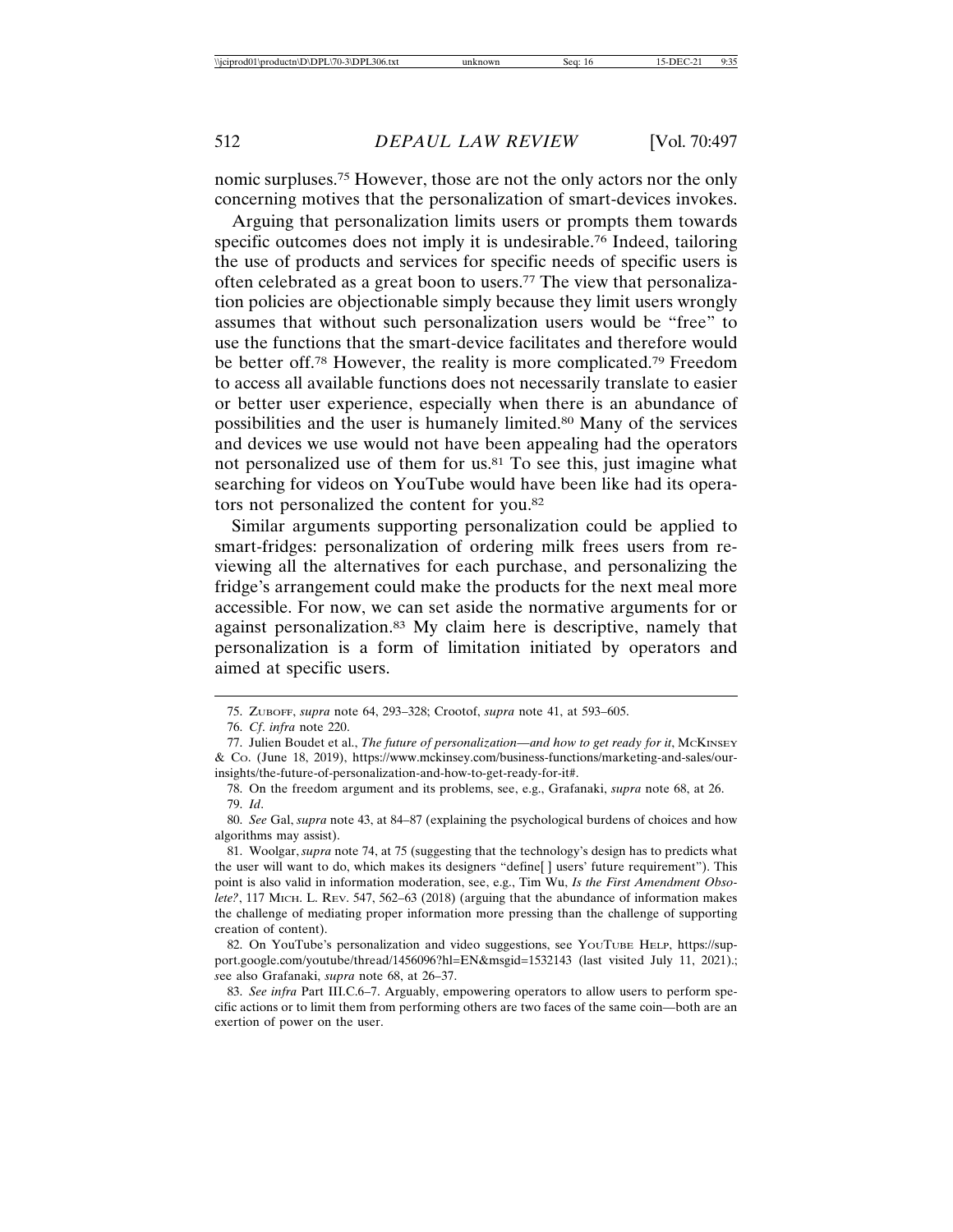#### 2021] *PERSONALIZATION OF SMART-DEVICES* 513

Note, with the necessary modifications, the aforementioned definition of personalization can apply to numerous instances of personalization by various operators—including operators of smart-devices, of software, of physical spaces, etc.84 This Article only discusses personalization of smart-devices, which makes for a particularly interesting case because it combines the personalization of code and the personalization of physical space.85

# *B. How to Personalize*

Moving on to the technicalities: how do operators personalize? The first step is identifying the individual that is about to use the smartdevice.86 To do so, smart-devices' operators often apply various sources of data to create specific profiles for each individual that interacts with the device.87 At this stage, the only identification necessary is one that allows operators to distinguish between the different users of the smart-device.88 This distinction does not have to refer to any external identification methods, such as name, social security number, or social media account.<sup>89</sup> Rather, the point is simply to create a virtual representations of an individual user that can be distinguished from other users.90

Once users are identified, the operators will determine whether the user fits some set criteria.<sup>91</sup> These criteria can be general and predetermined, such as age, gender, or weight; or specific and ad-hoc, such as the number of beers or chocolate bars that this user had in the last hour.<sup>92</sup> Once the operators identified that the user fits a criterion, they

88. *E.g.*, user 1, user 2 . . . user n.

89. Daniel H. Kahn, *Social Intermediaries: Creating a More Responsible Web Through Portable Identity, Cross-Web Reputation, and Code-Backed Norms*, 11 COLUM. SCI. & TECH. L. REV. 176, 206 (2010) (discussing signing in to different web services using specific users); *see also Use your Google Account to sign in to other apps or services*, GOOGLE, https://support.google.com/ accounts/answer/112802?co=GENIE.Platform%3DDesktop&hl=EN (last visited July 11, 2021).

90. *Cf.* Сонем, *supra* note 74, at 67 (explaining the notion of "data doubles," virtual representations of individuals based on data sets about those particular individuals. Data doubles are designed to enable operators to construct and manage the actions of that individual).

91. *Cf.* Davis, *supra* note 72.

92. Other personalization criteria discussed in the literature include those based on capacity, resources, skills, or risk, see Omri Ben-Shahar & Ariel Porat, *Personalizing Negligence Law*, 91 N.Y.U. L. REV. 627, 636–55 (2016).

<sup>84.</sup> *See infra* Part II.B–D.

<sup>85.</sup> *See infra* Part II.C.

<sup>86.</sup> *See supra* notes 29–30 and accompanying text.

<sup>87.</sup> The GDPR coined the term profiling for this part of the personalization process: "'profiling' means any form of automated processing of personal data consisting of the use of personal data to evaluate certain personal aspects relating to a natural person . . ." *see* 2016 O.J. (L 679) 119.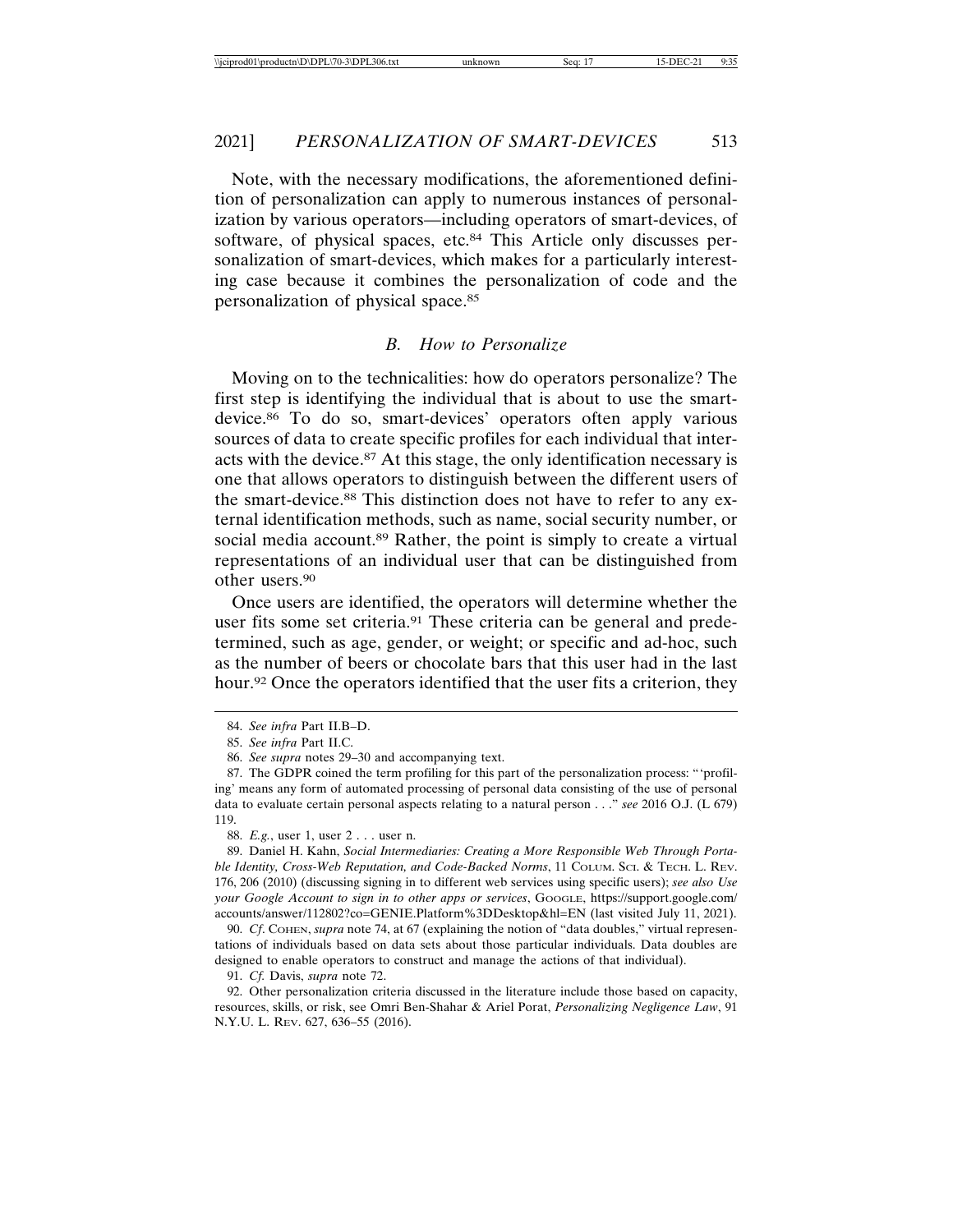would apply the limitations set for this specific criterion.<sup>93</sup> Setting the criteria and determining whether a user fits some criterion is based on data about the user, thus, collecting more information about users is helpful for better personalization.<sup>94</sup> More available information facilitates the creation and application of more criteria, which could be applied more specifically to smaller and more nuanced groups of users, thus creating higher resolution customization.95 Theoretically, however, basic personalization can be achieved with very little information about the user, namely, information that allows distinguishing one user from another.

To illustrate, a smart-fridge can use its sensors to identify that the user that is about to approach is "User 1," part of the criterion "User 1 and User 2," and operate the set limitation of locking the beer compartment. Alternatively, the smart-fridge may identify that Joe is approaching the smart-fridge, retrieve that Joe's Facebook profile indicates that he is fifteen years old and thus fit the criteria of being underage, and accordingly operate the limitation of locking the beer compartment. Both cases involve personalization, the situations differ by the volume of information and thus sophistication and details-resolution applied by the operator.

#### *C. Modes of Personalization*

Lawrence Lessig famously introduced four sources of constraints or regulations that can be imposed to affect behavior: laws, norms, architecture (physical and code), and market.96 This construct has interesting implications for personalization of smart-devices. Namely, personalization of smart-devices relies on personalization of code and physical architecture,<sup>97</sup> and can be used to further develop law and market constraints.

#### *1. Physical & Code Architecture*

Computer code imposes constraints on users by defining what the user can and cannot do at different interactions with the relevant code.98 James Grimmelman neatly captured this idea, noting that by

<sup>93.</sup> Grafanaki, *supra* note 68, at 20–22; *see infra* note 205.

<sup>94.</sup> *See infra* notes 204–08 and accompanying text.

<sup>95.</sup> *See infra* notes 199–200 and accompanying text.

<sup>96.</sup> LAWRENCE LESSIG, CODE: VERSION 2.0 121–25 (2006). For analysis and criticism of this view, see James Grimmelmann, *Regulation by Software*, 114 YALE L.J. 1719, 1723 (2005).

<sup>97.</sup> *See infra* Part I.A.1.

<sup>98.</sup> LESSIG, *supra* note 96, at 124–25; *supra* Part I.A. For reservations to seeing code as architecture see, e.g., Grimmelmann, *supra* note 96, at 1721–22 (criticizing Lessig and suggesting that software is its own form of regulation).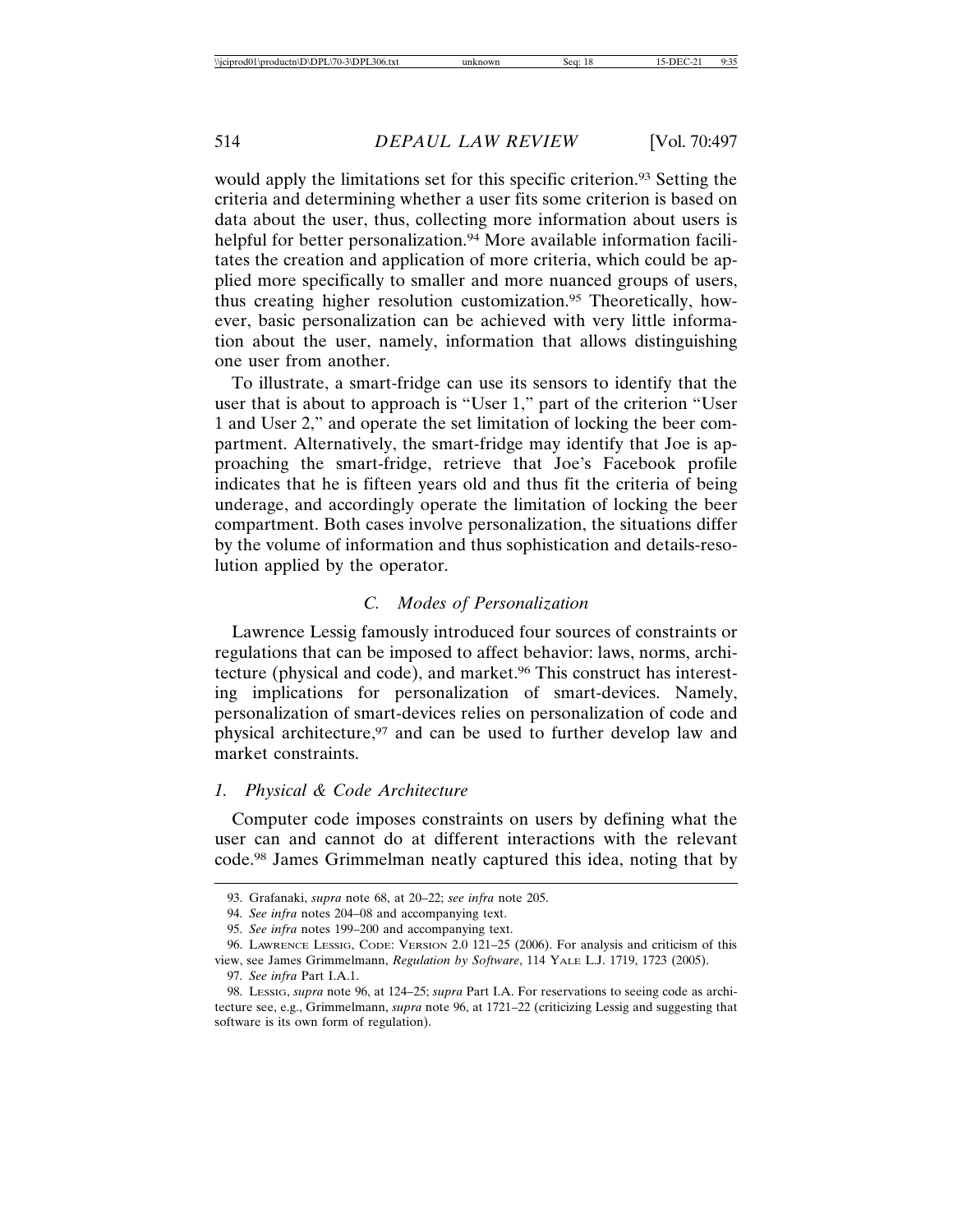providing a limited set of possible actions, codes exclude every action that is not in the set.99 Think about a desktop computer shared by several family members. If each family member has their own user profile, then a mother may have access to programs and files that her daughter does not have access to and vice versa. Similarly, on the Internet, when logging in to Facebook, the information and options that are presented on one person's screen (e.g., the content of private groups, chats, or the newsfeed) are probably different than yours. While some might see content about design and architecture, others might never be aware that those exist on Facebook and only see content about politics and law.100 Hence, code is a mode of regulation that can be used to impose personalized constraints.101 Since computer codes can be created and modified by simply rewriting lines of code, it is a relatively easy and dynamic form of constraint.

Using code to facilitate particular services to particular users—be it a desktop's operating system, social media websites, or any other platform—is personalization via code. It allows only certain users to perform specific actions or see specific content, while conversely limiting others from accessing such content.102 As mentioned, these can be used for more or less praiseworthy endeavors.<sup>103</sup> Examples of the former were mentioned in the previous paragraph; examples of the latter include limitations imposed on TikTok and iPhone users in countries surrounding China, barring them from seeing specific languages or emojis that are available to other users.104

Lessig also held that physical architecture could impose physical burdens to constrain users, one obvious example being a wall blocking the way.105 Such physical burdens can also impose personalized con-

105. LESSIG, *supra* note 96, at 124.

<sup>99.</sup> *See* Grimmelmann, *supra* note 96, at 1729.

<sup>100.</sup> *See* Grafanaki, *supra* note 68.

<sup>101.</sup> *See supra* Part II.B.

<sup>102.</sup> *Supra* notes 98–100.

<sup>103.</sup> *See supra* Part I.B.

<sup>104.</sup> *See* Jay Peters & Nick Statt, *Apple is hiding Taiwan's flag emoji if you're in Hong Kong or Macau*, THE VERGE (Oct. 7, 2019, 6:32 PM), https://www.theverge.com/2019/10/7/20903613/ apple-hiding-taiwan-flag-emoji-hong-kong-macau-china (For users that buy Apple devices in China, the Taiwanese flag is replaced by a missing character sign, while users in Hong-Kong can see the Taiwanese flag if used by others, but their Emoji keyboard does not include this flag. Thus, all these users are limited from using their devices in a specific according to the code used in their specific case.); Casey Newton, *It turns out there really is an American social network censoring political speech*, THE VERGE (Sept. 26, 2019, 6:00 AM), https://www.theverge.com/ 2019/9/26/20883993/tiktok-censorship-china-bytedance-politics (publishing that TikTok instructs its moderators to censor videos "that mention Tiananmen Square, Tibetan independence, or the banned religious group Falun Gong, according to leaked documents detailing the site's moderation guidelines").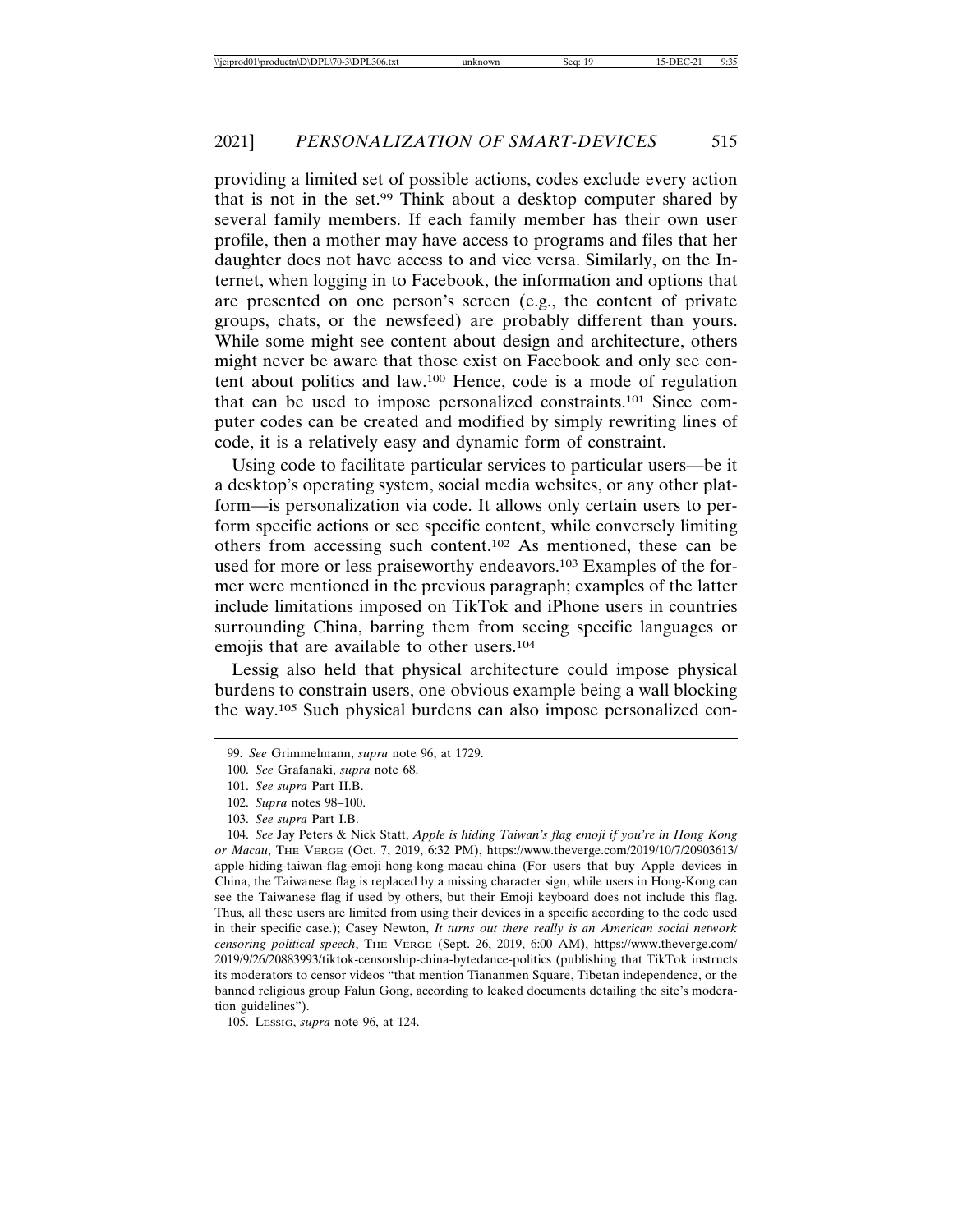straints. Think of parents that limit their children from accessing the cookie jar by placing obstacles aimed at children. Parents may place it in a high cabinet or use a lock that only adults know how to open. This is the physical personalization of the cookie jar—the operators (parents) use the physical space to limit specific users (children) from accessing certain functions (getting the cookie jar and eating the cookies). Like personalization by code, personalization by physical architecture limits users' actions within the relevant space—physical or cyber. Compared to the personalization of code, personalization of physical space may be more salient and thus normatively more troubling given the physical nature of the limitation.106

These two modes of regulation are crucial for smart-devices. I explained that the digitization of smart-fridges' functions empowers remote operability of those functions.107 Remote-operability allows operators to use a code to activate the digitized functions in a specific way that modifies the physical architecture of the device. In the case of smart-devices, the personalization of code facilitates the personalization of space.

For example, personalization of smart-fridges can involve operators using code to: allow only specific users to open the beer compartment, prohibit specific users from opening the doors after a specific time, or reorganize the content of the fridge to make some products more accessible or visible for specific users. Similarly, smart-cars can be personalized, namely by using code to apply speed limits on specific users and not on others. In a similar vein, smart-modems (and indeed smartphones) can apply code to limit specific users from accessing specific applications or websites during specific times, smart-doors can lock certain users inside or outside specific rooms, and the list goes on.108

Indeed, the operation of smart-devices essentially uses code architecture to modify physical architecture. This combination allows operators to enjoy the dynamic advantages of personalization by code with the salient advantages of personalization by physical space. Those advantages grant operators of smart-devices unprecedented power to prompt users to do or refrain from doing certain actions.109 This is the primary and most essential aspect of smart-devices' personalization, which can be utilized by various operators and by other forms of constraints.110

<sup>106.</sup> *See supra* note 55–56, 73–74 and accompanying text.

<sup>107.</sup> *Supra* the text accompanying note 41–45.

<sup>108.</sup> *See supra* the text accompanying notes 58-62.

<sup>109.</sup> *See id.*; *see supra* the text accompanying notes 70–72.

<sup>110.</sup> *See infra* Part II.C.2–3, III.A.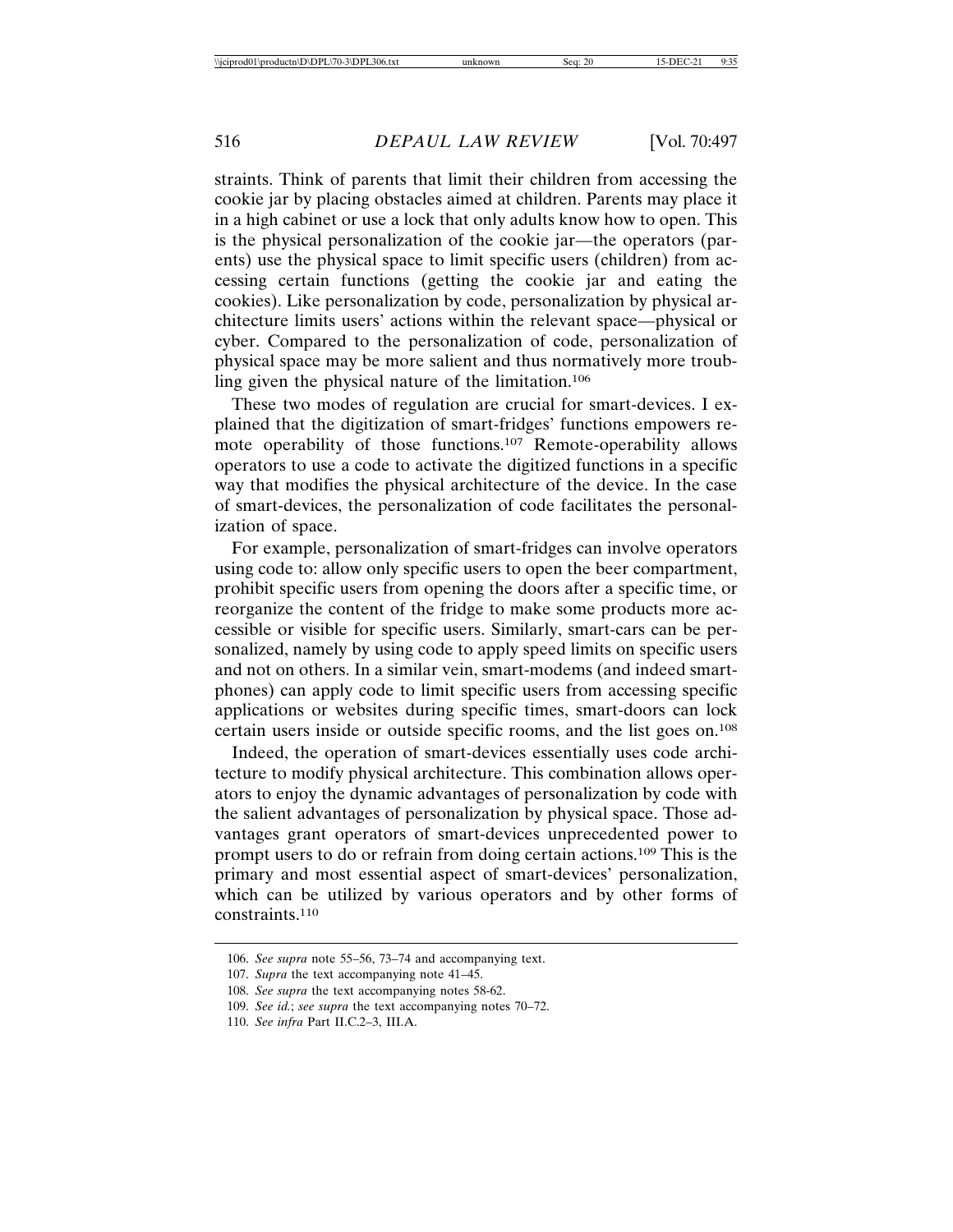#### *2. Smart-Devices and Personalization of Law*

Laws can be personalized.111 Personalized law can be seen as "a personalized command that is based on information about this actor's specific characteristics."112 When laws are personalized, the limitations that they impose vary according to the specific attributes and circumstances of the individual, thereby limiting one person but not another in cases that would otherwise be treated indiscriminately. Instances of personalized law include adapting reasonability standards in negligence to the characteristics of the specific actor, $113$  using personalized default rules based on specific characteristics in contracts,<sup>114</sup> personalizing taxes based on income or other measures,115 personalizing disclosures for the knowledge and expertise of the specific actors,116 etc.117 Arguably, norms may also be personalized to some extent, as exemplified by gender-based personalization of dress codes.

The claim that law can, and often should, be personalized is not innovative in any way. Indeed, the idea that the law should be tailored to better fit the relevant context to which it applies is obvious and has been around as long as the idea of law itself. Indeed, every law has some contextual parameters. The question is how specific—or how finely tailored—those parameters will be."118 More exciting is the possibility of combining the personalization of law and personalization of smart-devices, as it can affect both the kind of laws enacted and their application.119

Consider how smart-devices can *personalize the application of law*. This Article previously argued that personalization includes operating the functions of smart-devices to drive users to do or refrain from do-

116. Christoph Busch, *Implementing Personalized Law: Personalized Disclosures in Consumer Law and Data Privacy Law*, 86 U. CHI. L. REV. 309, 312 (2019).

117. Ariel Porat & Lior Jacob Strahilevitz, *Personalizing Default Rules and Disclosure with Big Data*, 112 MICH. L. REV. 1417, 1421 (2014); Lee Anne Fennell, *Personalizing Precommitment*, 86 U. CHI. L. REV. 433, 434 (2019); Adi Libson & Gideon Parchomovsky, *Toward the Personalization of Copyright Law*, 86 U. CHI. L. REV. 527, 528 (2019).

118. Casey & Niblett, *supra* note 112, at 333.

119. *Id*. at 339–43.

<sup>111.</sup> Cass R. Sunstein, *Deciding by Default*, 162 U. PA. L. REV. 1, 11 (2013) (discussing the adoption of personalized default rules for specific legal contexts).

<sup>112.</sup> Ben-Shahar & Porat, *supra* note 92, at 629; Anthony J. Casey & Anthony Niblett, *A Framework for the New Personalization of Law*, 86 U. CHI. L. REV. 333, 335 (2019).

<sup>113.</sup> *See* Ben-Shahar & Porat, *supra* note 92; Casey & Niblett, *supra* note 112, at 341–44.

<sup>114.</sup> Omri Ben-Shahar & Ariel Porat, *Personalizing Mandatory Rules in Contract Law*, 86 U. CHI. L. REV. 255, 256 (2019).

<sup>115.</sup> John K. McNulty, *Flat Tax, Consumption Tax, Consumption-Type Income Tax Proposals in the United States: A Tax Policy Discussion of Fundamental Tax Reform*, 88 CAL. L. REV. 2095, 2103 (2000).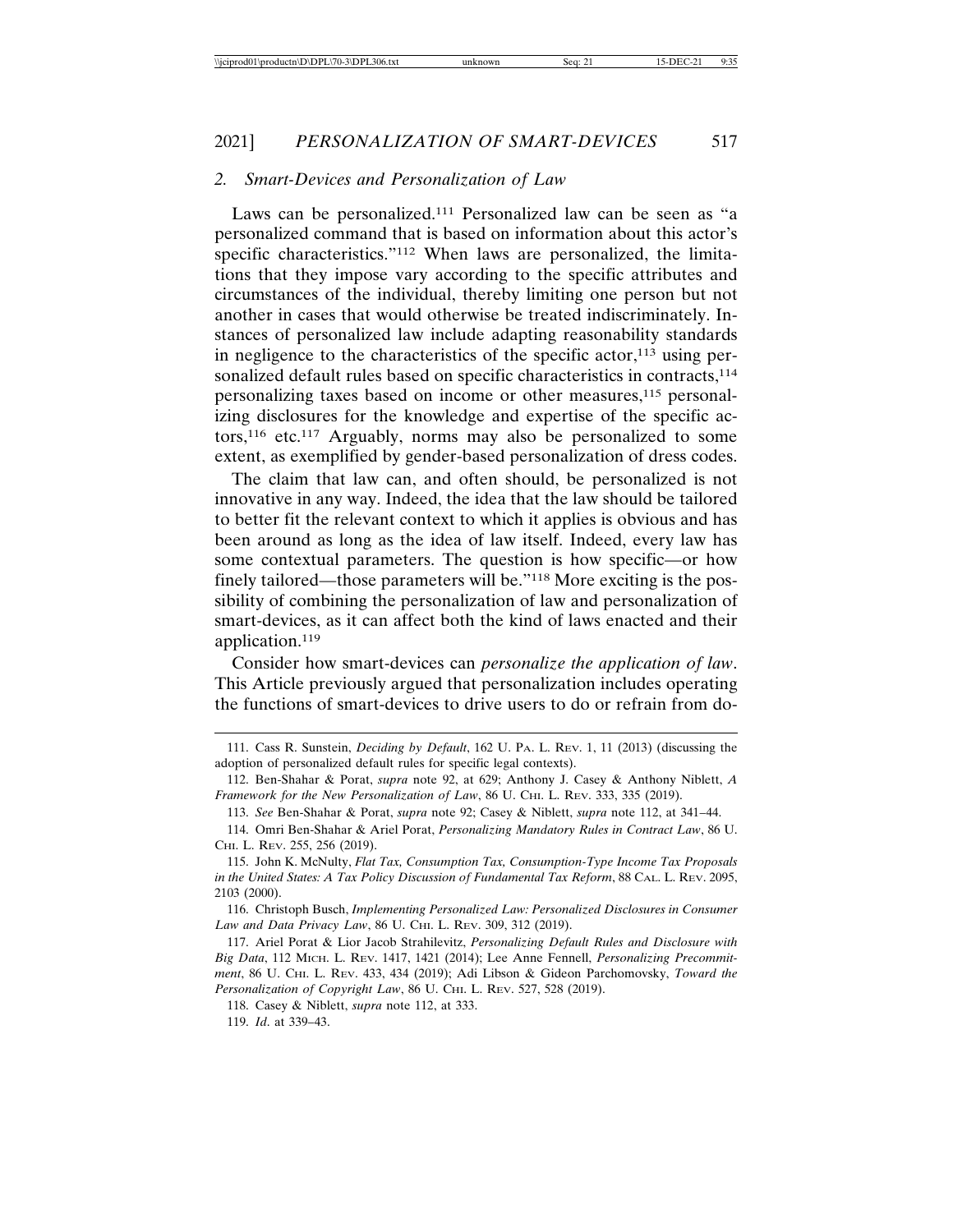ing something.120 One instance of personalization can therefore be driving users to obey the law. Examples include smart-fridges applying laws that require consumers to be warned about harmful ingredients in a product, smart-cars limiting the speed limit based on the speed limit on the specific road, or a smart-door locking and stopping burglars from running away.121 As we shall see later, personalization methods vary in their stringency, and the more stringent the method the more likely it is to drive the user to do or refrain from doing some action.122 At its extreme, personalization of smart-devices can apply laws to the degree of absolute coercion: blocking any possibility for breaking the law—enforcement of speed limits by smart-cars being a primary example.123

A particularly interesting implication of using personalization of smart-devices to drive individuals to obey the law, is that smart-devices can *potentially extend law's practical reach* to spaces, actions, or details that were not previously feasible. In this sense, it resembles other technologies that empower more pervasive, consistent, and potentially absolute application of law within their realm of application.124 The ability to employ personalization of smart-devices for more comprehensive application of law raises various normative questions: should the state be permitted to use this technology to enforce its law wherever and whenever it can? Should it be encouraged to? Answering these normative questions raises familiar issues about selective enforcement of laws that cannot be fully addressed here.<sup>125</sup> The main point here is that the technological ability to personalize the use of smart-devices influences the practical ability to enforce law.

122. *See infra* Part III.A.2.

124. Jun, *supra* note 123. For information on the way social media technologies facilitates better application of speech regulation, see, e.g., HCJ 7846/19 Adalla v. Cyber Unit State Att'ys Off. (2021) (Isr.).

125. *See, e.g.*, John Kleinig, *Selective Enforcement and the Rule of Law*, 29 J. SOC. PHILO. 117 (1998); Nicola Persico, *Rational Choice Foundations of Equal Protection in Selective Enforcement: Theory and Evidence*, U. PA. INST. FOR L. & ECON. (Aug. 2, 2006), https://papers.ssrn.com/ sol3/papers.cfm?abstract\_id=921612.

<sup>120.</sup> *See supra* Part II.A.

<sup>121.</sup> Admittedly, these examples might require additional information as explained above, see *supra*, notes 56–57.

<sup>123.</sup> *See, e.g.*, Michael L. Rich, *Should We Make Crime Impossible?*, 36 HARV. J.L. & PUB. POL'Y 795, 802–04 (2013) (discussing the use of IoT technology to make certain actions impossible, and distinguishing between allowing individuals to act in undesired ways and punishing them afterwards, and creating a system that limits individuals' ability to do the undesirable act); MyungSan Jun, *Blockchain government - a next form of infrastructure for the twenty-first century*, 4 J. OPEN INNOVATION: TECH., MKT., & COMPLEXITY 1, 5, 9 (2018) (discussing the notion of blockchain-based "absolute laws" that compel "absolute coercion," meaning laws that the user cannot break).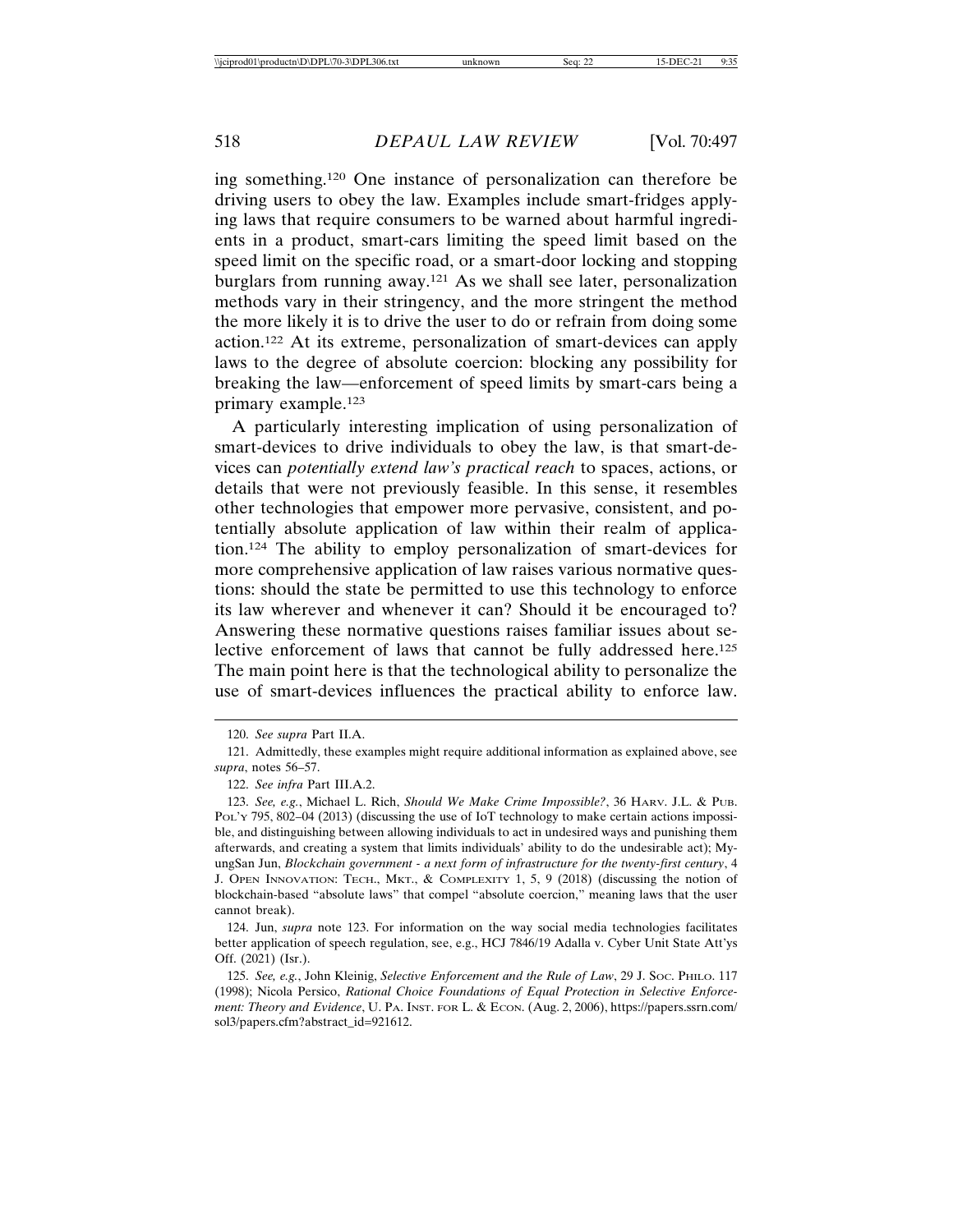Thereby, personalization of smart-devices invites us to revisit and question our normative stance on law enforcement and its limits.

Furthermore, by expanding the potential practical reach of law's application, personalization of smart-devices can *ex ante influence the content of law*. As smart-devices empower the application of law on more nuanced situations and in previously unregulated (or unregulatable) actions and spaces, they pave the way for the state to legalize and regulate situations, actions and spaces. For instance, the ability to identify the characteristics of the user approaching the smart-fridge can support more nuanced alcohol consumption regulation, such as determining the limit on consumption of alcoholic goods based on the amount of alcohol they consumed recently (e.g., by calculating the alcohol volume in the different products). It can also support more direct regulation of alcohol-consumption in one's private homes. In a similar vein, smart-cars can support a more nuanced speed limit regulations, allowing more experienced drivers to drive faster and imposing more restricting limitations on inexperienced drivers. It can also facilitate more frequent changes to the speed limit, for instance when the weather conditions change, overcoming the stringency of existing rules.

Put simply, the ability to personalize the *application* of law using smart-devices might serve as a catalyst for *creating* more nuanced personalized law or to regulate activities and spaces that were not previously regulated. In turn, this can change the way we think about legal regulations in several aspects.126

First, personalized laws based on smart-devices rely on a more detailed characterization of the regulated actor and the specific circumstances. As such, they can be more nuanced and better suited for the desired outcomes of the law, as the laws discussed in the previous paragraph exemplify, and thereby allow at least some users more leniency and less coercion.127

Second, shifting the burden of enforcement onto smart-devices that can apply the law in a more robust and personalized way can influence the distinction between rules and standards. For instance, the changing speed limit example noted above can replace standards like "driving according to the road conditions." As such, personalized laws based on smart-devices might undermine the use of legal standards that rely on ex-post human interpretation in favor of an abundance of

<sup>126.</sup> *See, e.g.*, Casey & Niblett, supra note 112; Anthony J. Casey & Anthony Niblett, *The Death of Rules and Standards*, 92 IND. L.J. 1401 (2017).

<sup>127.</sup> *See supra* the text accompanying note 123–25.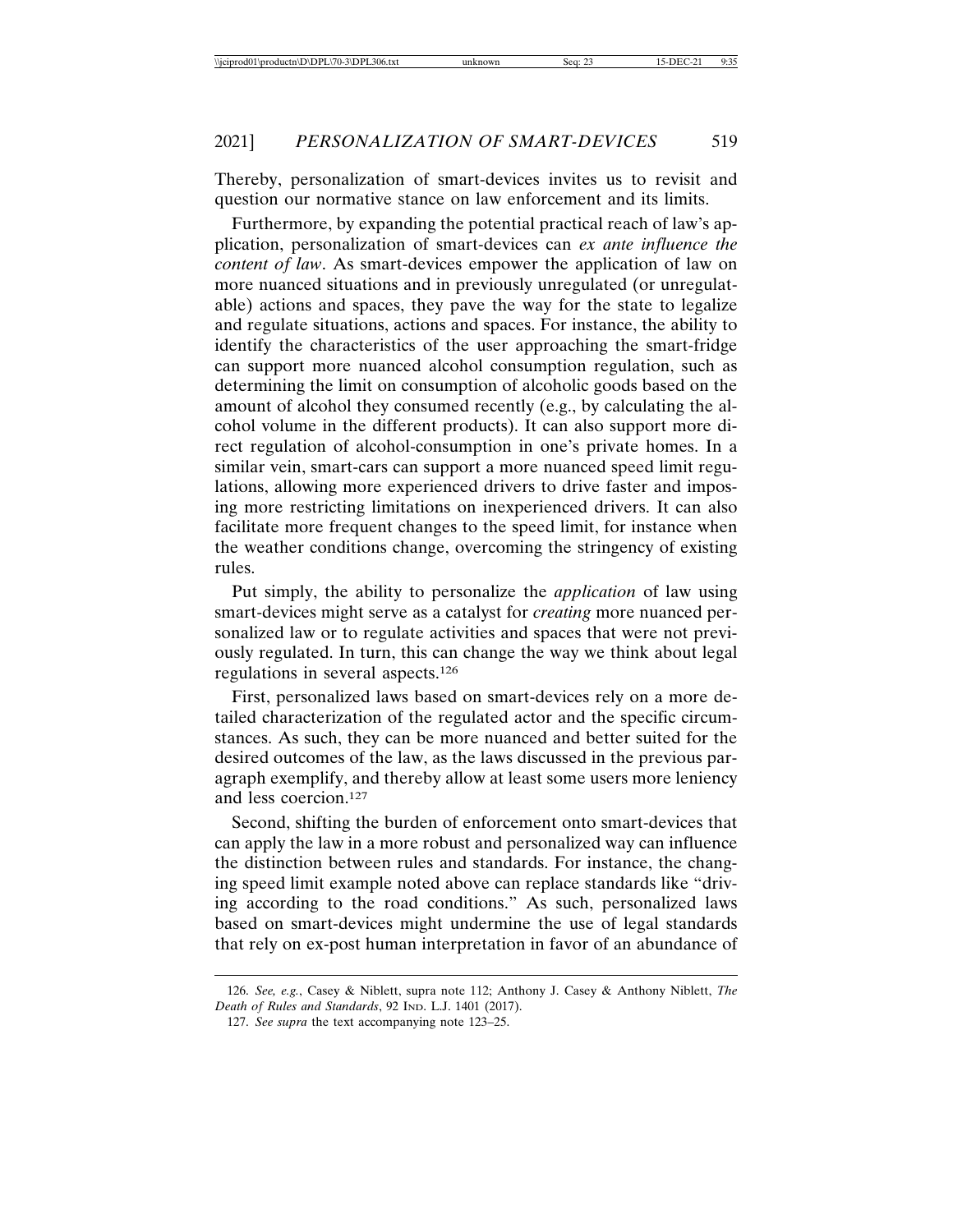clearer and more precise rules that regulate different scenarios and are easier to enforce using smart-devices' code.128

Third, relatedly, the distinction between conduct rules and decision rules may not be necessary anymore:129 if the smart-devices would effectively prevent users from breaking the law, then users would not be able to act according to the conduct rule, turning this into a distinction without a difference. For instance, if smart-cars limit drivers from exceeding the speed limit on any specific road, then users are incapable of exceeding it, as they usually would do on an open road.130

Fourth, if enforcement by smart-devices refrains users from acting according to conduct rules over decision rules, then regulators do not have to bear in mind the conduct rules and would be able to set less restrictive rules to begin with, such as raising the speed limit.<sup>131</sup>

Fifth and finally, should the state decide to use personalization of smart-devices to create or apply law onto previously under-regulated activities, it might put significant pressure on the distinction between private and public realms. This can be illustrated by the potential regulation of alcohol consumption within one's home using one's smartfridge.

#### *3. Smart-Devices and Personalization of Markets*

For the purposes of this paper, market limitations are constraints that originate in market analyses and for market-based reasons.132 Private actors have incentives to apply various constraints, including personalization policies, in order to extract monetary surplus.133 Market constraints can limit certain users from gaining certain products in many ways. Consider two instances. First, setting different prices for

<sup>128.</sup> *See, e.g.*, Mireille Hildebrandt, *Prefatory Remarks*, *in* HUMAN LAW AND COMPUTER LAW: COMPARATIVE PERSPECTIVES 7 (M. Hildebrandt & J. Gaakeer eds., 2013) ("[T]he ambiguity that provides law with its ?exibility, while challenging the need for legal certainty, derives from the fact that law is language, requiring students of law to immerse themselves in the richness as well as the boring precision of legal text."). For a discussion about rules and standards, see generally Louis Kaplow, *Rules Versus Standards: An Economic Analysis*, 42 DUKE L.J. 557 (1992); Russell B. Korobkin, *Behavioral Analysis and Legal Forum: Rules v. Standards Revisited*, 79 OR. L. REV 23 (2000); Casey & Niblett, *supra* note 112.

<sup>129.</sup> On decision rules and conduct rules, see Meir Dan-Cohen, *Decision Rules and Conduct Rules: On Acoustic Separation in Criminal Law*, 97 HARV. L. REV. 625 (1984).

<sup>130.</sup> *See* European Commission Press Release, Road safety: Commission welcomes agreement on new EU rules to help save lives (Mar. 26, 2019); Rich, *supra* note 123, at 802.

<sup>131.</sup> I am grateful to Omer Y. Pelled for pointing this out.

<sup>132.</sup> *See* LESSIG, *supra* note 96, at 123–25.

<sup>133.</sup> *See, e.g.*, Andrew Kasabian, *Litigating in the 21st Century: Amending Challenges for Cause in Light of Big Data*, 43 PEPP. L. REV. 173, 190 (2015).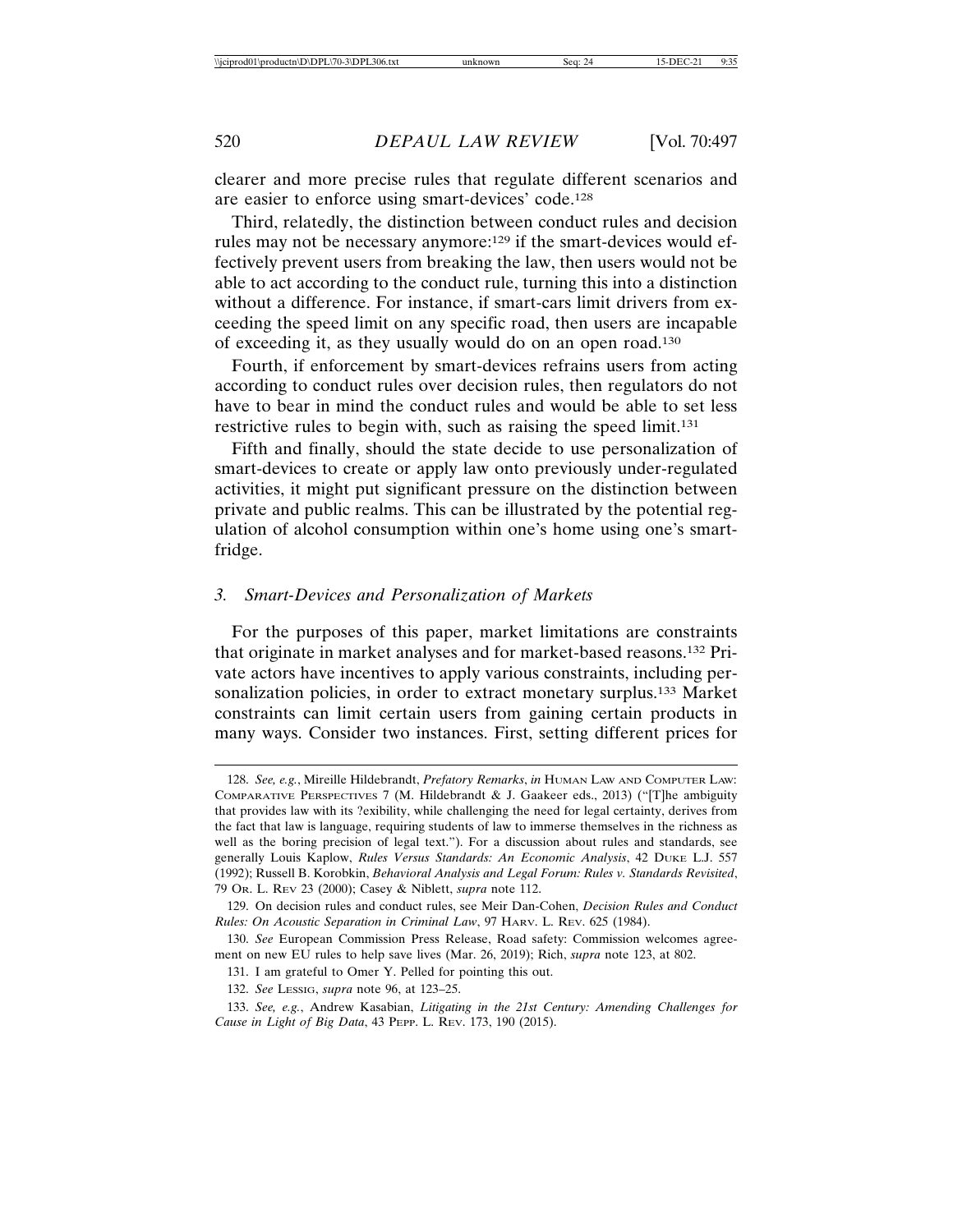different users based on their characteristics.134 Online retailers may sell similar goods to different people for different prices—asking a higher price from people that really need the product or from wealthier potential clients.135 Second, markets may apply personalized constraints by suggesting different products to different users; for instance, suggesting blue shirts for parents that have sons and pink shirts for parents that have daughters.136 In both cases, market personalization limits particular users (or at least significantly burdens them) from buying particular products, either by the price tag attached to the product or by its availability.137

Market personalization can also use smart-devices to impose restrictions on users.<sup>138</sup> Rebecca Crootof explained how private companies could use the remote operability of the devices to monitor and limit users. She includes examples such as retailers remotely limiting the use of smart-cars when the users break the terms of the contract: falling behind on payments or driving beyond state bounds, landlords locking the doors to tenants that violate leases, e-reader books disappearing from the device once the loan period is over, etc.139 Other instances may include forcing users to update software on the device; otherwise, the device's capacity will be diminished.140 Market personalization of smart-devices can also be used to promote specific products. Imagine an Amazon-operated smart-fridge, paid to favor Heinz ketchup over the competitors. The smart-fridge can be set to

136. Kenneth A. Jacobsen, *Rolling Back the "Pink Tax": Dim Prospects for Eliminating Gender-Based Price Discrimination in the Sale of Consumer Goods and Services*, 54 CAL. W. L. REV. 241, 249 (2018).

137. Admittedly, in a free market system this limitation is seldom as strict as architecture or law because the users may shop the same products in by other merchants. This does not mean that users are not limited, but that they can more easily overcome the limitation.

138. Market personalization also include collecting information about the different users. *See, e.g.*, ZUBOFF, *supra* note 64, at 293–328; Crootof, *supra* note 41, at 596–99. However, those do not directly pose physical restrictions on users, and therefore are beyond the scope of this argument.

139. Crootof, *supra* note 41, at 598–606.

140. To see the problems with such distinction, note the case of Sonos speakers, in which the company announced it will stop operating some devices, rendering them useless to the users even as "traditional" speakers. Lauren Goode, *Sonos Will Soon End Software Support for Its Older Speakers*, WIRED (Jan. 21, 2020, 9:00 AM), https://www.wired.com/story/older-sonosspeakers-will-stop-receiving-updates/.

<sup>134.</sup> *See generally* Ramsi A. Woodcock, *Personalized Pricing as Monopolization*, 51 CONN. L. REV. 311, 321–26 (2019).

<sup>135.</sup> *See, e.g.*, Brian Wallheimer, *Are you ready for personalized pricing?*, CHI. BOOTH REV. (Feb. 26, 2018), http://review.chicagobooth.edu/marketing/2018/article/are-you-ready-personalized-pricing; Rafi Mohammed, *How Retailers Use Personalized Prices to Test What You're Willing to Pay*, HARV BUS. REV. (Oct. 20, 2017), https://hbr.org/2017/10/how-retailers-usepersonalized-prices-to-test-what-youre-willing-to-pay.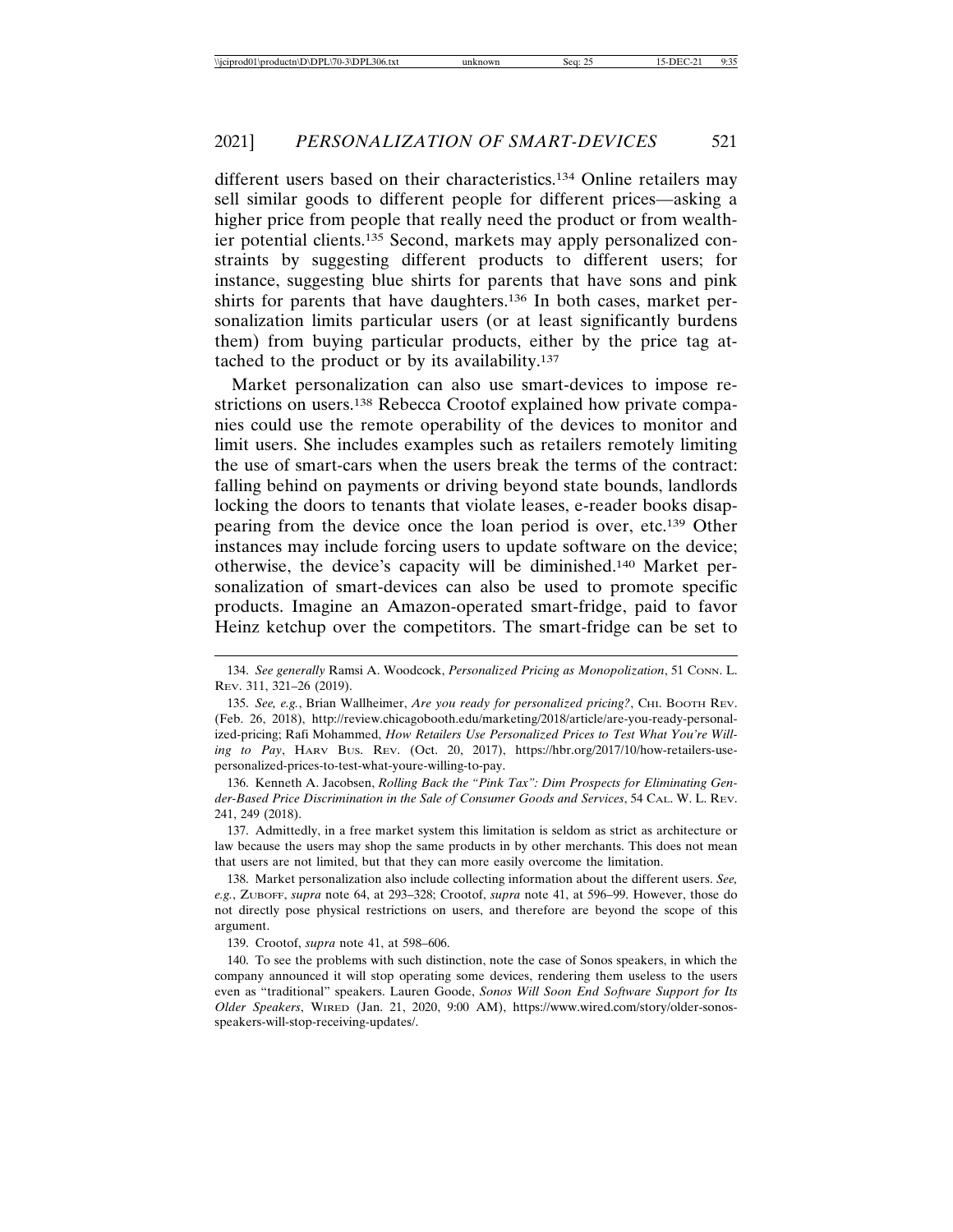only order this specific brand of ketchup (as a default or limitation), to rearrange itself to make that product more visible, to make annoying sounds when a competing brand is put in the smart-fridge, or, even more pervasively, refuse to cool any compartment containing competing products.141

\*\*\*

There are three main takeaways from this Part. First, analytically, personalization involves an imposition of specific limitations on specific users by operators, aimed at prompting users to do something. Second, practically, personalization of smart-devices brings to the forefront new and more invasive possibilities for operators to limit users and drive them to act. Third, this ability to personalize the use of smart-devices *ex ante* invites different actors to impose more nuanced limitations on users, which in turn can change the nature of legal and market regulation.

The endless possibilities of personalization using smart-devices, some more beneficial and some more harmful, makes attempts to devise regulatory approaches to specific personalization policies extremely difficult.142 The next chapter will explore and tease out normative intuitions and theoretical concerns regarding regulating the personalization of smart-devices—focusing on the operators of the devices and the justifications to allow them to impose personalization policies on users.

#### III. PERSONALIZATION BY ORDINARY OPERATORS

This Article previously argued that by facilitating remote operability, smart-devices invite more actors into the relationship between the user and the device, namely operators.143 It also discussed a unique power that those operators have when using the device—the ability to personalize the operation of the device to drive particular users to particular outcomes.144 This Part advances a legal analysis of personalization by smart-devices. It starts by identifying the legal actors pulling the strings of smart-devices and categorizing three main

<sup>141.</sup> While these could seem as hypothetical possibilities, it is important to realize that the technology as well as the distribution of legal powers can support such personalization for smartfridges that are in the market today.

<sup>142.</sup> *See, e.g.*, Omri Ben-Shahar, *Data Pollution*, 11 J. LEGAL ANALYSIS 104, 105 (2019); Charlotte A. Tschider, *Regulating the Internet of Things: Discrimination, Privacy, and Cybersecurity in the Artificial Intelligence Age*, 96 DENVER U. L. REV. 87, 133–43 (2018).

<sup>143.</sup> *See supra* Part I.

<sup>144.</sup> *See supra* Part II.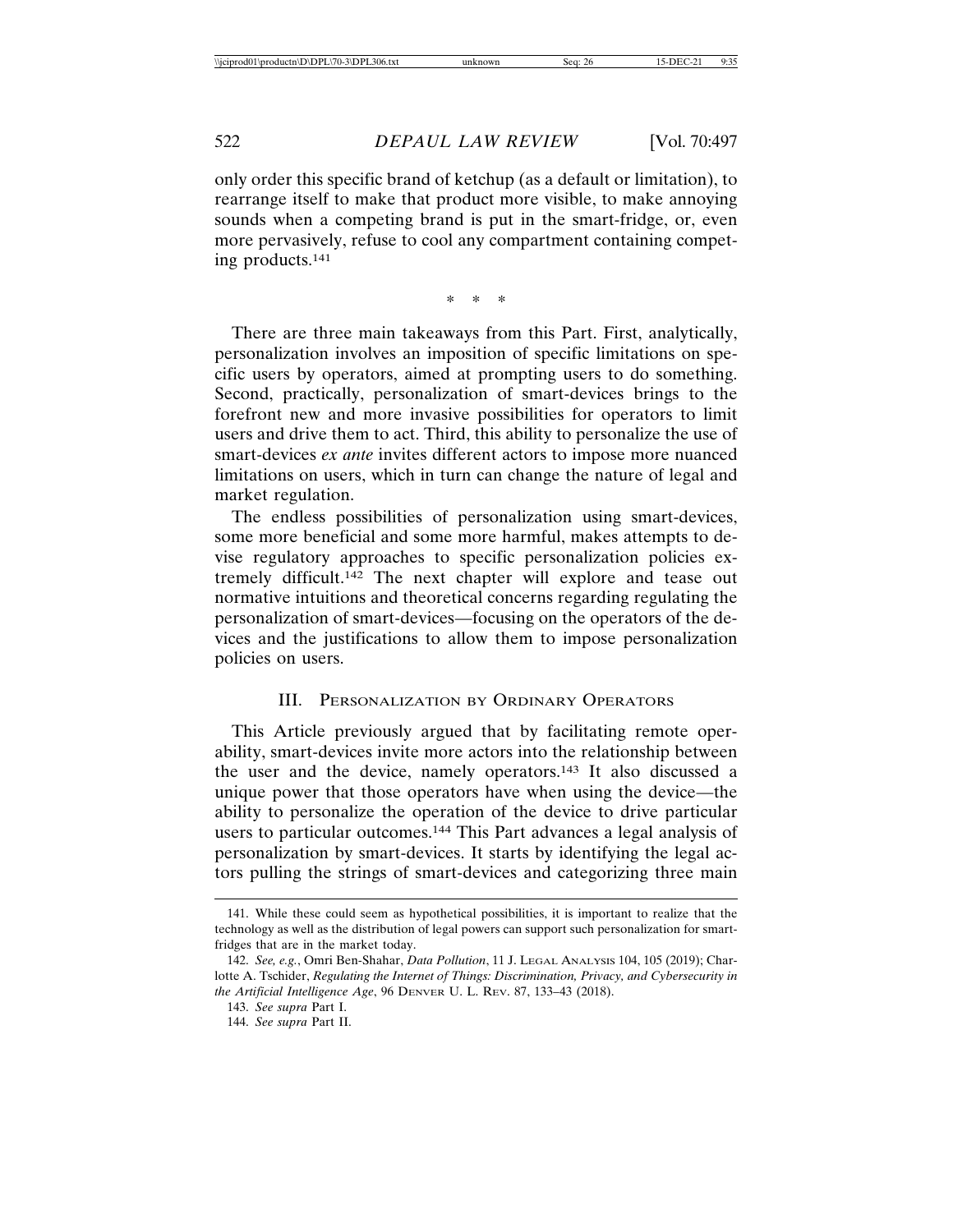methods of constraints that they may apply.145 Then, it turns to analyze the desirability of such personalization policies, first adopting the users' perspective and assessing how personalization policies harm their freedoms,146 and then discussing the distribution of legal and physical powers that govern those personalization policies.147

Before we delve in, a quick qualification of scope. As explained, smart-devices can theoretically connect to any server (computer) on the Internet in order to receive commands and share the information it collects.148 Since this Article focuses on servers that are legitimately authorized to access or operate smart-devices, i.e., "friendly" servers, interesting discussions about cybersecurity and the prevention of unauthorized or malicious operation of the smart-devices will not be addressed.149

#### *A. Meet the Ordinary Operators*

#### *1. Three Ordinary Operators*

To advance a legal analysis of the personalization of smart-devices, it is crucial to point out the legal actors that operate the digital functions of the smart-device.150 These actors are (server) *operators*, defined here as *the legal entity that controls a server that sends commands to the smart-devices or retrieves information from it*. 151 Remember that operators may operate the device in real-time or in advance.152

Admittedly, since decision-making about smart-device operations is often initiated by algorithms, which were often themselves partly or entirely created by other algorithms, the identification of *the* legal entity that best fits the definition of operator can be difficult.153 This

149. For discussions about cybersecurity concerns that arise from smart-devices, see, e.g., Sara Sun Beale & Peter Berris, *Hacking the Internet of Things: Vulnerabilities, Dangers, and Legal Responses*, 16 DUKE L. & TECH. REV. 161, 162–63 (2018); Mauricio Paez & Kerianne Tobitsch, *The Industrial Internet of Things: Risks, Liabilities, and Emerging Legal Issues*, 62 N.Y.L. SCH. L. REV. 217, 220–21 (2018); Liz Allison, *You Can't Hack This: The Regulatory Future of Cybersecurity in Automobiles*, 21 J. TECH. L. & POL'Y 15, 16 (2016); Scott J. Shackelford et al., *Securing the Internet of Healthcare*, 19 MINN. J.L. SCI. & TECH. 405, 415–16 (2018). For recent regulatory approaches to cyber-security threats posed by smart-devices see CAL. CIV. CODE § 1798.91.04 (West 2018); 2019 O.J. (L 151) 881.

150. FISCHER, *supra* note 17, at 3.

151. *Cf*. GRIMMELMANN, *supra* note 26, at 32.

152. *See supra* text following note 38.

153. For discussion about the control and effective oversight of AI decision-making, see, e.g., Ryan Calo, *Artificial Intelligence Policy: A Primer and Roadmap*, 51 U.C. DAVIS L. REV. 399 (2017); Danielle Keats Citron & Frank Pasquale, *The Scored Society: Due Process for Automated*

<sup>145.</sup> *See infra* Part III.A.

<sup>146.</sup> *See infra* Part III.B.

<sup>147.</sup> *See infra* Part III.C.

<sup>148.</sup> *See supra* notes 24, 26.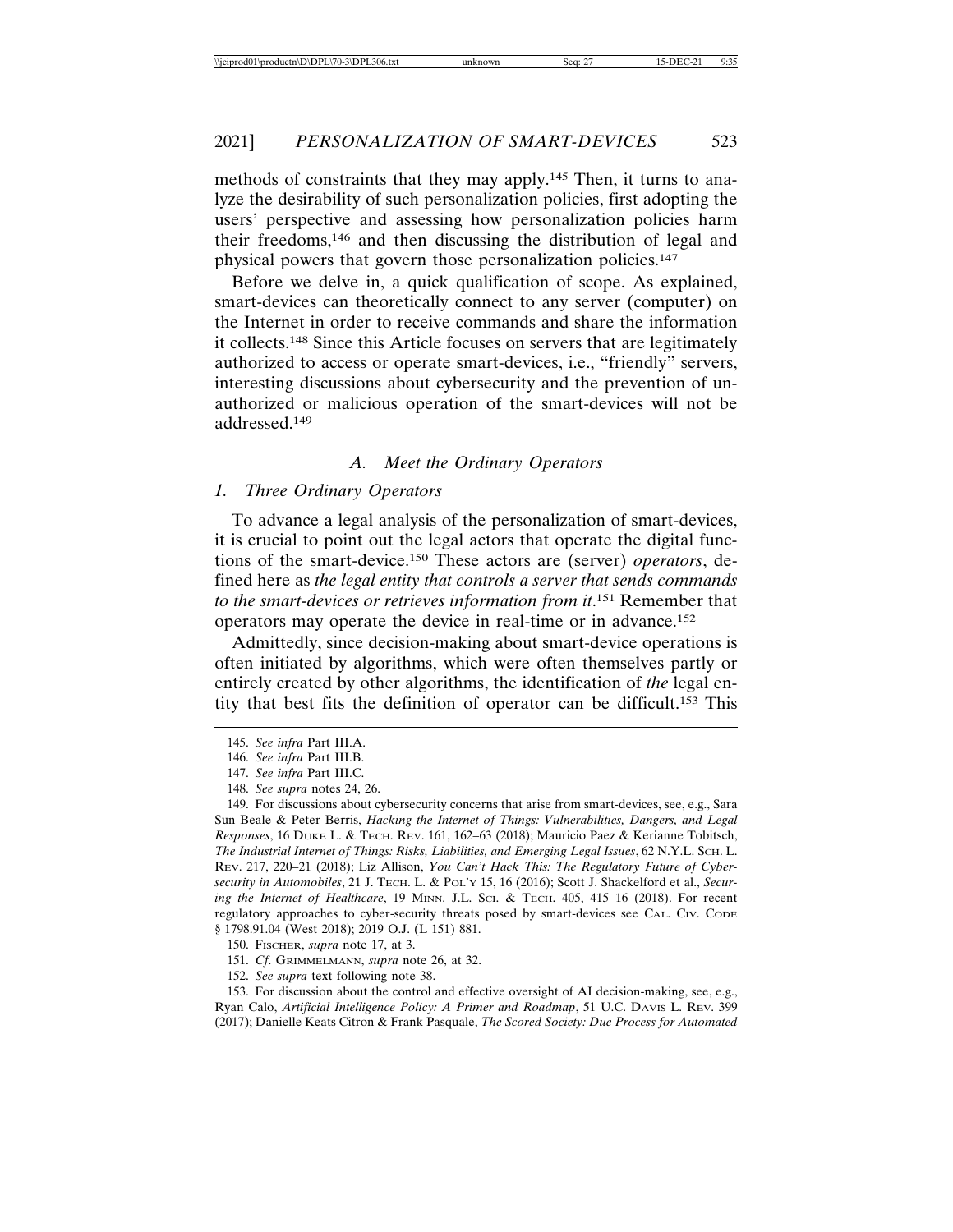challenge need not be sorted out here. For our analysis, suffice to assume that there exists an identifiable legal entity that is the operator, be it the humans that send commands and retrieve information directly or other legal entities that created (or are otherwise legally responsible for) an algorithm that "independently" performs these tasks.

I distinguish between three kinds of ordinary operators. The first kind of operators that can impose limitations on users are the users themselves. Here, a user is anyone that physically uses the smart-device, and is exposed to and affected by the operations of its functions. Users can operate the smart-devices in two ways: directly, using hardware embedded in the smart-device itself such as a touch-screen, voice-activation system, or a steering wheel; or remotely, through a designated software installed in users' smartphones or personal computers. Crucially, users can operate the smart-device in ways that affect themselves or other users. I refer to these alternatives respectively as self-imposed operation and inter-user operation.154

The second kind of limiting operators are private companies, operating the smart-devices remotely for business reasons. These could include both the company that manufactured or initially sold the smartfridge to the users, its authorized technicians,155 or private companies that gained access to the devices via contractual agreements.156 Limitations posed by those private companies are usually market limitations.157

The third kind of operator is the state. It is technologically possible for state officials to operate smart-devices' servers directly by acquiring access to the server, collecting relevant information, hiring coders to operate it, and sending commands directly to the devices.158 However, it seems more likely that the state would use its powers to regulate the use of the smart-fridge, particularly, by requiring other actors

154. *See supra* Part I.B.

155. *Cf*. the definition of "manufacturer" in CAL. CIV. CODE § 1798.91.05 (West 2018).

157. *See supra* Part II.C.3; LESSIG, *supra* note 96, at 123–25 (explaining that constraints on users that originate in market-based reasons are market constraints).

158. On the possibility of mass use of IoT by the state to collect information and achieve policy goals, see, e.g., Akemi Takeoka Chat?eld & Christopher G. Reddick, *A framework for Internet of Things-enabled smart government: A case of IoT cybersecurity policies and use cases in U.S. federal government*, 36 GOV'T INFO. Q. 346 (2018); Jean Pierre Maissin et al., *How will IoT improve public sector services?, in INSIDE (2015); John G. Browning & Lisa Angelo, Alexa, Testify: New sources of evidence from the internet of things*, 82 TEX. BAR J. 506 (2019).

*Predictions*, 89 WASH. L. REV. 1 (2014); Anupam Chander, *The Racist Algorithm?*, 115 MICH. L. REV. 1023 (2017).

<sup>156.</sup> *See, e.g.*, an Alexa embedded smart-fridge. LG, https://www.lg.com/us/refrigerators/lg-LNXS30996D-door-in-door#none (last visited July 11, 2021).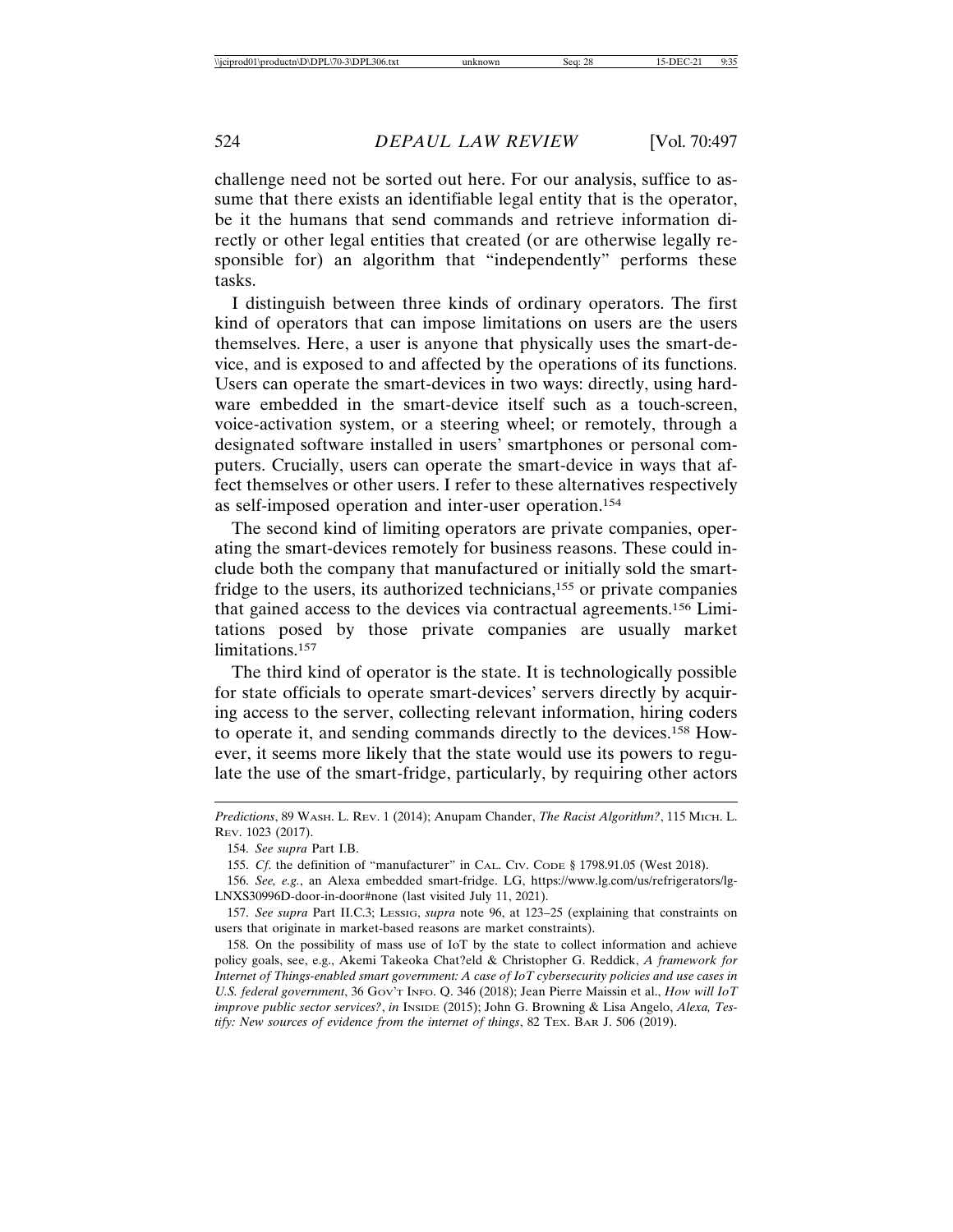to operate the smart-fridge in the ways the state sees fit.159 As explained, the state can require operators to limit specific users from making specific actions, personalize rules that would limit different users in various situations, or determine a recommendation for specific users and require other operators to implement it.160

#### *2. Three Methods of Constraint*

Each of the ordinary operators can use various methods of constraint to impose personalized limitations on users of smart-devices, some more stringent than others.<sup>161</sup> To simplify, I distinguish between three methods: notice (easy nudge), nudge, and prevention.162

The most lenient of the three is notice, that is, providing the user information about the action that they are about to pursue.163 In our context, this may include providing information about the nutritional value of the product they are about to consume, about recommended usage, about past use, etc.164 The most stringent limitation is prevention, which refers to the maximal limitation the smart-device can impose on a user's ability to perform some action.165 For instance, prevention by smart-fridges includes locking doors or specific compartments, not cooling a specific area, breaking products to prevent use, or issuing bright lights and annoying sounds.166

The intermediate method of constraint is the nudge, the "liberal paternalism." This approach aims to apply behavioral levers to regulate the choice architecture of the users, incentivizing them to perform some acts and refrain from others, while preserving their ability to

163. Calo, *supra* note 162, at 787–89.

<sup>159.</sup> *See supra* Part II.C.2. For a related discussion about empowering private entities to personalize and enforce the law, see Andrew Verstein, *Privatizing Personalized Law*, 86 U. CHI. L. REV. 551 (2019).

<sup>160.</sup> *See supra* Part I.A.2.

<sup>161.</sup> *Cf*. Daniel Susser et al., *Online Manipulation: Hidden Influences in a Digital World*, 4 GEO. L. TECH. REV. 1, 12–29 (2019) (discussing persuasion, coercion, and manipulation online).

<sup>162.</sup> *See, e.g.*, Ryan Calo, *Code, Nudge, or Notice?*, 99 IOWA L. REV. 773 (2014) (arguing that there are three main forms of regulation that ought to be regarded—code, notice, or nudge); *cf*. ZUBOFF, *supra* note 64, at ch. 10 (distinguishing between: tuning, viz. nudging for commercial interests; herding, viz. controlling user's immediate context; and conditioning, viz educating users to respond to a specific stimulus with a specific response).

<sup>164.</sup> I realize that nudges come in many shapes and forms, and that often notices could be seen as nudges. By notices here, I have in mind providing users the kind of information that increases their navigability, not those that necessarily push them towards a specific outcome. On navigability, see generally CASS R. SUNSTEIN, ON FREEDOM (2019).

<sup>165.</sup> I focus on common smart-devices that can be physically overcome by users by unplugging it, disconnecting it from the network or hacking it submission. Thus, absolute prevention will not be discussed.

<sup>166.</sup> Less immediate prevention methods include shaming the user by informing another user (or the state) about lack of compliance.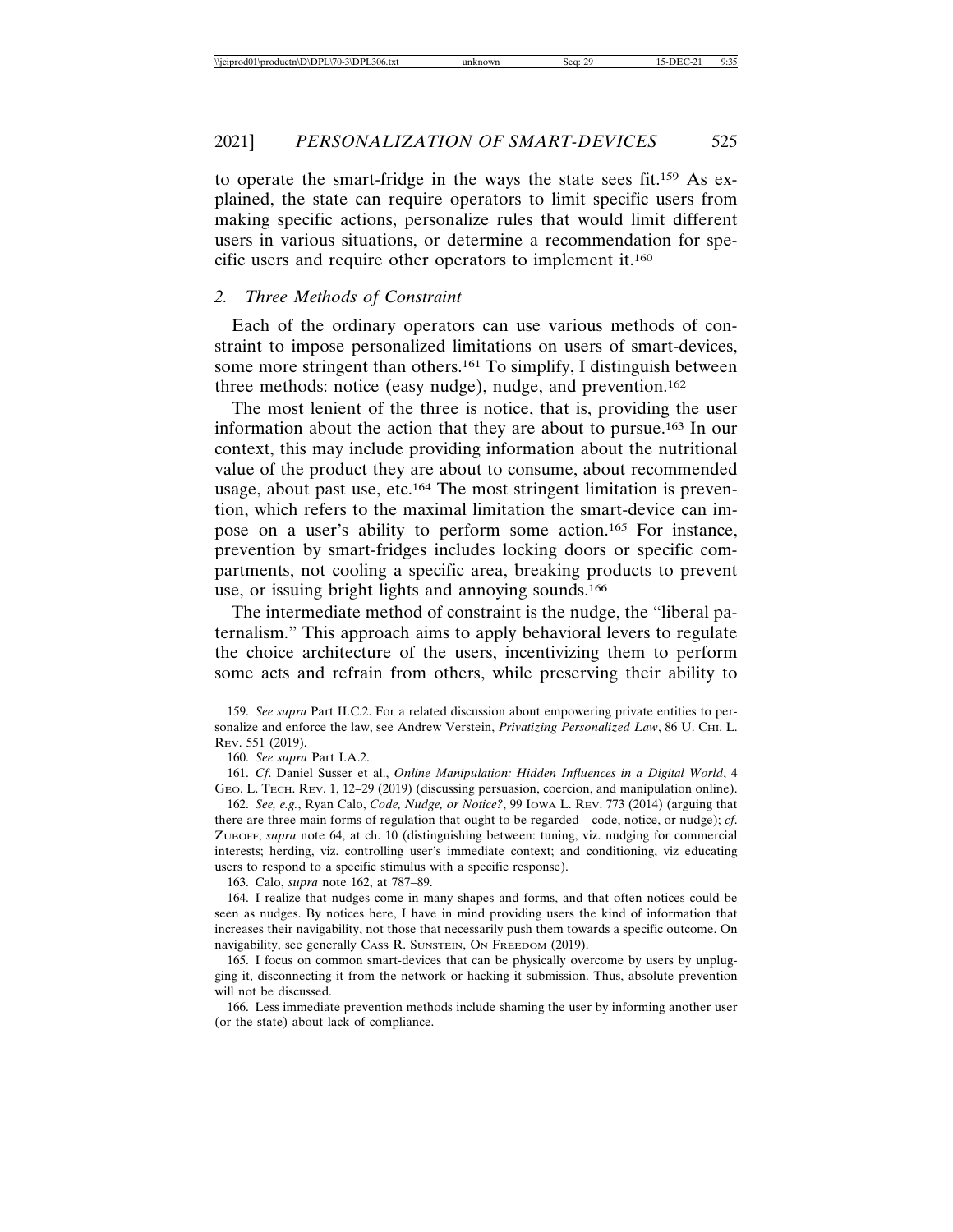choose to opt-out.167 Richard Thaler and Cass Sunstein define a nudge as "any aspect of the choice architecture that alters people's behavior in a predictable way without forbidding any options or significantly changing their economic incentives . . . intervention must be easy and cheap to avoid. Nudges are not mandates. Putting fruit at eye level counts as a nudge. Banning junk food does not."168 Nudges vary in stringency; sometimes they will seem indistinguishable from mere notices (e.g., calorie signs), and other times, they may be so stringent that people almost always comply with them—making them seem more like mandates.<sup>169</sup> In the case of smart-fridges, nudges may include making specific products less accessible by requiring additional passwords to reach them or by automatically reorganizing products in a particular way that makes them less reachable. Nudges may also make products less appealing, for instance by warming beer that should be served cold or freezing ice cream beyond (immediately) useable temperature.

# *B. Towards Legal Intervention I – Assessing the Harms to Users' Freedom*

It is difficult to accurately measure harms to users, both generally and in instances of personalization by smart-devices.170 However, a rough estimation of objectionability can be achieved by combining the kind of operators imposing the personalization policy and the methods of constraints used in each setting. The following table presents the intersection of the kinds of operators and methods of personalization articulated above. It suggests a simplified view of personalization schemes that smart-devices enable, and thus invites an intuitive normative evaluation of those based on a tangible example.

The working example for this table is simple: a user approaches the smart-fridge in order to get yogurt. The smart-fridge has a dairy compartment where yogurts are stored, and this compartment can be locked or unlocked digitally by the operator. The device identifies the

<sup>167.</sup> Calo, *supra* note 162, at 783–87.

<sup>168.</sup> RICHARD THALER & CASS SUNSTEIN, NUDGE: IMPROVING DECISIONS ABOUT HEALTH, WEALTH, AND HAPPINESS 6 (2008). Sunstein recently expanded this view, explaining that the role of nudges is to overcome the problem of *navigability*, which prevents people from pursuing their real goals and thus hinders individuals' freedom, see generally SUNSTEIN, *supra* note 164.

<sup>169.</sup> *See* Lavi, *supra* note 64, at 8–11, 21–35, 79–85 (explaining the nudge approach and discussing different ways for online intermediaries to nudge the users, and discussing various stringencies of nudges); Ryan Bubb & Richard H. Pildes, *How Behavioral Economics Trims Its Sails and Why*, 127 HARV. L. REV. 1593, 1594, 1638 (2014) (criticizing the nudge approach and arguing that because default rules suggested by it are so "sticky," they amount to mere regulation).

<sup>170.</sup> *See* Ben-Shahar, *supra* note 142; Tschider, *supra* note 142; *cf*. Crootof, *supra* note 41.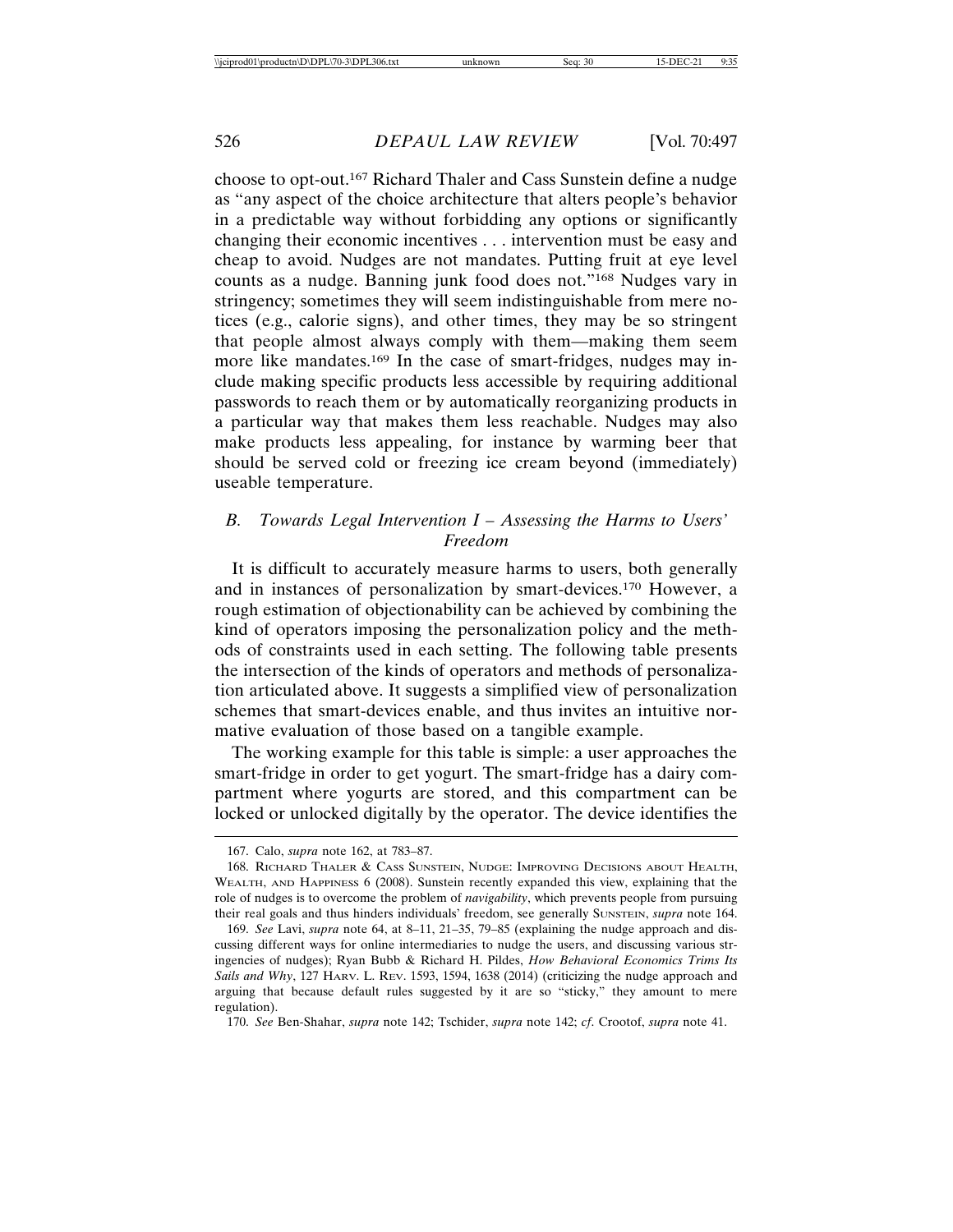specific user and acknowledges that they belong to Category X (for instance, youth, overweight, diabetic, lactose intolerant, or specific user outlined by an operator). Then, the smart-fridge applies a personalization scheme that the operator initiated. The table showcases the different operators (in the columns) using different methods (in the rows). The first sentences in the boxes specify the pre-determined limitation imposed by the respective operator, followed by the actions taken by the smart-fridge or by other actors.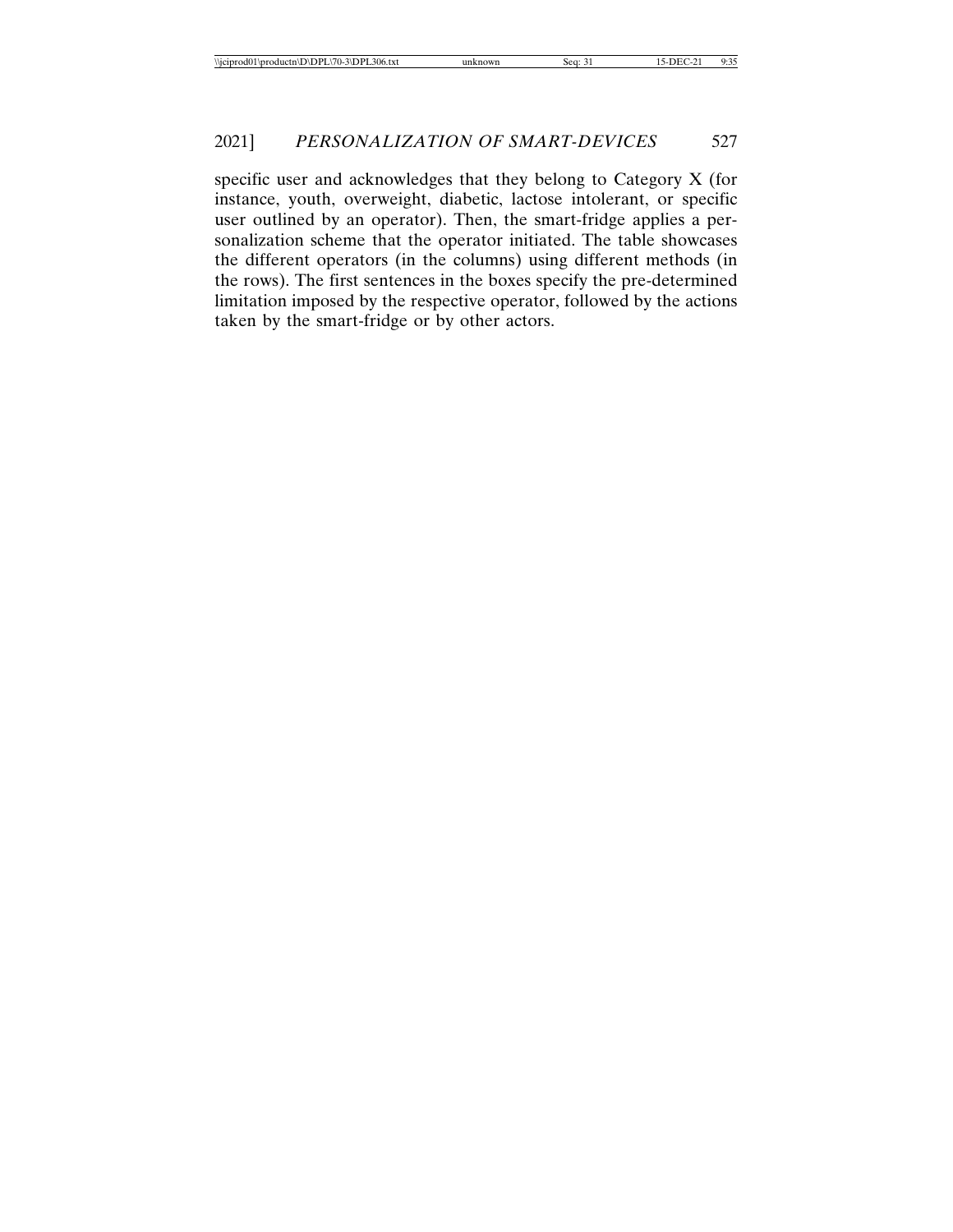# 528 *DEPAUL LAW REVIEW* [Vol. 70:497

|               | <b>User self-initiated</b><br>limitation                                                                                                                                                                                                                   | Other-user<br>initiated limitation                                                                                                                                                                                                                                   | <b>Private Company</b><br>initiated limitation                                                                                                                                                                                                                                                                                                | <b>State initiated</b><br>limitation                                                                                                                                                                                                                                                                                                                                                                                        |
|---------------|------------------------------------------------------------------------------------------------------------------------------------------------------------------------------------------------------------------------------------------------------------|----------------------------------------------------------------------------------------------------------------------------------------------------------------------------------------------------------------------------------------------------------------------|-----------------------------------------------------------------------------------------------------------------------------------------------------------------------------------------------------------------------------------------------------------------------------------------------------------------------------------------------|-----------------------------------------------------------------------------------------------------------------------------------------------------------------------------------------------------------------------------------------------------------------------------------------------------------------------------------------------------------------------------------------------------------------------------|
| <b>Notice</b> | John: "I wish to<br>be informed if I<br>eat more than<br>five daily dairy<br>products."<br>Smart-fridge:<br>"You had five<br>dairies today,<br>taking this will<br>exceed your daily<br>dairy limit."                                                      | John: "Inform Elli<br>that it's bad for<br>her to eat more<br>than two daily<br>dairy products."<br>Smart-fridge:<br>"Elli, John says<br>that you should<br>not eat more than<br>two dairies per<br>day, and this is<br>your third."                                 | Private company:<br>"Suggest category<br>X users to eat dairy<br>products by brand<br>$B$ ."<br>Smart-fridge:<br>"People like you<br>eat at least two<br>daily dairy<br>products; did you<br>know that brand B<br>has all your<br>vitamins?"                                                                                                  | State: "It is<br>recommended for<br>category X users not<br>exceed two daily<br>dairy products;<br>operators must<br>inform users."<br>Operator: "inform<br>category X users<br>about the<br>recommendation."<br>Smart-fridge: "FDA<br>recommends that you<br>will not eat more<br>than two daily<br>dairies.                                                                                                               |
| <b>Nudge</b>  | John: "I wish to<br>limit my daily<br>dairy<br>consumption to<br>two."<br>Smart-Fridge:<br>"You exceeded<br>your daily dairy<br>cap."<br>- "To take dairy,<br>say the<br>password."<br>or<br>- Rearranging<br>products to<br>hide dairy until<br>tomorrow. | John: "Nudge Elli<br>not to eat more<br>than two daily<br>dairy products."<br>Smart-Fridge:<br>"Elli, you<br>exceeded your<br>daily dairy cap."<br>- "To take dairy,<br>say the<br>password."<br>or<br>- Rearranging<br>products to<br>hide dairy until<br>tomorrow. | Private company:<br>"Nudge category X<br>users to eat more<br>than two daily<br>dairy products by<br>brand B."<br>Smart-Fridge:<br>"You have not<br>completed your<br>suggested daily<br>dairy goal."<br>- "Eat one type B<br>dairy to get<br>additional<br>points."<br>or<br>- Rearranging<br>products to<br>show brand B<br>dairy products. | State: "It is<br>recommended for<br>category X users not<br>to exceed two daily<br>dairy products;<br>operators should<br>nudge users."<br>Operator: "Nudge<br>user to eat less than<br>two dairy products<br>per day."<br>Smart-Fridge: "You<br>exceeded your daily<br>recommended dairy<br>consumption:<br>- "To take dairy, say<br>the password."<br>or<br>- Rearranging<br>products to hide<br>dairy until<br>tomorrow. |
|               | <b>Prevention</b> John: "prevent<br>me from eating<br>more than two<br>daily dairy<br>products.<br>Smart-fridge:<br>"You exceeded<br>daily dairy cap;<br>dairy drawer is<br>locked until<br>tomorrow."                                                     | John: "prevent<br>Elli from eating<br>more than two<br>daily dairy<br>products."<br>Smart-fridge:<br>"You exceeded<br>daily dairy cap;<br>dairy drawer is<br>locked until<br>tomorrow."                                                                              | Private company:<br>"prevent category<br>X users from<br>eating more than<br>two daily dairies,<br>unless they are by<br>brand B."<br>Smart-fridge: "You<br>exceeded daily<br>non-brand B dairy<br>cap; dairy drawer is<br>locked until<br>tomorrow, brand B<br>is available in the<br>top shelf."                                            | State: "It is forbidden<br>for people of<br>category X to eat<br>more than five daily<br>dairy products."<br>Private company:<br>"Prevent category X"<br>users from eating<br>more than five<br>dairies per day."<br>Smart-fridge: "You<br>exceeded daily dairy<br>cap; dairy drawer is<br>locked until<br>tomorrow."                                                                                                       |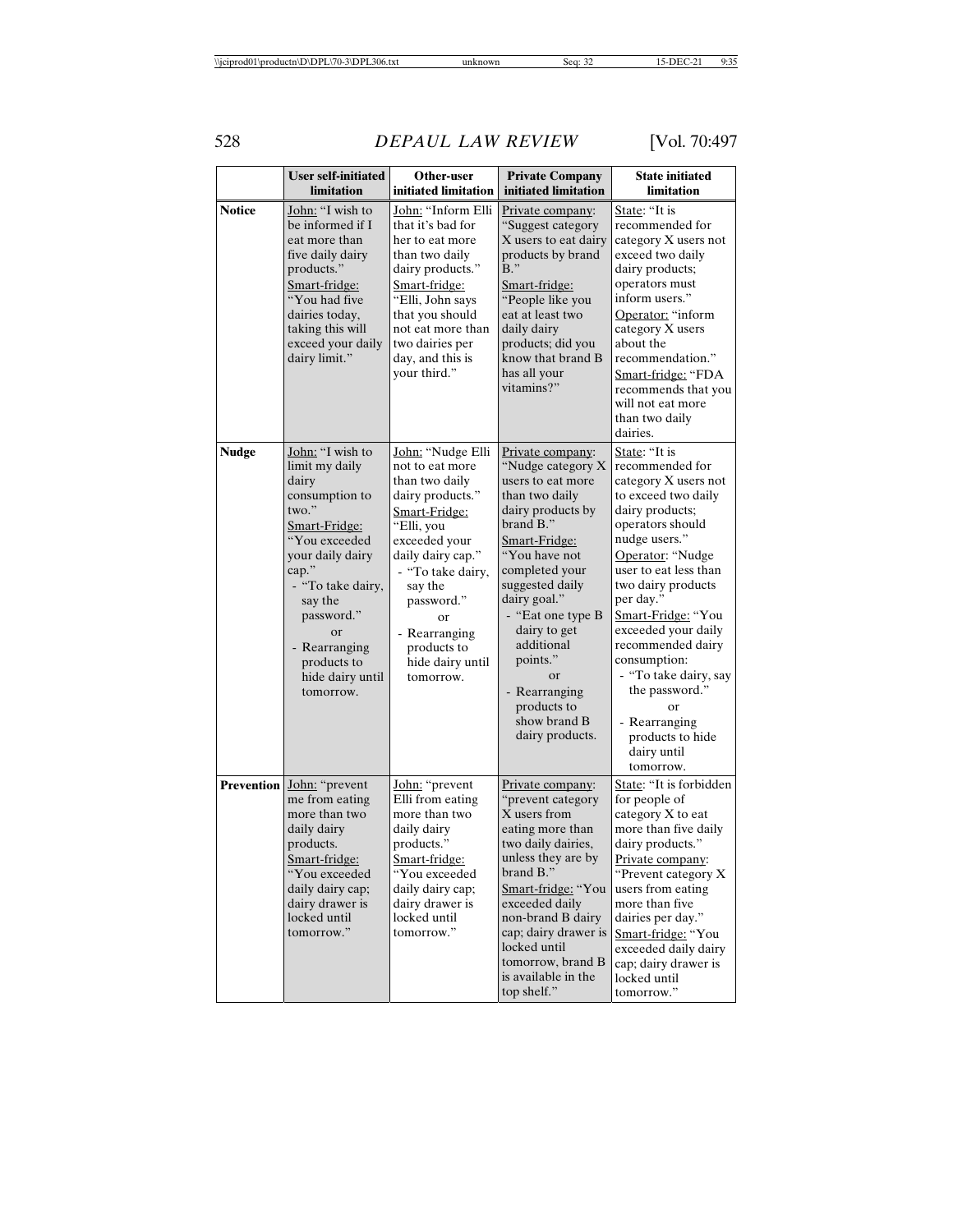The table above illustrates how personalization of smart-devices play out from the user's perspective, namely by combining the operators imposing them and the constraint method used. It showcases how personalization policies limit users and drive them to action, and underscores the influence smart-devices' personalization policies can have, even when aimed at seemingly simple and innocent issues such as access to dairy products. In doing so, it invites the readers to use their intuition regarding the desirability of such personalization policies. The reader's reaction to the idea that their smart-fridge will rearrange their products, ask for a password, or stop them from taking dairy products, by orders of the state, private company, or other users can tell the reader something about the need to regulate those operators and actions.

To a legal audience, the table also sheds light on the broad range of legal issues involved in personalization by smart-devices. It blends relationships between state, private companies, and users, as well as various methods for imposing constraints. In turn, it shows that personalization of smart-devices raises a myriad of legal questions, including the regulation of commercial and compelled speech,<sup>171</sup> antitrust and consumer protection concerns,172 quasi-regulatory questions about constructing individuals' choices,<sup>173</sup> as well as contract, torts, and fiduciary duties.174 Such regulatory variety makes any attempt to regulate personalization policies by smart-devices extremely challenging and case-specific.

However, before rushing to analyze the personalization of smartdevices in light of any specific legal doctrine, it might be wise to take a step back and normatively evaluate the situation. One way to norma-

<sup>171.</sup> *See, e.g.*, Jeffrey S. Wettengel, *Reconciling the Consumer "Right to Know" with the Corporate Right to First Amendment Protection*, 12 J. BUS. & TECH. L. 325 (2017); Colleen Smith, *A Spoonful of (Added) Sugar Helps the Constitution Go Down: Curing the Compelled Commercial Speech Doctrine with FDA's Added Sugars Rule*, 71 FOOD & DRUG L.J. 442 (2016); Andrew M. Osarchuk, *An Argument for Public Health and Doctrinal Clarity: Why the Supreme Court Should Overturn* R.J. Reynolds v. FDA, 69 N.Y.U. ANN. SURV. AM. L. 265 (2013).

<sup>172.</sup> *See generally* Bill Batchelor & Grant Murray, *Internet of Things: Antitrust concerns in the pipeline?*, KLUWER COMPETITION L. BLOG (May 12, 2016), http://competitionlawblog.kluwercompetitionlaw.com/2016/05/12/internet-of-things-antitrust-concerns-in-the-pipeline/ ; D. Daniel Sokol & Roisin Comerford, *Antitrust and Regulating Big Data*, 23 GEO. MASON L. REV. 1129 (2016); Marc J. Veilleux, Jr., *"Alexa, Can You Buy Whole Foods?" An Analysis of the Intersection of Antitrust Enforcement and Big Data in the Amazon-Whole Foods Merger*, 37 CAR-DOZO ARTS & ENT. L.J. 481, 493, 495, 507, 510 (2019); Kathryn McMahon, *Tell the Smart House to Mind its Own Business!: Maintaining Privacy and Security in the Era of Smart Devices*, 86 FORDHAM L. REV. 2511 (2018).

<sup>173.</sup> *See generally* SUNSTEIN, *supra* note 164; THALER & SUNSTEIN, *supra* note 168; Lavi, *supra* note 64.

<sup>174.</sup> Crootof, *supra* note 41, at 646–60.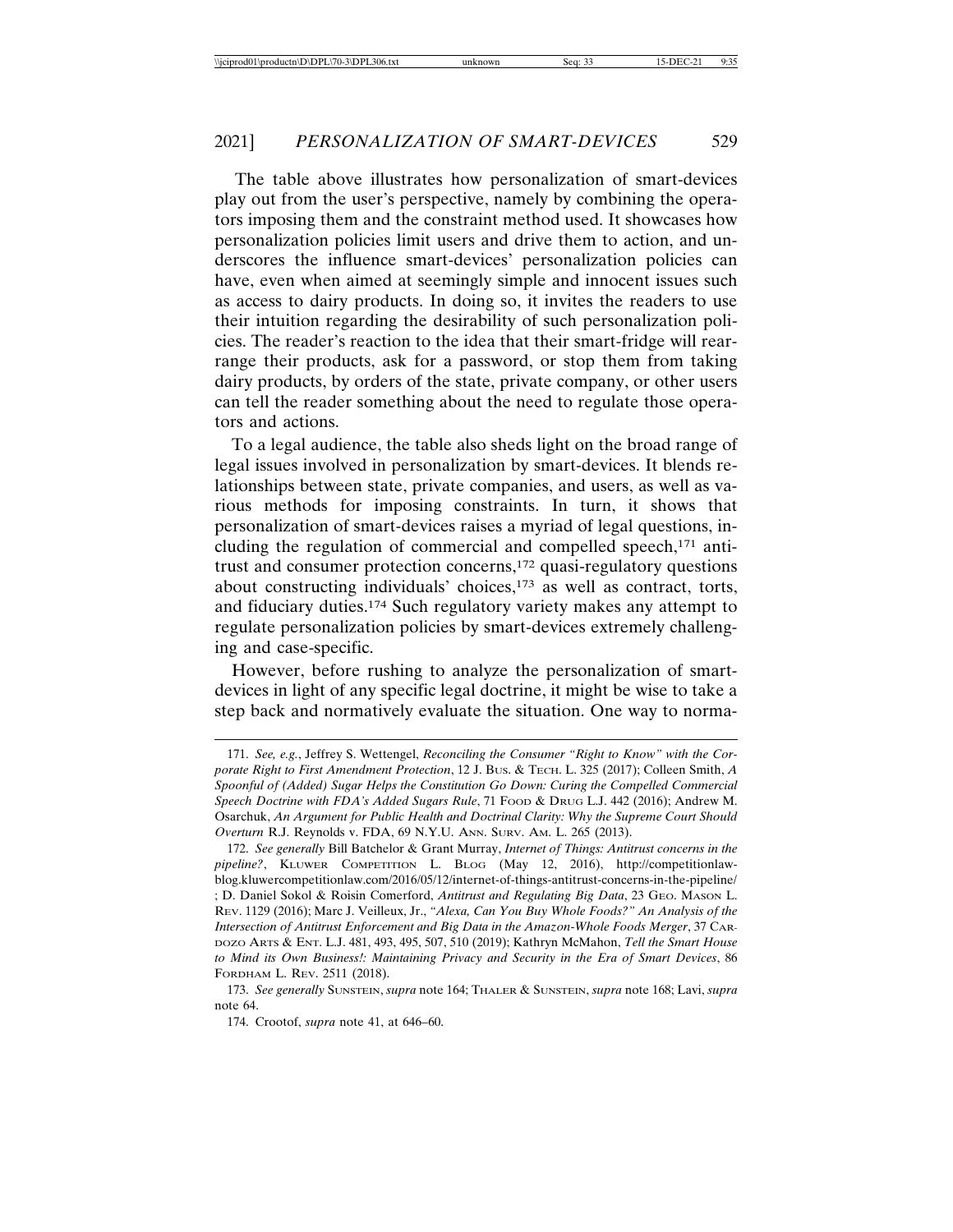tively evaluate the (un)desirability of personalization policies, and respectively the need for regulation that protects from it, is by focusing on potential harms to users' freedoms—hindering negative freedoms or burdening users' freedom of choice to a higher degree.175 When operators limit individual users from pursuing actions that they are otherwise free to pursue, they limit users' negative freedom (i.e., the freedom to act undisturbed).176 When operators qualify the range of actions that individual users can pursue, they burden users' freedom of choice.177

The combination of the kind of actors and constraint method used, articulated in the table above, can help us assess the harm to users' freedoms. Discussing this intersection would not provide an accurate evaluation of harm to the users' freedom, but it can provide an ordinal scale that will help assess the (un)desirability of each policy in comparison to the others. To do that, we need first to scale the objectionability of each method and operator.

Previously, I scaled the different methods of constraint according to the stringency of the limitation they impose on users.178 The objectionability of constraining operators can be scaled using the perspective of users' freedom. Arguably, the greater the ability of the user to influence (i.e., meaningfully consent to or reject) the actions of the operators that initiated the imposed constraint, the less normatively objectionable the operators' actions are.179 Following this view, operators with whom users are more directly connected are less objectionable. Accordingly, self-imposed constraints are least normatively objectionable, since they can be traced back to the person's own free will.<sup>180</sup> Other operators are respectively ordinally situated based on

178. *Supra* Part III.A.2.

179. *Cf*. SUNSTEIN, *supra* note 164, at 102, 114–15 (arguing that choosing between modes of choice architecture that best promote freedom, boils down to assumptions about users' ability to make good choices and the architects' reliability).

180. *See, e.g.*, Berlin, *supra* note 176, at 194 (noting that freedom is hindered only if one is limited *by others*).

<sup>175.</sup> The distinction between freedom to decide and the freedom to act upon a decision dates back to Thomas Hobbes, see THOMAS HOBBES, LEVIATHAN OR THE MATTER, FORME & POWER OF A COMMONWEALTH ECCLESIASTICALL AND CIVIL, ch. 21 (Penguin Books, 1985) (originally published 1660); PHILIP PETTIT, MADE WITH WORDS: HOBBES ON LANGUAGE, MIND, AND POLITICS 134–36 (2008).

<sup>176.</sup> Isaiah Berlin, *Two Concepts of Liberty*, *in* THE PROPER STUDY OF MANKIND 191, 193–98 (Henry Hardy & Roger Hausheer eds., 1997) (developing the distinction between positive and negative freedom); Ian Carter, *Positive and Negative Liberty*, *in* STANFORD ENCYCLOPEDIA OF PHILOSOPHY (Zalta N. Edward ed., 2018).

<sup>177.</sup> Ian Carter, *Choice, freedom, and freedom of choice*, 22 SOC. CHOICE & WELFARE 61, 69 (2004) ("A person has freedom of choice if she lacks constraints on the reasoned selection and performance of one or more of the items on an action-menu.").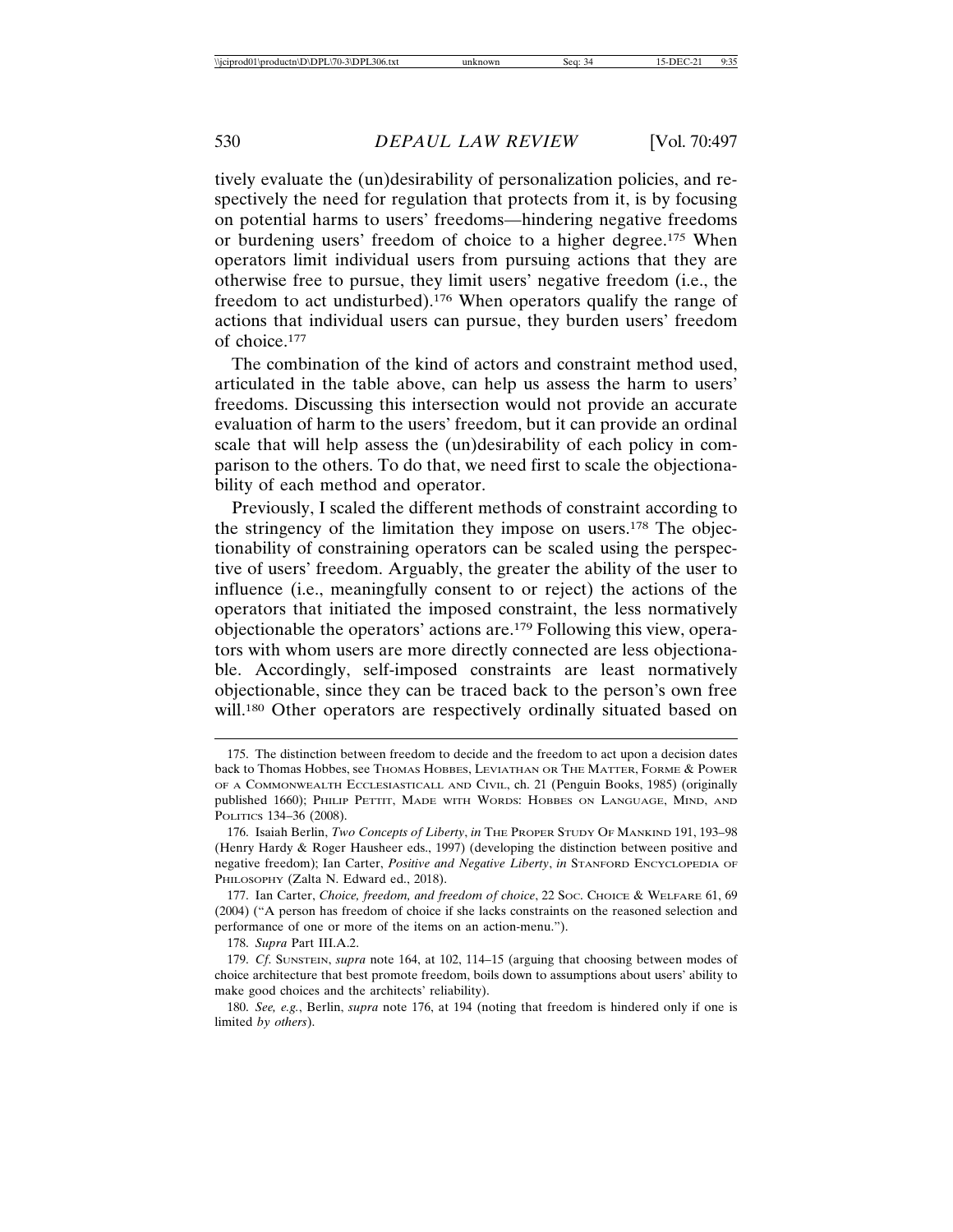the proximity of the user to the constraining operator as follows: other users, $181$  followed by private companies, $182$  and finally, the state (considered most objectionable).<sup>183</sup>,<sup>184</sup>

Following those assumptions, upper left boxes are the more freedom preserving and, therefore less normatively objectionable; and lower right boxes are most freedom restrictive, and therefore more normatively objectionable.

Admittedly, qualifications could be raised against this simplified articulation; its underlying assumptions can be challenged and its broad perspective can be more finely detailed. The value of this birds-eye view is in elucidating the intricate scheme of personalization constraints that smart-devices users are exposed to, and thereby enrich our intuitions and understanding about the (un)desirability of personalization policies by various operators.

# *C. Towards Legal Intervention II – The Distribution of Legal Powers to Operate Smart-Devices*

This part will take another step towards constructing a legal response to personalization of smart-devices by mapping out the distribution of physical and legal powers to operate the smart-devices. To

182. A recent example of users' ability to influence private-companies more efficiently than governments is the public pressure that made PornHub change their content-moderation policies: Nicholas Kristof, *The Children of Pornhub*, N.Y. TIMES (Dec. 4, 2020), https:// www.nytimes.com/2020/12/04/opinion/sunday/pornhub-rape-trafficking.html.

183. Various considerations support the objection to the state's use of personalization using smart-devices. While state actions to limit individuals' freedom is often justified in different manners, state-initiated personalized policies that rely on smart-devices would likely face difficult questions about legitimacy of algorithmic decision-making, and the values that are optimized by the algorithm used. While the state regularly holds legal powers to apply personalized regulations using laws, applying those regulations using smart-devices seems unduly invasive, and is even more troubling with stringent constraint methods. On these, see generally Solon Barocas & Andrew D. Selbst, *Big Data's Disparate Impact*, 104 CAL. L. REV. 671 (2016); Emily Berman, *A Government of Laws and Not of Machines*, 98 B.U. L. Rev. 1277 (2018); Ari Ezra Waldman, *Power, Process, and Automated Decision-Making*, 88 FORDHAM L. REV. 613 (2019); Aziz Z. Huq, *A Right to a Human Decision*, 106 VA. L. REV. 611 (2020)

<sup>181.</sup> Perhaps the most interesting and confusing case is the justification of legal power for inter-user personalizations. Some instances seem clear and persuasive, such as granting parents the legal powers to limit their children's use of the smart-fridge. Other instances seem very objectionable, such as allowing a person to bully their spouse by limiting their access to the smartfridge. On the intra-users application personalization, see *supra* Part I.B. The trouble is that distinguishing between these cases requires a mechanism that identifies the different relationships between the users of every device, and distributes legal powers accordingly. I shall elaborate on these questions and mechanisms later. *See infra* Part IV.B.

<sup>184.</sup> These are mere assumptions that could not be established here. I concede that other orders might be possible: limitations by private companies can seem worse than limitations by the state, since the state's actions are assumed to be legitimate as representing the people and working for them; and limitation by other users can be particularly difficult to challenge.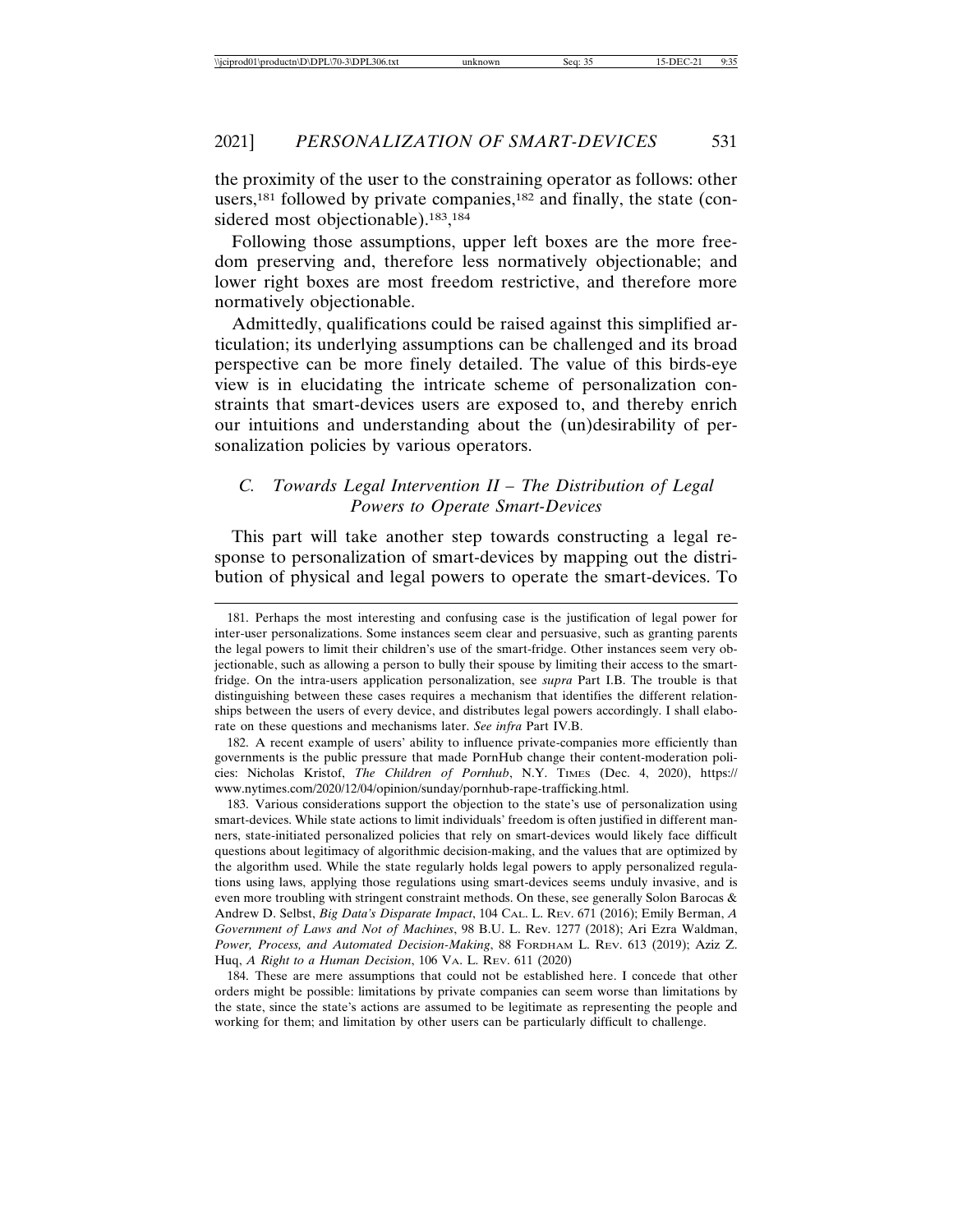achieve this, it is helpful to revisit the work of Wesley Newcomb Hohfeld, who explored the nature of legal relations and entitlements. Hohfeld distinguished between legal power and the physical power to exercise it.185 According to this view, having physical power to operate the functions of the smart-device does not necessarily coincide with having the legal powers to operate it.186 There are two meanings of legal power that are relevant to our discussion: legal power as the ability to use something, and legal power as the ability to make changes in legal relations. The two kinds of legal powers can be respectively explained as first-order power, meaning the ability to operate the smartdevice; and second-order power, meaning the ability to decide who *gets* first-order legal power to operate the smart-device.187 Thus, having a legal power to operate the smart-device can amount to either legally using the different functions of the smart-fridge, or deciding who can legally use it, or both. Crucially, distributing legal powers to some actors ought to be normatively justified.<sup>188</sup>

Hohfeld explained that legal power correlates with legal liability, meaning that Adam's power subjects Ben to liability for some change of legal relations. For instance, when Adam sends a letter to Ben with an offer to sell some land for a specific price, Ben has correlating power to accept the offer and thus finalize the sale, making Adam liable to pass on the land. Liability, in this sense, is to be understood as legal responsibility, which could have monetary consequences.189 Liability is the jural opposite of immunity, i.e., exemption or freedom from legal responsibility. If Ben has immunity regarding something, Adam has no power to wield over Ben with regard to that thing; thus,

<sup>185.</sup> Wesley Newcomb Hohfeld, *Some Fundamental Legal Conceptions as Applied in Judicial Reasoning*, 23 YALE L.J. 16, 24 (1913) [hereinafter Hohfeld (1913)]; Wesley Newcomb Hohfeld, *Fundamental Legal Conceptions as Applied in Judicial Reasoning*, 26 YALE L.J. 710 (1917). *See also* COHEN, *supra* note 74.

<sup>186.</sup> Leif Wenar, *Rights*, *in* STANFORD ENCYCLOPEDIA OF PHILOSOPHY (Zalta N. Edward ed., 2015). *Cf*. Joseph Raz, *Normative Powers (revised)*, at 6 (Columbia L. Sch. Pub. L. Working Paper, Paper No. 14-629, 2019), https://scholarship.law.columbia.edu/faculty\_scholarship/2460 (using a similar distinction to discuss the nature of normative powers, emphasizing that while someone may have the power to perform some act, they may be (normatively) directed not to do it).

<sup>187.</sup> Madeline Morris, *The Structure of Entitlements*, 78 CORNELL L. REV. 822, 827–34 (1993); *see also* Hohfeld (1913), *supra* note 185, at 45–46. *Cf.* Raz, *supra* note 186 (noting that one should distinguish between normative powers that originate from exercising a legal power by another person (i.e., a chained power), and powers that originate otherwise (basic power)).

<sup>188.</sup> One way to justify someone having a normative power (or having a *valid* normative power) lies on the bearer of the power having an undefeated value that justifies having such power, see Raz, *supra* note 186, at 4, 7, 9.

<sup>189.</sup> *See* Hohfeld (1913), *supra* note 185, at 50–54; David Campbell & Philip Thomas, *Introduction*, *in* FUNDAMENTAL LEGAL CONCEPTIONS AS APPLIED IN JUDICIAL REASONING BY WES-LEY NEWCOMB HOHFELD (2001).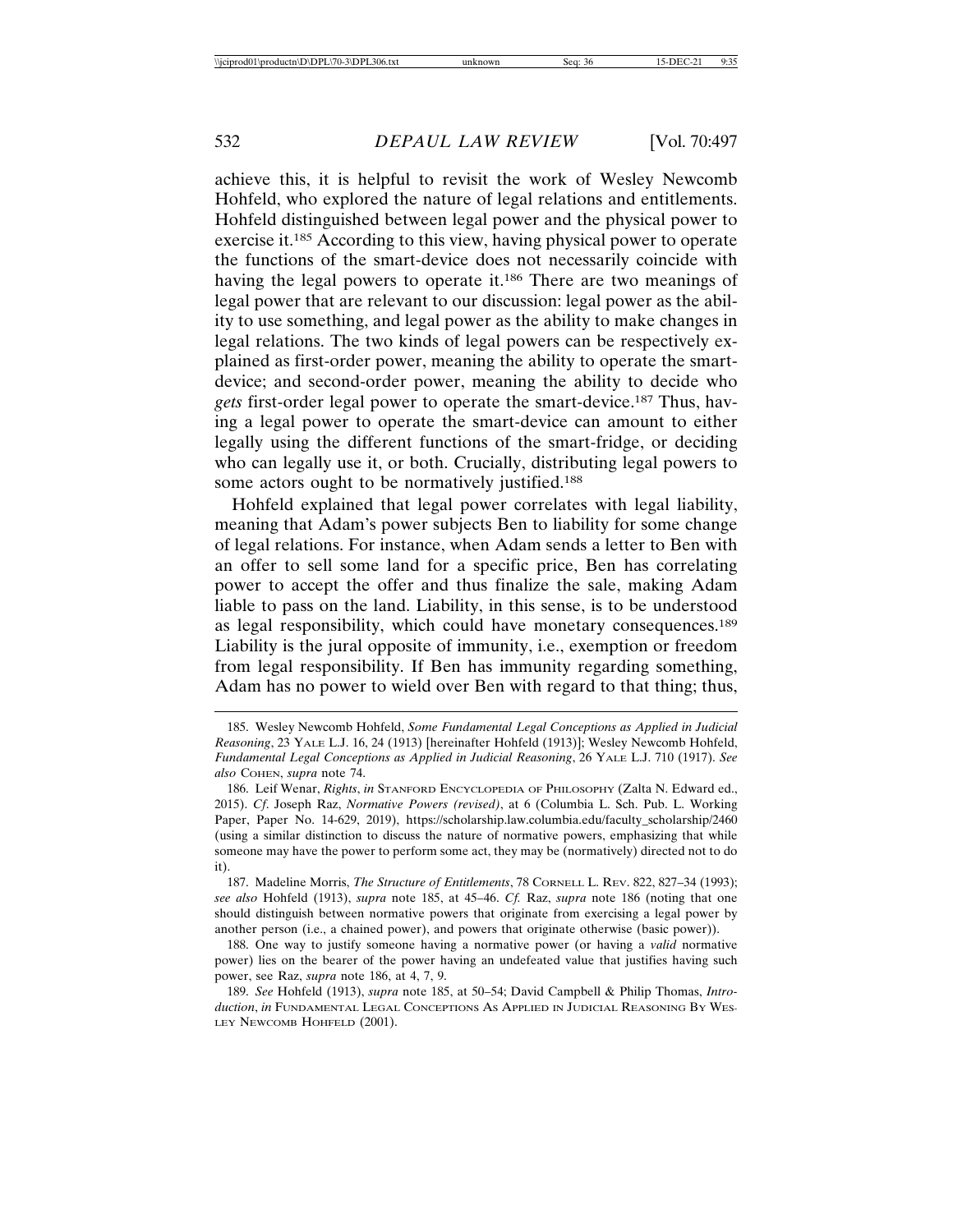if Ben has immunity they are not liable.190 This distribution of physical and legal powers and liabilities regarding the smart-device is the jurisprudential foundation for regulating the operation of smart-devices.

#### *1. First-Order Legal Power*

Let us begin with first-order legal powers to operate smart-devices. Sometimes operators hold legal powers to operate functions of the smart-device which are not available to the user. Aaron Perzanowski and Jason Schultz noted that manufacturers use smart-devices to limit users' usage of devices, and surveyed the accompanying changes of legal powers to operate the smart-devices.191 More recent scholarly discussions about such distribution of legal powers to operate the smart-devices include contributions about the smart-devices' liability regimes192 and about users' power to modify or repair the smart-device.193 Previous parts of this Article that explained operators' ability to impose personalization schemes using smart-devices, compliment this scholarship.

In Hohfeldian terms, in all those cases users are legally disabled against operators' powers to operate the device in such instances, meaning that those operators are legally immune from claims that the user may have regarding the operation of the device. Such distribution of legal powers allows operators to impose limitations on users without any legal ramifications.194 This leaves the users legally disabled or legally unable to perform certain actions regarding the device or to defy undesired actions by the operators.195

An interesting question arises about the nature of this first-order legal power to operate smart-devices. Some might see it as a property right derived from ownership over the device,<sup>196</sup> others might suggest that it is merely a limited property right, distinct from the property right of possession of the smart-device,<sup>197</sup> yet even others might sug-

192. For a related discussion see Jane E. Kirtley & Scott Memmel, *Rewriting the "Book of the Machine": Regulatory and Liability Issues for the Internet of Things*, 19 MINN. J.L. SCI. & TECH. 455, 500–12 (2018); Crootof, *supra* note 41; Bethany Corbin, *Liability for the Internet of Things*, 21 TORT SOURCE 11 (2019).

194. *See supra* notes 189–90 and accompanying text.

<sup>190.</sup> Hohfeld (1913), *supra* note 185, at 54–58.

<sup>191.</sup> AARON PERZANOWSKI & JASON SCHULTZ, THE END OF OWNERSHIP: PERSONAL PROP-ERTY IN THE DIGITAL ECONOMY 139–40, 146, 152 (2016).

<sup>193.</sup> *See* Kilovaty, *supra* note 42, at 458, 462–63; Leah Chan Grinvald & Ofer Tur-Sinai, *Smart Cars, Telematics and Repair*, 54 U. MICH. J.L. REFORM 283 (2021).

<sup>195.</sup> *See* Hohfeld (1913), *supra* note 185; the text next to *supra* note 38 and forth.

<sup>196.</sup> *See, e.g.*, Grinvald & Tur-Sinai, *supra* note 193, § I.A (making a similar argument for the right to repair).

<sup>197.</sup> *See, e.g.*, JOSHUA WEISSMAN, LAW OF PROPERTY: POSSESSION AND USE 9–53 (2005).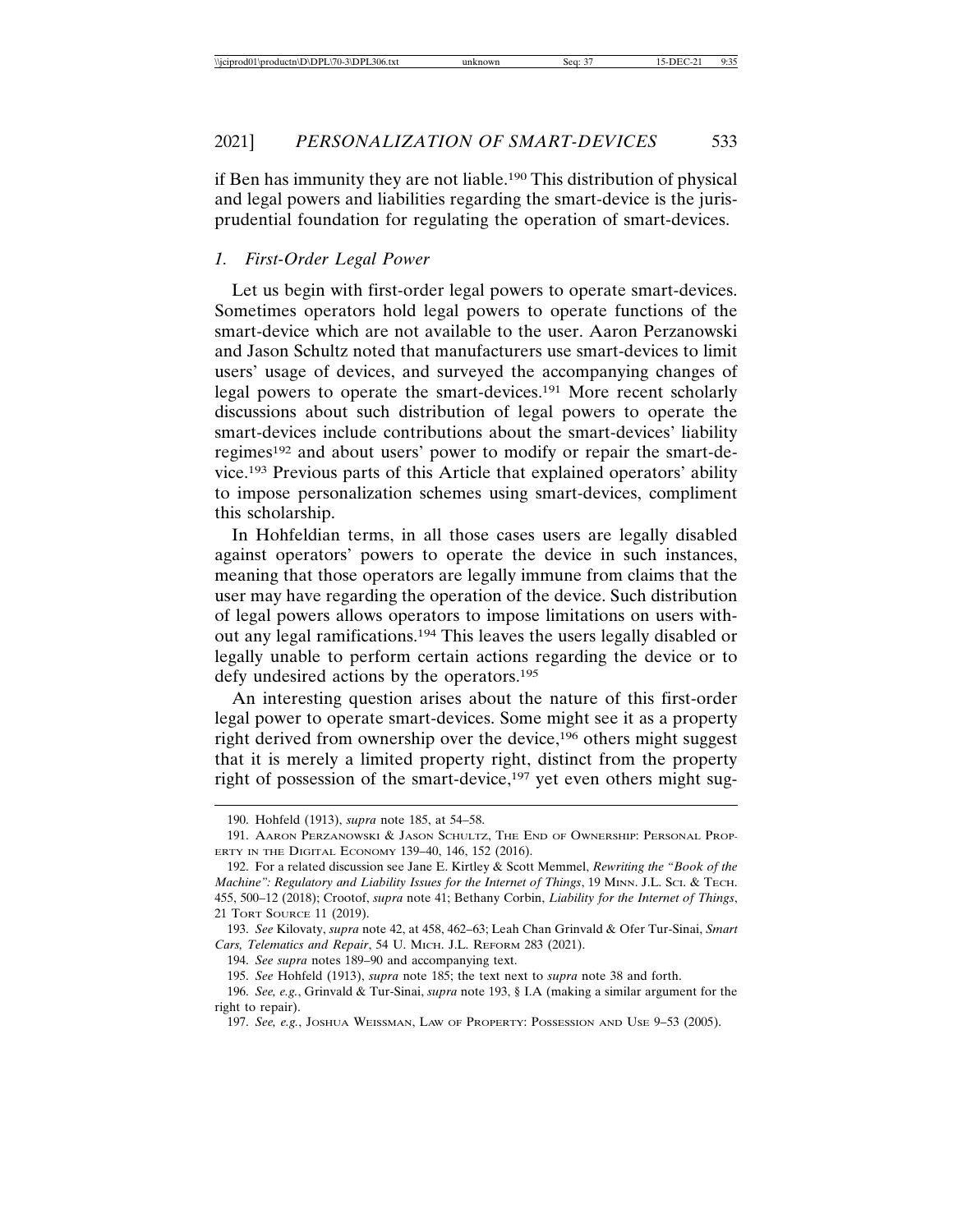gest that it is a contractual right, based on an incomplete contract that can be modified and specified by the seller.198 The nature of the legal power will affect the distribution of others' legal powers over the smart-device, and thus its regulation. Based on the technological preface articulated above, it is my intuition that the legal power to operate some function of the smart-device, including the power to personalize the device, is some sort of property right which is distinct from ownership or possession and can be held simultaneously by multiple actors. Explicating this view exceeds the scope of this paper.

Moving on, if operating smart-devices and applying personalization schemes is a legal power, distributing it to some actor must be justified.199 Arguably, the legal power to apply personalization policies using smart-devices should be distributed between operators and users in such a manner that does not grant operators full immunity from users and that users are not fully disabled. One reason supporting this view is that personalization of smart-devices is one-directional: it impacts users and not the operators.200 As explained in the previous part, users' diminished ability to influence the operators' actions (that impact the user) is assumed to be more difficult to justify than operators' actions that the users can leverage.201

Another reason not to grant operators full legal immunity in operating smart-devices stems from users' expectations. Users have certain expectations concerning their legal relationships with their traditional devices, which influence the legal regulation of such devices and are affected by it.202 Since smart-devices usually launch on the basis of the traditional devices, the "smart" capabilities or features are added to the traditional ones.203 In this sense, the smart-device and the traditional devices are, at least initially, the same "thing"—and thus the users' pre-digitized expectations about the traditional device echo the smart-device.<sup>204</sup> Arguably, since personalization policies—especially the constraints and limitations that are bundled with them—were not technologically possible in the traditional devices, users' expectations for those devices do not include the limitations brought about by the personalization policies.205 Moreover, even if the users had accurate

<sup>198.</sup> *Id.*

<sup>199.</sup> *See supra* note 188.

<sup>200.</sup> *See supra* Part III.B.

<sup>201.</sup> *See supra* text accompanying notes 178–84.

<sup>202.</sup> *See, e.g.*, Crootof, *supra* note 41, at 623–24.

<sup>203.</sup> *See supra* Part I.A.

<sup>204.</sup> *See* Hoofnagle et al., *supra* note 46, at 815–16. On the argument that traditional and smart are the same "thing," see *supra* note 2.

<sup>205.</sup> *See* ZUBOFF, *supra* note 64; *supra* notes 191–93.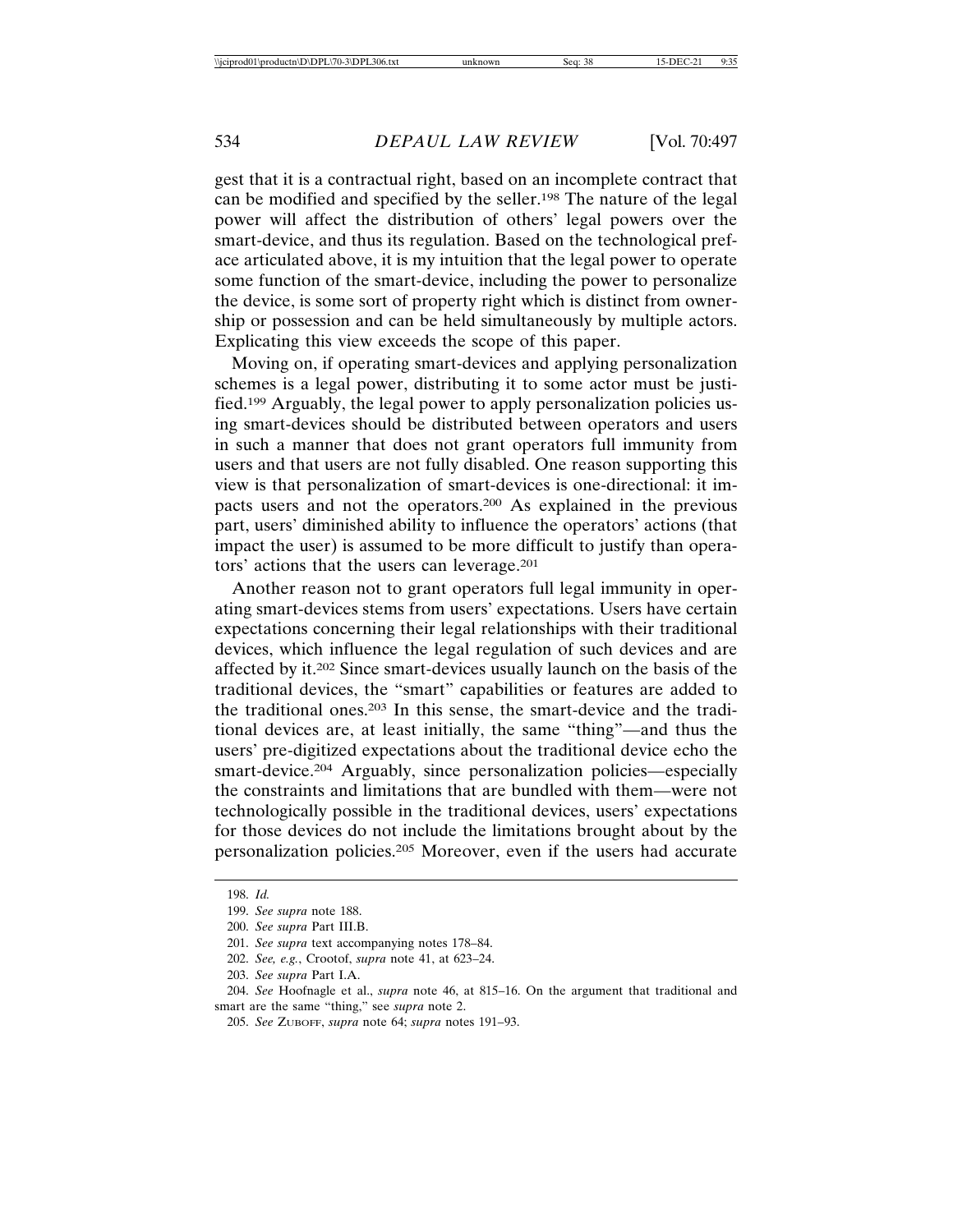expectations towards smart-device operations when they bought them, those might become irrelevant because smart-devices are prone to change via software updates much more rapidly than comparable traditional devices.206 While these changes might be expected in smartphones or Internet services like social media or search engines, they are rarely expected in fridges or cars.207 This discrepancy is accentuated in those smart-devices that are not as frequently bought: the longer the user has the smart-device, the more modifications will likely occur, and thus expands the gap between users' original expectations and the actual operation of the device.208 Respectively, the justification to grant operators the legal power to apply whatever personalization policies they choose using smart-devices diminishes.

#### *2. Second-Order Legal Power*

Smart-devices brought considerable change to the distribution of second-order legal powers. Since operating traditional devices required the operators to be in the same space and time as the device, the physical powers to operate traditional devices were limited to those that had physical access to it.209 This meant that sellers would not have a significant incentive to achieve legal powers to operate traditional devices, and that the distinction between operators and users was of little practical significance. Therefore, until smart-devices came along, the question about deciding who gets to operate the device—and who decides that decision—was theoretical question at best.

Smart-devices changed that. Remote operability of smart-devices allowed operators to transcend the time and space challenges, *de facto* making it easier for operators to exercise physical powers over the device.210 Interestingly, such redistribution of physical powers to operate the smart-device—from the users' unique ability to remote operability of multiple operators—revitalizes actors' interests to hold second-order legal powers and to shape how legal powers to operate

<sup>206.</sup> More about the changing expectations of similar things becoming smart, see generally Graham Johnson, *Privacy and the Internet of Things: Why Changing Expectations Demand Heightened Standards*, 11 WASH. U. JURIS. REV. 345 (2019) (discussing the expectations of privacy for similar things when they turn smart). About the different expectations regarding the new device of the smart-phone (but not the information stored in it), see Riley v. California, 573 U.S. 373, 395–96 (2014) (holding that "[p]rior to the digital age, people did not typically carry a cache of sensitive personal information with them as they went about their day. Now it is the person who is not carrying a cell phone, with all that it contains, who is the exception").

<sup>207.</sup> *See* Johnson, *supra* note 206*.*

<sup>208.</sup> *See id.*

<sup>209.</sup> *See supra* Part I.A.

<sup>210.</sup> *Id.*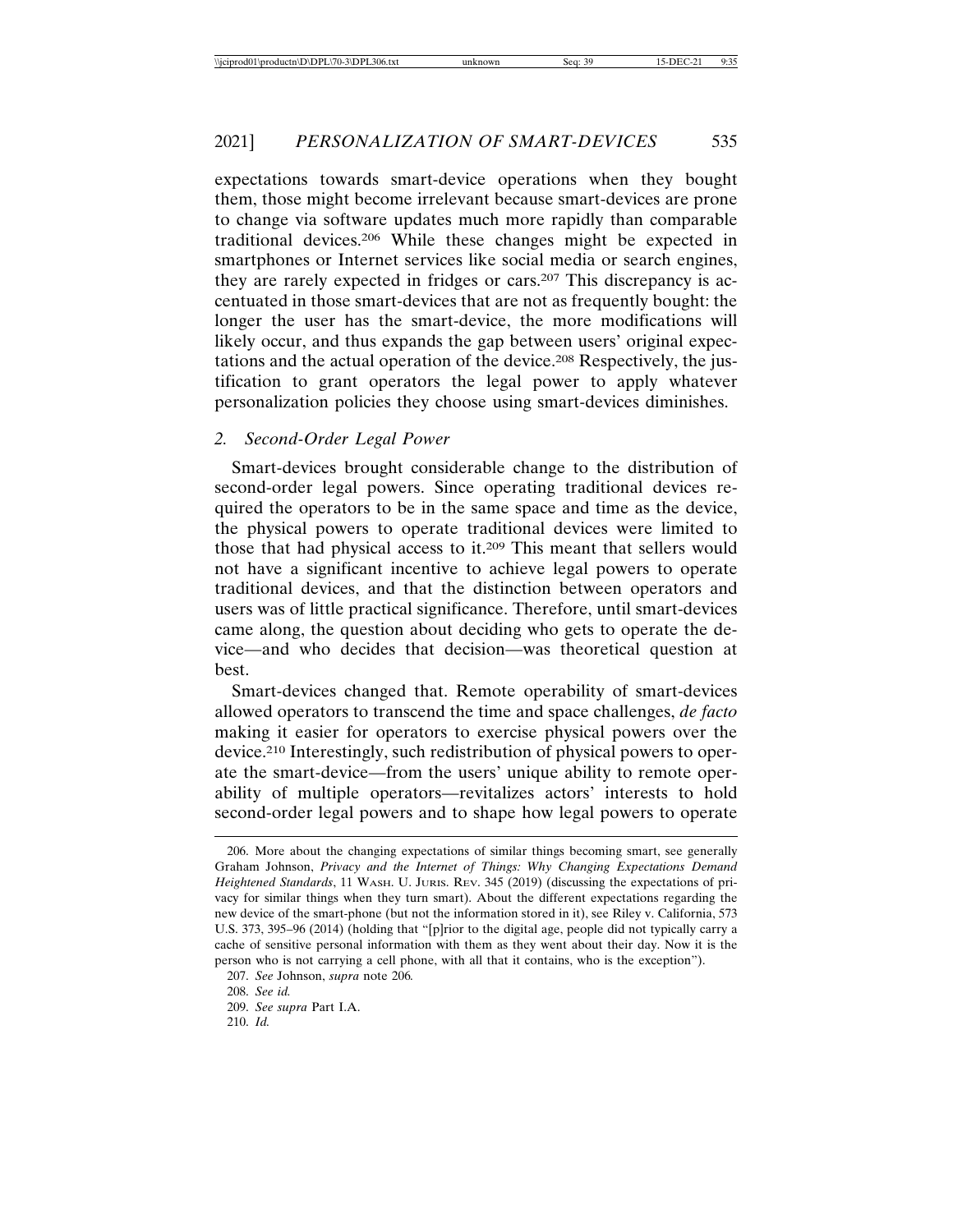smart-devices will be distributed.211 In practice, market incentives and the current property regime favor private companies—namely sellers and manufacturers—allowing them to distribute smart-devices' operating powers as they see fit.212 This led to the current situation, in which operators hold objectionable legal powers over the devices and often leave users powerless and legally-disabled.213

But this second-order legal power grab is not a *fait accompli*. Our second-order distribution doctrines are themselves contingent, and there are viable alternatives. One alternative model is adopting the traditional-fridge framework, in which by buying the smart-device, the user gets all first and second-order legal powers, leaving the distribution of legal powers in the users' hands.214 Other alternatives include regulating a default bundle of minimum legal powers that users of smart-devices get when buying the device;<sup>215</sup> identifying specific users' rights regarding the operation of smart-devices and the limitations that ought to be imposed on other operators to secure these rights;216 rethinking our views about property rights altogether;<sup>217</sup> or perhaps imposing more significant public law duties on the sellers should they wish to retain such powers.<sup>218</sup> The most thought-provoking arguments call for reimagining the property regime altogether to better serve the growing economic and informational power of some actors over users.219

216. James Bonar-Bridges, *Regulating Virtual Property with Eulas*, 2016 WIS. L. REV. FOR-WARD 79 (2016); Kenneth W. Eng, *Content Creators, Virtual Goods: Who Owns Virtual Property?*, 34 CARDOZO ARTS & ENT. L. 249 (2016) (Both discuss the claims of gamers from the sellers of online games.).

217. S*ee, e.g.*, M. Scott Boone, *Ubiquitous Computing, Virtual Worlds, and the Displacement of Property Rights*, 4 J.L. & POL'Y FOR INFO. SOC'Y 91, 124–31 (2008); Lothar Determann, *No One Owns Data*, 70 HASTINGS L.J. 1, 5 (2018) (interestingly arguing that the data that IoT devices produce is not governed by rights at all, and therefore no one owns it, challenging the notion of personal data generally).

218. *See supra* note 158.

219. *See, e.g.*, ZUBOFF, *supra* note 64; Jedediah Britton-Purdy et al., *Building a Law-and-Political-Economy Framework: Beyond the Twentieth-Century Synthesis*, 129 YALE L.J. 1784 (2020); Amy Kapczynski, *The Law of Informational Capitalism*, 129 YALE L.J. 1460 (2020).

<sup>211.</sup> *See supra* notes 191–93.

<sup>212.</sup> *Id*. The most prominent example of this second-order power-grab are the operation moderators, see *infra* Part IV.B.

<sup>213.</sup> *See supra* notes 194–95.

<sup>214.</sup> *See supra* text accompanying notes 209–10.

<sup>215.</sup> Ferguson, *supra* note 14, at 859–61; Robin Kester, *Demystifying the Internet of Things: Industry Impact, Standardization Problems, and Legal Considerations*, 8 ELON L. REV. 205, 212 (2016). Both suggest that owners of smart-devices should have some powers over functions of those devices. While they only mentioned in passing general interest in information and data and interests in ownership of health data specifically, we might think about other interests for operating smart-devices such as exclusive power to lock or unlock the compartments of smart-fridges.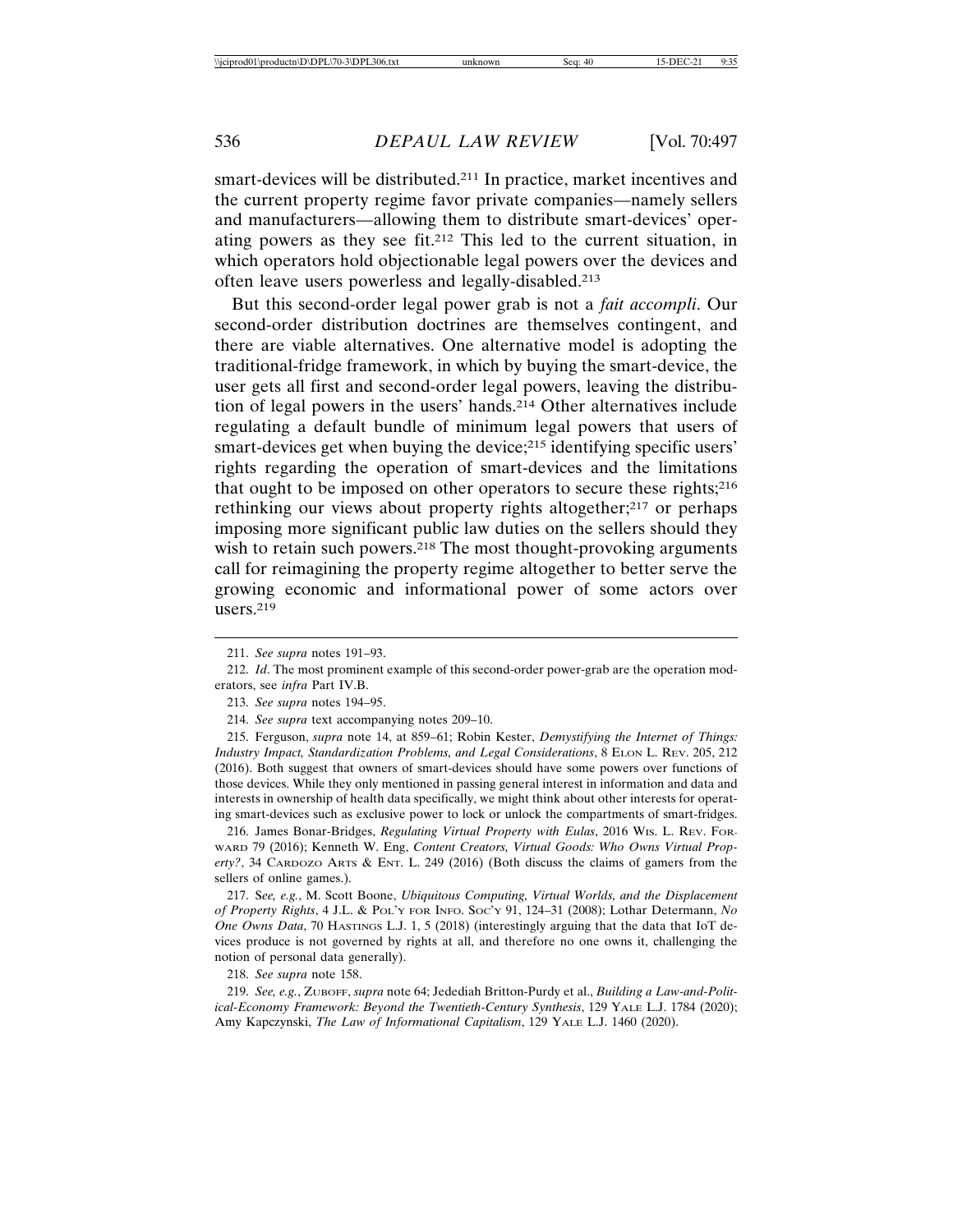The discussion about the adequacy of the existing distribution of second-order legal powers over the operations of smart-devices exceeds the scope of this Article. For my purposes, suffice to emphasize that this distribution is qualitatively different in the age of smart-devices. Remote operability made operators much more important, and the question of "Who decides who can operate the smart-device?" is a crucial consideration for any future attempt to regulate the field.

#### IV. PERSONALIZATION BY PRIME-OPERATORS

Some smart-device operators stand out. Like ordinary operators, they have legitimate access to operate the digital functions of the smart device, and they can use this access to personalize its operation, as previously discussed. However, while the operators discussed thus far were assumed to operate specific functions in a handful of smartdevices, the ones we turn to now are professional operators, who create systems that operate and personalize enormous amounts of functions and smart-devices. As the following discussion will illustrate, these operators have two distinct features that single them out from other operators: significantly improved ability to collect information and make inferences that are relevant for personalization, and significantly greater access to operate smart-devices alongside other operators. These two aspects provide those actors with considerable advantages over other operators, granting them the title of *primeoperators*.

#### *A. Informational, Economic, and Computational Advantages*

Earlier, I explained that personalization involves using the smartdevices' sensors to collect information about the user and that more information facilitates better and more nuanced personalization policies.220 Operators use this information to personalize the operation of the smart-device221—to learn about trends of use, preferences, responses, or the condition of the device, and respectively choose the adequate operating response to various contingencies.222 This process

222. *See, e.g.*, FORBES INSIGHTS, *supra* note 221; Ferguson, *supra* note 14, at 818; Nikole Davenport, *Smart Washers May Clean Your Clothes, But Hacks Can Clean Out Your Privacy, and*

<sup>220.</sup> *See supra* Part II.B.

<sup>221.</sup> *See, e.g.*, *IoT Is Building Higher Levels Of Customer Engagement*, FORBES INSIGHTS (June 14, 2018, 11:35 AM), https://www.forbes.com/sites/insights-inteliot/2018/06/14/iot-is-building-higher-levels-of-customer-engagement/#2117787d7d87. Some argue that the profiling information should be shared between companies, see, e.g., Kurt Collins, *A case for making it easier to personalize IoT devices*, TECHBEACON, https://techbeacon.com/app-dev-testing/case-makingit-easier-personalize-iot-devices (last visited July 11, 2021). On the privacy concerns that this raises, *see* 2016 O.J. (L 679) 119; Makker, *supra* note 19.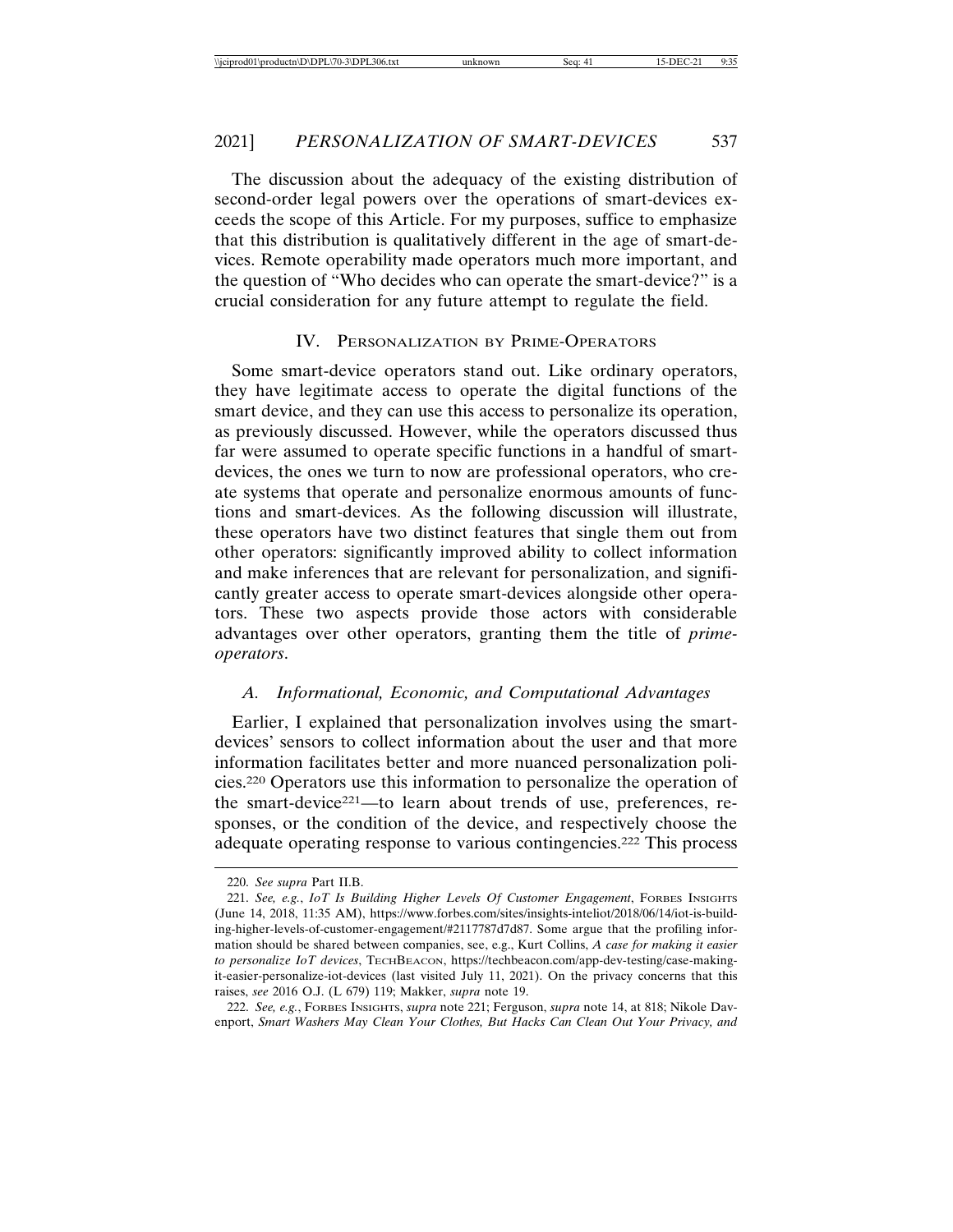of collecting information and making inferences to personalize the operation of smart-devices peaks with Personal Assistant Services (hereinafter, PAS) such as Siri, Alexa, or Google Assistant.<sup>223</sup> The information PASs collect about the user from the particular smartdevice is combined with information they collect from other sources, including information from other smart-devices or from other services they operate.224 Based on this aggregation, PASs can better answer users' needs, and therefore lure in more users, which in turn provides even more information, continuing the cycle.225

By operating multiple sensors in millions of devices, prime-operators can observe countless comparable products and aggregate various information about specific products. The ability to continuously generate information about products located in smart-fridges—big data about such products—is a new feature facilitated by innovative technology that only actors that operate millions of smart-devices can take advantage of.226 Using this data, the operators can make inferences

whose-agent-it/; Tom Mighell, *The Modern Personal Digital Assistant*, LAW PRAC. MAG., Jan./ Feb. 2016, at 30. For a technological explanation on PAS's operation of several devices, see *Understand the Smart Home Skill API*, AMAZON ALEXA, https://developer.amazon.com/en-US/ docs/alexa/smarthome/understand-the-smart-home-skill-api.html (last visited Jan. 14, 2020); Daniel Myers, *IoT & Google Assistant*, MEDIUM (Jan. 22, 2019), https://medium.com/googledevelopers/iot-google-assistant-f0908f354681.

224. *See, e.g.*, Peppet, *supra* note 30, at 122–24.

225. As Stucke & Grunes explain, "[T]he more people who actively or passively contribute data, the more the company can improve the quality of its product, the more attractive the product is to other users, the more data the company has to further improve its product, which becomes more attractive to prospective users." *See* MAURICE E. STUCKE & ALLEN P. GRUNES, BIG DATA AND COMPETITION POLICY 170 (2016). Network theory relates to this as preferential treatment mechanism, or "the rich get richer" effect, see, e.g., Katherine J. Strandburg et al., *Law and the Science of Networks: An Overview and an Application to the "Patent Explosion"*, 21 BERKELEY TECH. L.J. 1293, 1308 (2006). *See also* Brill & Jones, *supra* note 14, at 1199; Matt Day, *Your smart light can tell Amazon and Google when you go to bed*, BLOOMBERG (Feb. 12, 2019), https://www.bloomberg.com/news/articles/2019-02-12/your-smart-light-can-tell-amazon-andgoogle-when-you-go-to-bed. On the antitrust concerns that this causes, see generally *supra* note 172.

226. A useful definition of big data is "the collection of large amounts of data or information and the ability to analyze it in a meaningful way." *See* Christopher C. French, *The Big Data Revolution and Its Impact on the Law*, 123 PENN ST. L. REV. 585 (2019). For a discussion about the difficulties of other actors to collect, access and use such big data, see generally Daniel L. Rubinfeld & Michal S. Gal, *Access Barriers to Big Data*, 59 ARIZ. L. REV. 339 (2017).

*Underdeveloped Regulations Could Leave You Hanging on a Line*, 32 J. MARSHALL J. INFO. TECH. & PRIV. L. 259, 268–70 (2016).

<sup>223.</sup> *See, e.g.*, Dan Feldman & Eldar Haber, *Measuring and Protecting Privacy in the Always-On Era*, 35 BERKELEY TECH. L.J. 197, 219 (2020) (discussing data collected by Amazon's Echo); David K. A. Mordecai, *Automated Personal Assistants with Multiple Principals: Whose Agent Is It?*, AM. BAR ASS'N (Jan. 17, 2020), https://www.americanbar.org/groups/science\_technology/ publications/scitech\_lawyer/2020/winter/automated-personal-assistants-multiple-principals-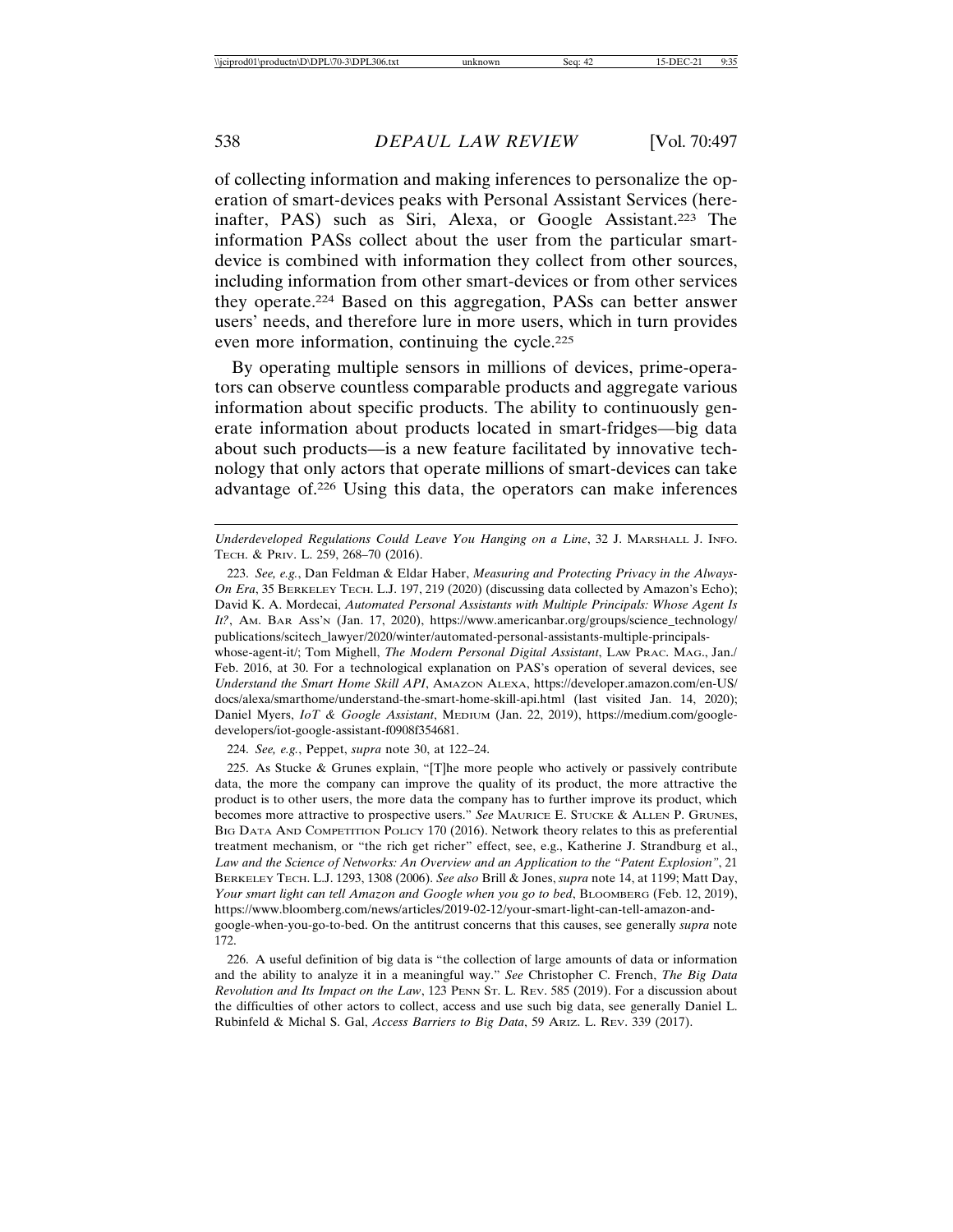about the traits of similar products and apply those to make predictions about specific products in specific smart-fridges.227

By combining informational advantages with superior data analysis capabilities, prime-operators can personalize the smart-devices in ways that other operators could not.<sup>228</sup> Collecting such data, conducting such analysis, and providing such inferences are relatively cheap for prime-operators, especially once smart-devices are in extensive use, and they employ massive data analysis processes precisely for these reasons.229 Gathering those inferences is not only cheaper for prime-operators, it is realistically almost always available only to them—given their unique access to millions of data points.230 Moreover, once such inference is found, discovering traits and features of specific products in specific smart-fridges is even easier and cheaper.231

Consider two examples that illustrate how prime-operators can gather information that other operators could not (or would have trouble gathering) and use it to prevent physical harms to users.

First, consider a drug that must be refrigerated and cannot be used thirty days after its first use. Tom felt sick one day, bought the drug, used it, and stored it in the smart-fridge. After a few days of use, he felt better and forgot about the drug. The prime-operator could use sensors inside the device to track Tom's consumption of this drug—to find out exactly what kind of drug it is, what its expiration date is, when it was first used, infer how much time has passed since, how many doses Tom used and how many more he should use, and when

<sup>227.</sup> This is standard practice for the application of big data, see, e.g., FEDERAL TRADE COM-MISSION, BIG DATA: A TOOL FOR INCLUSION OR EXCLUSION? 1–12 (2016); STUCKE & GRUNES, *supra* note 225, at ch. 2; Peter Segrist, *How the Rise of Big Data and Predictive Analytics Are Changing the Attorney's Duty of Competence*, 16 N.C. J.L. & TECH. 527, 559–74 (2015); Omer Tene & Jules Polonetsky, *Big Data for All: Privacy and User Control in the Age of Analytics*, 11 NW. J. TECH. & INTELL. PROP. 239, 253 (2013) (explaining the predictive analysis benefits of bigdata).

<sup>228.</sup> The use of big data to personalize is similar in the case of smart-devices and in other platforms. Yochai Benkler put this point well: "Big data collection and processing, combined with ubiquitous sensing and connectivity, create extremely powerful insights on mass populations available to relatively few entities. These insights, together with new computational methods, make up what we think of as 'big data.' As Zeynep Tufekci has explained, when these methods combine with widespread experimentation (as in the Facebook experiments), behavioral science that analyzes individuals in a stimulus-response framework, and increasingly onthe-fly personalization of platforms, platform companies can nudge users to form beliefs and preferences, follow behaviors, and increase the probability of outcomes with ever-finer precision." Benkler, *supra* note 74, at 23.

<sup>229.</sup> *Id.*; *see supra* notes 225–27.

<sup>230.</sup> *See* s*upra* note 226.

<sup>231.</sup> *See supra* notes 225–27.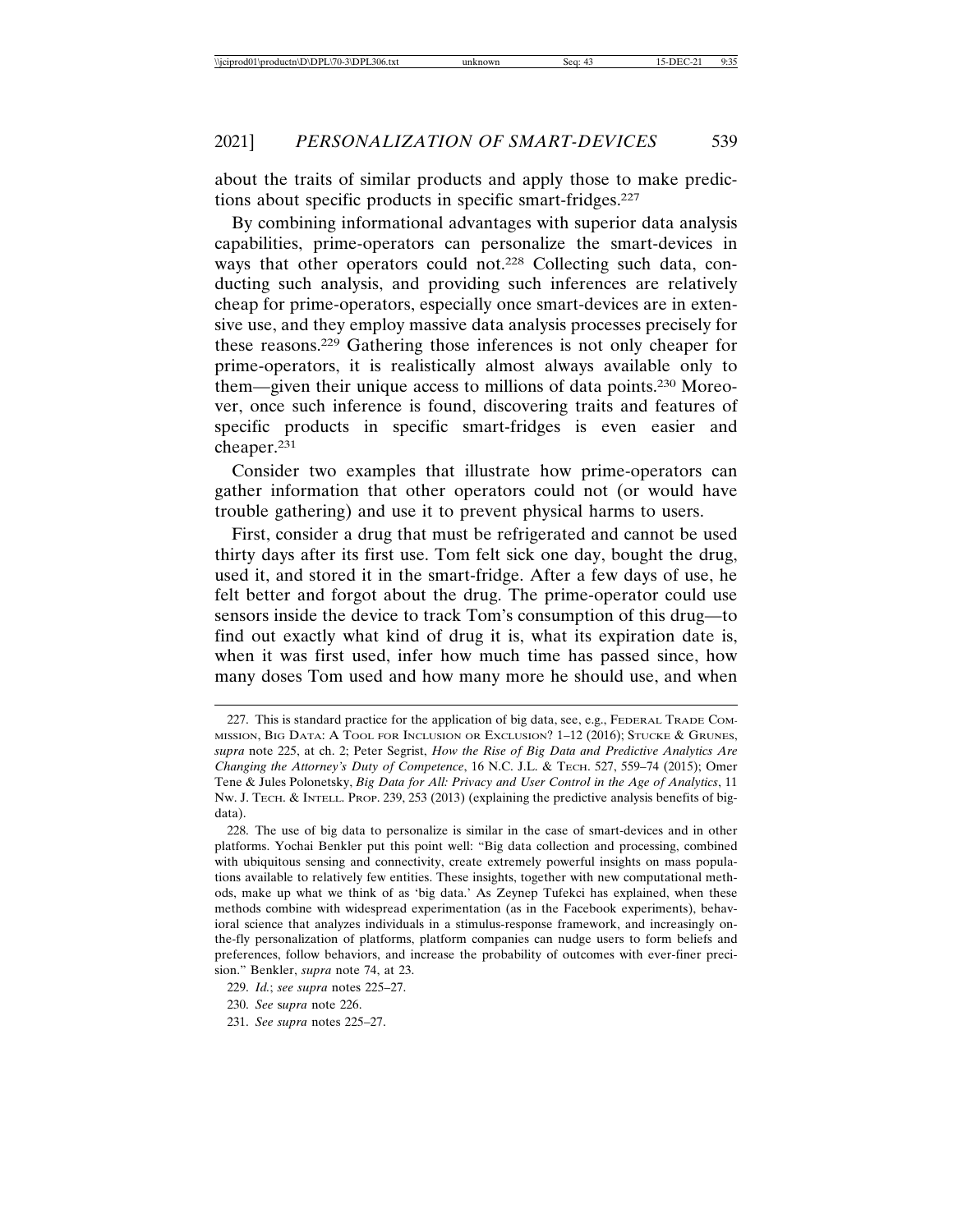the last date of use should be.232 In this case, the prime-operator could prevent the injury that might be caused to Tom if he were to consume the drug after the expiration date or against the recommended amount for use. Preventing this damage is relatively cheap and easy for the prime-operator once it has the technology to monitor the products in the smart-fridge.233 Since individuals tend to be bad at tasks such as remembering expiration dates or counting doses over days, prime-operators can use their abilities to provide valuable social services.<sup>234</sup>

Second, a prime-operator might examine millions of milk jugs and find that when the milk turns sour, the bottle or package expands at some measure that is identifiable by the devices' sensors. The inference provided by the prime-operator about the milk would be more nuanced, and arguably more accurate, than the expiration date that is ordinarily mentioned on the packages, since the former analyzes the condition of the specific product while the latter is general. Achieving this information requires resources for collecting and analyzing copious amounts of data, which in turn requires access to millions of equivalent products and computing powers to make significant inferences about them.235 In practice, this information is uniquely available to prime-operators.

In both examples, prime-operators translate their considerable informational and technological advantages into a (comparatively) cheap and effective ability to accurately detect possible future physical harms to users. Once detected, prime-operators could use the features of the smart-fridge to notify the user about the harm or otherwise prevent them from misusing the products in the smart-fridge.236 While in theory, such data collection and inferences can be achieved by every operator, practical limitations of scale, money, and computing

<sup>232.</sup> Needless to say, gathering such information is already technologically possible for many smart-fridges, and many more will have such abilities in the near future. *See* Stables, *supra* note 2; Dami Lee, *Samsung and LG go head to head with AI-powered fridges that recognize food*, THE VERGE (Jan. 2, 2020, 2:11 PM), https://www.theverge.com/2020/1/2/21046822/samsung-lg-smartfridge-family-hub-instaview-thinq-ai-ces-2020.

<sup>233.</sup> *See supra* notes 226–31.

<sup>234.</sup> Gal, *supra* note 43, at 76–91.

<sup>235.</sup> *See supra* notes 226–27.

<sup>236.</sup> Arguably, such informational advantage and social value might justify holding PASs liable for not preventing such damages. *See generally* R. H. Coase, *The Problem of Social Cost*, 3 J.L. & ECON. 1 (1960); Guido Calabresi & A. Douglas Melamed, *Property Rules, Liability Rules, and Inalienability: One View of the Cathedral*, 85 HARV. L. REV 1089 (1972); Steven Shavell, *Liability for Accidents*, *in* HANDBOOK OF LAW AND ECONOMICS 139 (A. Mitchell Polinsky & Steven Shavell, eds., 2007); Omri Rachum-Twaig, *Whose Robot Is It Anyway?: Liability For Artificial-Intelligence-Based Robots*, 2020 U. ILL. L. REV. 1141 (2020).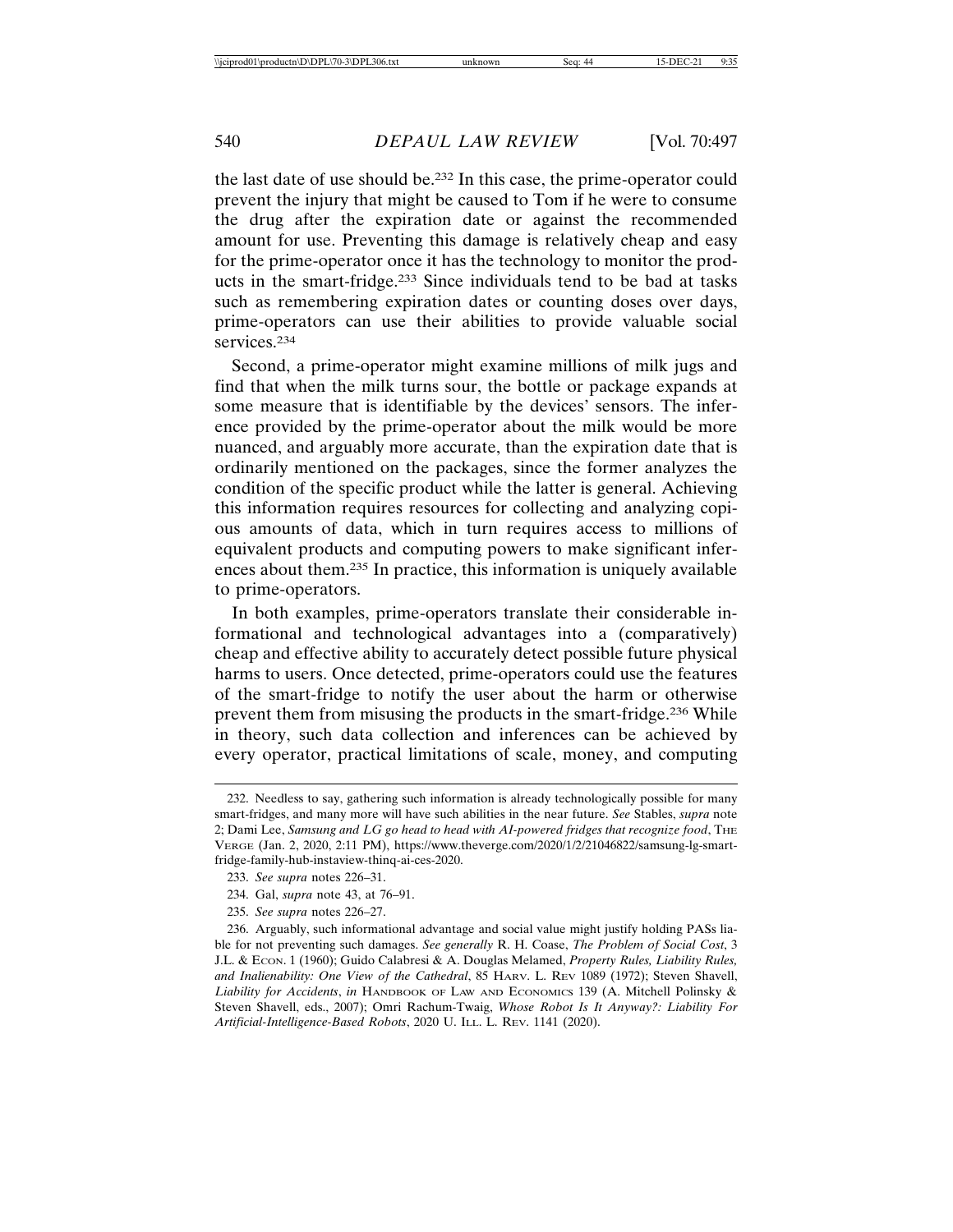powers make those skills uniquely available to a handful of primeoperators. To conclude, those prime-operators have significant advantages in creating and refining the operation of smart-devices, which allows them to benefit (or harm) users in unique ways.237

#### *B. Moderating Powers*

The remote operability of smart-devices invites more actors into the relationship between the user and the smart-device.238 These additional actors, the operators, can have access to different digital functions of the smart-device and activate those to impose personalization and constraints on users.239 So far, our discussion assumed that only one operator operates the device at any given time. To probe this assumption, let us distinguish between access and operation to smartdevices.

Interconnectivity of smart-devices allows multiple operators to *access* the smart-device and send commands to its digitized functions. In ordinary cases, nothing limits mutual access to the digital functions by different users at the same time.240 However, *access* to the smart-devices and *operation* of the smart-devices are different. While access relates to the ability to connect and send commands to the device, the operation of the device also involves making its physical functions perform certain actions or carry out certain personalization policies. Importantly, unlike access to the code that operates the smart-device, operating smart-devices' physical functions and using those to apply personalization policies is often rivalrous—one actor's operation of the smart-device often hinders another's.241

Consider a simple situation: two operators wish to set the smartfridge's temperature. Both operators have access to the smart-device and can send commands to the digitized thermostat that controls the device's temperature. When Anne sets the temperature to 35°F and Ben sets it to 39°F, their desired operation of the device becomes rivalrous since the two choices contradict one another and are mutually exclusive. Naturally, since smart-devices facilitate much more complicated operating scenarios, as discussed above, a wide array of conflicts are expected between the different operators operating the device. For instance, conflicting personalization policies can involve

<sup>237.</sup> As noted, these raise antitrust concerns, see *supra* note 172.

<sup>238.</sup> *See supra* Part I.A.

<sup>239.</sup> *See supra* Part III.

<sup>240.</sup> *See supra* note 26.

<sup>241.</sup> On the rivalrousness of codes, see, e.g., Joshua A.T. Fairfield, *Virtual Property*, 85 B.U.

L. REV. 1047, 1049 (2005).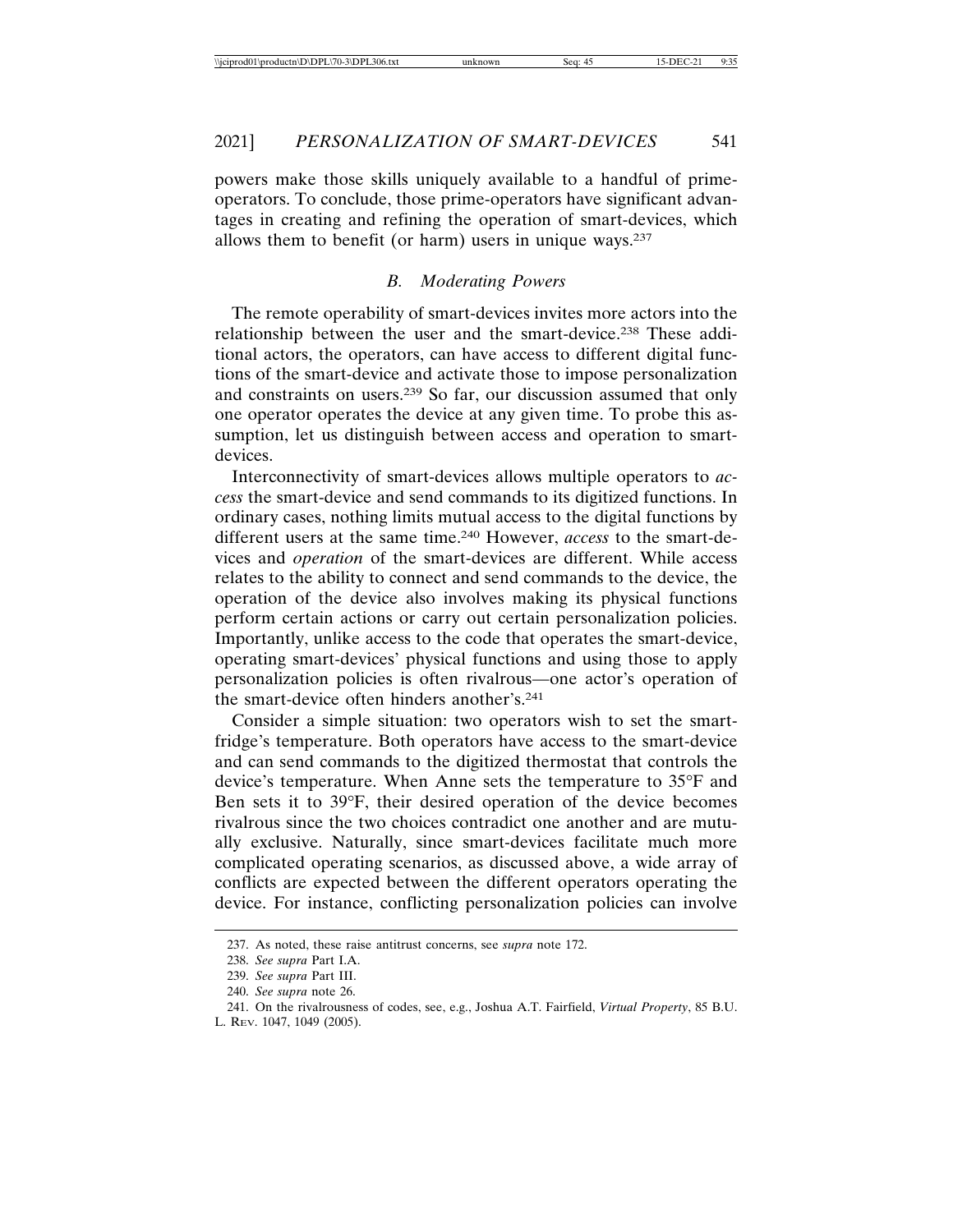one operator limiting a certain user from consuming more than one beer per day, while another might set the limitation at two beers.

Conflicting operation of smart-devices by different operators is a problem that requires solutions in the form of rules. Consider a simple rule determining that commands will be executed whenever they are received, regardless of other commands. Continuing our previous example, upon Anne's command, the smart-fridge's temperature will be set at 35°F, but later will be changed to 39°F upon Ben's command. In this case, the rule that was set resulted in Anne's operation being overridden by Ben's. Thus, in practice, operator Ben's power and expectation of being able to operate the device trumped Anne's powers and expectation. The desirability of such outcome depends on the details of the case—we might favor it if Anne is the virtual assistant that the manufacturer operates and Ben is the user, and we might object to it if Anne is the parent and Ben is the neighbor's child.

More to our point, any rule aimed to solve the conflicting operation of smart-devices is designed and applied by someone.242 Prime-operators determine and apply the rules that govern the operation of smartdevices, they hold the power to decide which operation will prevail in different circumstances.243 This is the *moderating power* of the primeoperators.

Since smart-devices technology empowers different operators to operate the smart-devices in ways that often conflict,<sup>244</sup> rules that govern the operation of different operators are inevitable. This, in turn, makes the prime-operators—actors that moderate the operation of smart-devices, determine the rules, and apply them—also necessary.245 Prime-operators face difficult questions as they use their moderating powers to solve conflicts between operators. Importantly, like other moderators of innovative technologies, prime-operators are compelled to weigh in on those questions and cannot hide behind a veil of neutrality.246

In using their moderating powers, prime-operators ought to face questions like: Should parents be allowed to limit the speed of the car

<sup>242.</sup> *Cf*. *supra* note 98.

<sup>243.</sup> Arguably, they hold second-order legal powers to determine who operates the device, see *supra* Part III.C.

<sup>244.</sup> *See supra* Part I.A.

<sup>245.</sup> *See supra* Part IV.B.

<sup>246.</sup> On choice architecture see generally THALER & SUNSTEIN, *supra* note 168. On the aneutrality of technology regulation, see generally Michael Birnhack, *Reverse Engineering Informational Privacy Law*, 15 YALE J. L. & TECH. 24 (2012); Marcelo Thompson, *The Neutralization of Harmony: The Problem Of Technological Neutrality, East and West*, 18 B.U. J. SCI. & TECH. L. 303 (2012).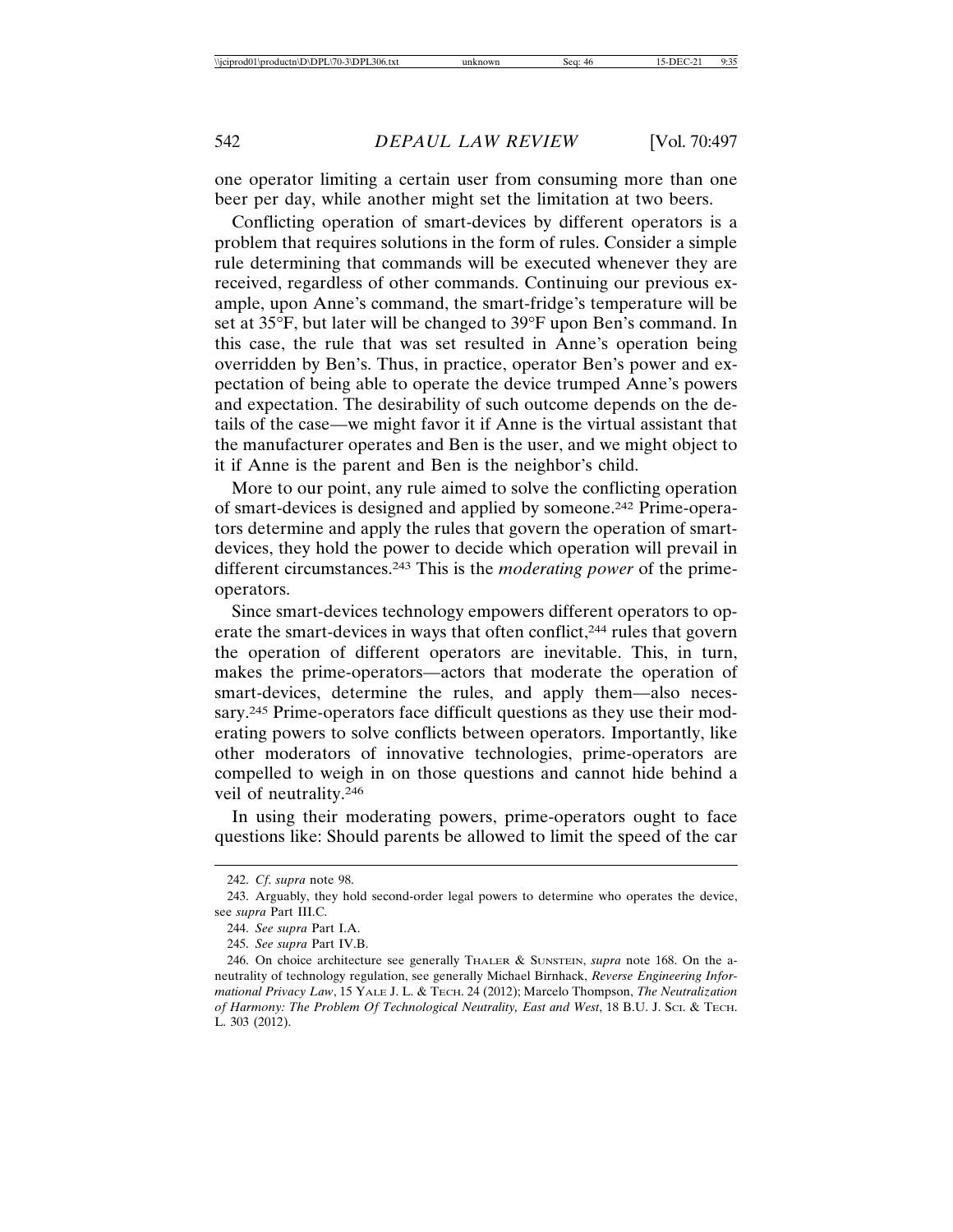for their children? Or their beer consumption? If so, until what age? And could these regulations be applied remotely, say, when their children move to another state?247 On a different note, could private companies be allowed to buy access to smart-devices operations? If so, from whom? And would user-operators be able to override those companies' operations?248 Also, would the state be allowed to operate features of smart-devices—either as broad policies applied by the prime-operator or specific operations directed to specific people?249 Could user-operators override the state's operation?250 More generally, when could users override the constraints imposed by certain operators?251 Who can the user approach if they have been wronged by such an operation?<sup>252</sup> And what should be the legal standard of review for such a claim?

In many cases, the prime-operators that hold moderating powers will be the PAS. PASs often create the technological infrastructure that facilitates the operation of different smart-devices for other actors, from users to manufacturers.253 Relatedly, their wide reach allows them to operate various kinds of smart-devices, strengthening their moderating powers.254 Their informational and market advantages make users and sellers alike more inclined to use PASs' moderating services.255 PASs also use those powers to force customers to use their moderating services, as part of a "take it or leave it" deal for the entire smart-device.256 All those features drive most users and operators to rely on PASs for the operation of smart-devices. By creating the platforms that all other operators use to operate the devices, PASs assume the role of prime-operators.257 They are the ones that have to

250. *See supra* note 160–62.

<sup>247.</sup> *See supra* notes 46–51.

<sup>248.</sup> *See supra* notes 140–43, 157–59, 216–21. For instance, the Samsung smart-fridge warranty limits the users power to contact third-parties to change or modify the device under penalty of limited warranty, see SAMSUNG, REFRIGERATOR: USER MANUAL 13.

<sup>249.</sup> *See supra* Part I.A.2.

<sup>251.</sup> *See, e.g.*, Grinvald & Tur-Sinai, *supra* note 193, § I, III (arguing for a regulatory change that would ensure users' right to repair smart-device); *see* Kilovaty, *supra* note 42 (arguing for hacker's right to hack smart-devices to audit the code for risks to consumers).

<sup>252.</sup> This could be operator's services such as Facebook's Board, see generally Kate Klonick, *The Facebook Oversight Board: Creating an Independent Institution to Adjudicate Online Free Expression*, 129 YALE L.J. 2418, 2424–25 (2020). Or a state-operated mechanism such as the consumer protection, see McMahon, *supra* note 172.

<sup>253.</sup> *See supra* note 225.

<sup>254.</sup> *See supra* Part IV.A.

<sup>255.</sup> ZUBOFF, *supra* note 64, at ch. 10; Crootof, *supra* note 41; Benkler, *supra* note 74.

<sup>256.</sup> This is sometimes referred to as partnership transfers of data. *See, e.g.*, ERIN EGAN, DATA PORTABILITY AND PRIVACY 10 (2019).

<sup>257.</sup> *Cf*. PERZANOWSKI & SCHULTZ, *supra* note 191, at ch. 2, 8 (arguing that manufacturers have similar powers for similar reasons).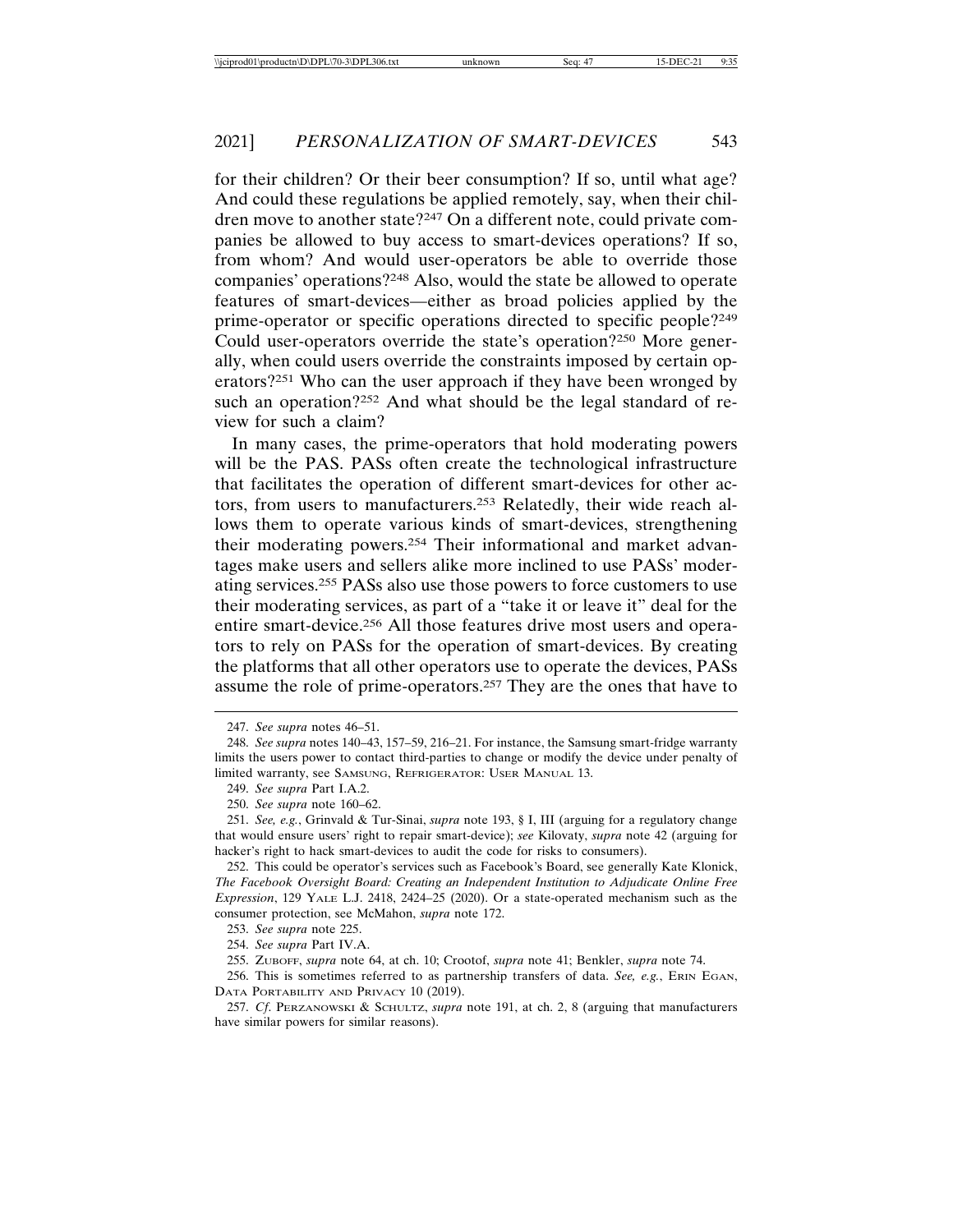set the rules regarding the conflicting operation of smart-devices by different operators using their platforms.258 Therefore, they are the ones that currently answer the questions posed in the previous paragraph.259

Given prime-operators' powers to moderate personalized constraints using smart-devices, a *laissez-faire* regulatory policy is not likely to safeguard users' interests.260 Such approach merely leaves users at the mercy of more powerful private actors, who often bear no liability in regard to users' interest being trampled by operators.<sup>261</sup> Thus, prime-operators' moderating powers call for a change of focus: while with regards to ordinary operators, the question was "Should we allow them to operate?" with regards to prime-operators' moderating powers, the question is rather "How should we guide their moderation?"

We should start thinking about smart-devices' prime-operators much like content moderators on social media, as the actors that set the rules regarding what can be done on the platforms they control.262 Like content moderators in social media, prime-operators should not be allowed to hide behind a false façade of neutrality. Considering the physical aspect of smart-devices' operation<sup>263</sup> and the expected prevalence of smart-devices,264 developing scholarship that confronts the regulations of prime-operators is vital. The next and final Part of this Article will take the first steps in that direction.

#### *C. Before Legal Intervention*

The regulation of prime-operators is more complicated than the regulation of ordinary operators. While prime-operator's immense power, as identified here, might be intimidating and itself might justify some regulatory intervention,<sup>265</sup> these powers also allow prime-operators to uncover great social benefits that would probably be spared if those actors would be regulated to a freeze.<sup>266</sup> In addition, the regula-

<sup>258.</sup> *See supra* Part II.C.1; Grimmelmann, *supra* note 96, at 1729.

<sup>259.</sup> This is a contingent situation, as indirect legal regulation of such moderation is always available and often advisable. *See, e.g.*, Madeline Byrd & Katherine J. Strandburg, *CDA 230 for a Smart Internet*, 88 FORDHAM L. REV. 405 (2019); *infra* Part IV.C.

<sup>260.</sup> *See* Berlin, *supra* note 176.

<sup>261.</sup> *See supra* note 210–13; *see also* Crootof, *supra* note 41.

<sup>262.</sup> *See generally* James Grimmelmann, *The Virtues of Moderation*, 17 YALE J. L. & TECH. 42 (2015); Kate Klonick, *The New Governors: The People, Rules, and Processes Governing Online Speech*, 131 HARV. L. REV. 1598 (2018).

<sup>263.</sup> *See supra* notes 55–56, 73–74.

<sup>264.</sup> *See supra* note 7.

<sup>265.</sup> *See supra* note 215–19.

<sup>266.</sup> *See supra* notes 232–37.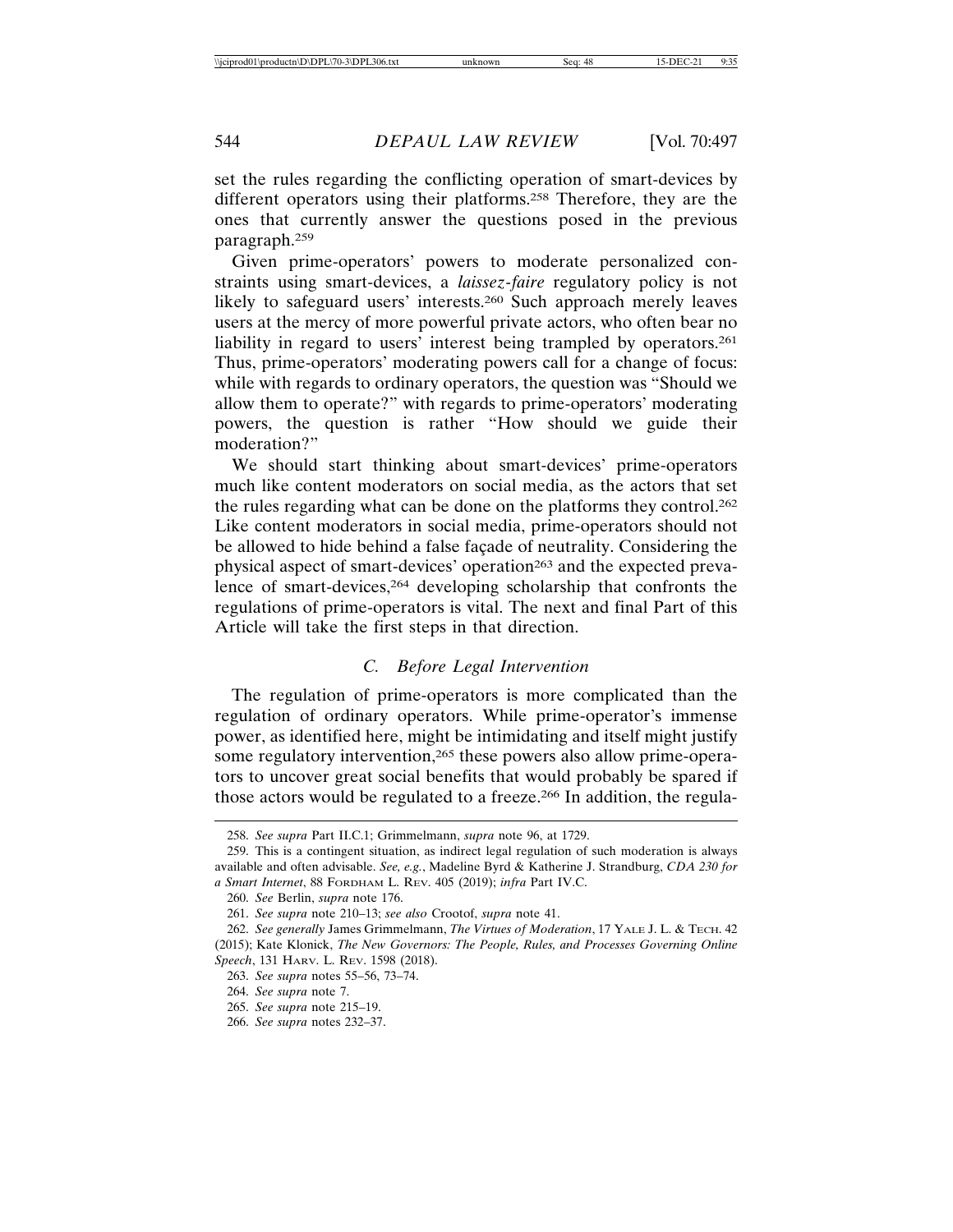tion of prime-operators involves complicated questions about regulating private actors that themselves regulate other operators.267 These questions cannot be swept aside by adopting a *laissez-faire* approach, which merely shifts the burden to the prime-operators to make all the hard choices.<sup>268</sup>

Luckily, developing regulation against this background—the social interest in unveiling unknown benefits and the inherent need to moderate alongside the desire for proper moderation—is not unheard of. It resembles the conditions for the regulation of a similar technology at a similar developmental stage to that of smart-devices today: the Internet in the late 1990s. Following is a very brief presentation of this familiar story.

In the dawn of the Internet age, a question arose about the liability of Internet Service Providers (ISPs) and websites in terms of content that users publish on their platforms.269 Two of the earliest cases that discussed this issue reached opposite conclusions: while one held that the ISPs were not liable for content published on its site, the other held that it is responsible for the content published on it, and hence, liable for legal claims regarding such content.<sup>270</sup>

Understanding the enormous potential of the Internet as a new sphere for deliberation and speech holding previously unimaginable possibilities, neither conclusion was satisfactory. On one hand, it warned companies that by developing content-sharing platforms for the Internet, they might be held liable for considerable damages for user-generated content published on their platforms. On the other hand, it incentivized those companies that do invest in the field to refrain from any content vetting, since too much control would deem them liable. In simple terms, websites that wanted to develop the Internet could either adopt the 4chan.org model of non-intervention or risk liability, clearly a disconcerting choice.

270. *See generally* Cubby, Inc. v. CompuServe Inc., 776 F. Supp. 135 (S.D.N.Y. 1991); Stratton Oakmont, Inc. v. Prodigy Servs. Co., 23 Media L. Rep. 1794 (N.Y. Sup. Ct., Dec. 11, 1995).

<sup>267.</sup> *See, e.g.*, Elizabeth R. Pike, *Defending Data: Toward Ethical Protections and Comprehensive Data Governance*, 69 EMORY L.J. 687 (2020).

<sup>268.</sup> *See supra* notes 260–61.

<sup>269.</sup> On the familiar story of Section 230, see generally Ryan French, *Picking up the Pieces: Finding Unity after the Communications Decency Act Section 230 Jurisprudential Clash*, 72 LA. L. REV. 443 (2012); Vanessa S. Browne-Barbour, *Losing Their License to Libel: Revisiting § 230 Immunity*, 30 BERKELEY TECH. L.J. 1505 (2015); Julio Sharp-Wasserman, *Section 230(c)(1) of the Communications Decency Act and the Common Law of Defamation: A Convergence Thesis*, 20 COLUM. SCI. & TECH. L. REV. 195, 201–11 (2018).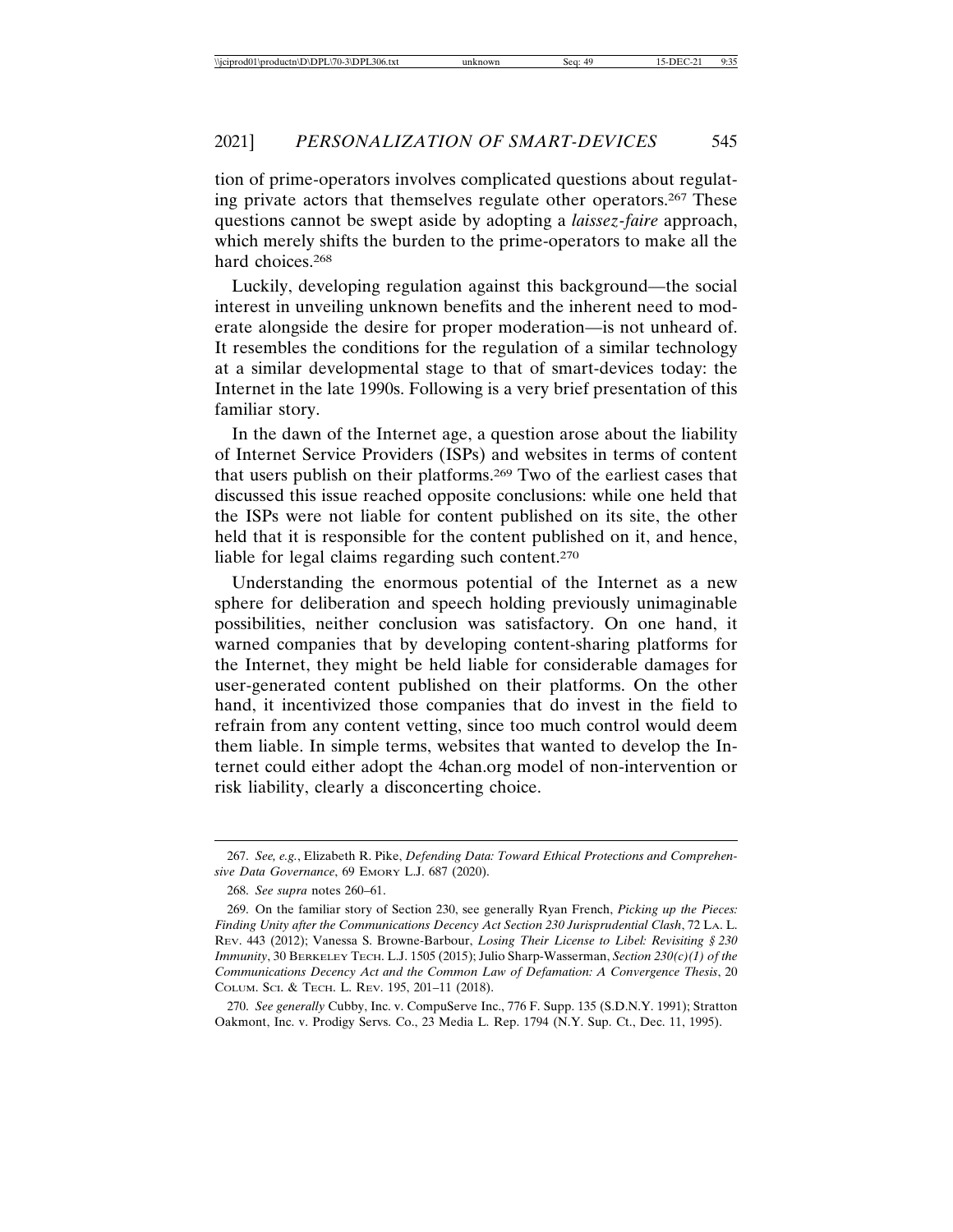Congress addressed the problem by enacting § 230 to the Communication Decency Act.271 Congress found that "[t]he rapidly developing array of Internet and other interactive computer services" holds extraordinary opportunities for diversifying discourse, for cultural developments, and for intellectual activities.272 It held that the free market is the best way to nurture and harvest the potential fruits of the Internet.273 To remove disincentives for private companies to both develop the Internet and filter objectionable content, Congress determined that ISPs will not be held liable for content published by users, nor for actions taken in good faith to limit access to "objectionable" content.274 Put simply, by enacting § 230, Congress aimed to promote the development of the Internet as a space for robust communication. It envisioned a vibrant network developed and self-regulated by private actors, wherein content could be shared in ways that did not seem possible before.275

Congress was right. Private companies have, in fact, facilitated the benefits of online content sharing for billions of people in ways that were hardly imaginable, let alone accessible, only decades ago. They also initiated and developed different moderating standards for the operation of such technologies.276 While those can and should be publicly scrutinized, it is very doubtful that better platforms or more desirable rules would have been employed more quickly, had the state not created the regulatory environment for this technology to develop. Thus, despite considerable shortfalls of today's Internet, it is hard to imagine how all the benefits of content sharing would have been developed without § 230.<sup>277</sup> Challenging this claim requires one to explain how companies like Facebook, YouTube, Google, or Yelp could have created their services in the first place, in light of significant damages liability at their very earliest stages.

By now, I hope the resemblance between the Internet in the 1990s and today's smart-devices is clearer. Both involve infant, innovative technologies, based on interconnectivity; both hold potential for a

276. *See, e.g.*, Klonick, *supra* note 262.

277. On § 230 as regulating the "secondary liability regimes," see Byrd & Strandburg, *supra* note 260.

<sup>271. 47</sup> U.S.C. § 230. For a discussion about these cases and the incentives for § 230, see *supra* note 269.

<sup>272. § 230(</sup>a).

<sup>273. § 230(</sup>b).

<sup>274. § 230(</sup>b)–(c).

<sup>275.</sup> Zeran v. Am. Online, Inc., 129 F.3d 327, 330–31 (4th Cir. 1997); Force v. Facebook, Inc., 934 F.3d 53, 63 (2d Cir. 2019); Browne-Barbour, *supra* note 269, at 1519–38; French, *supra* note 269; Varty Defterderian, Fair Housing Council v. Roommates.com*: A New Path for Section 230 Immunity*, 24 BERKELEY TECH. L.J. 563, 581 (2009).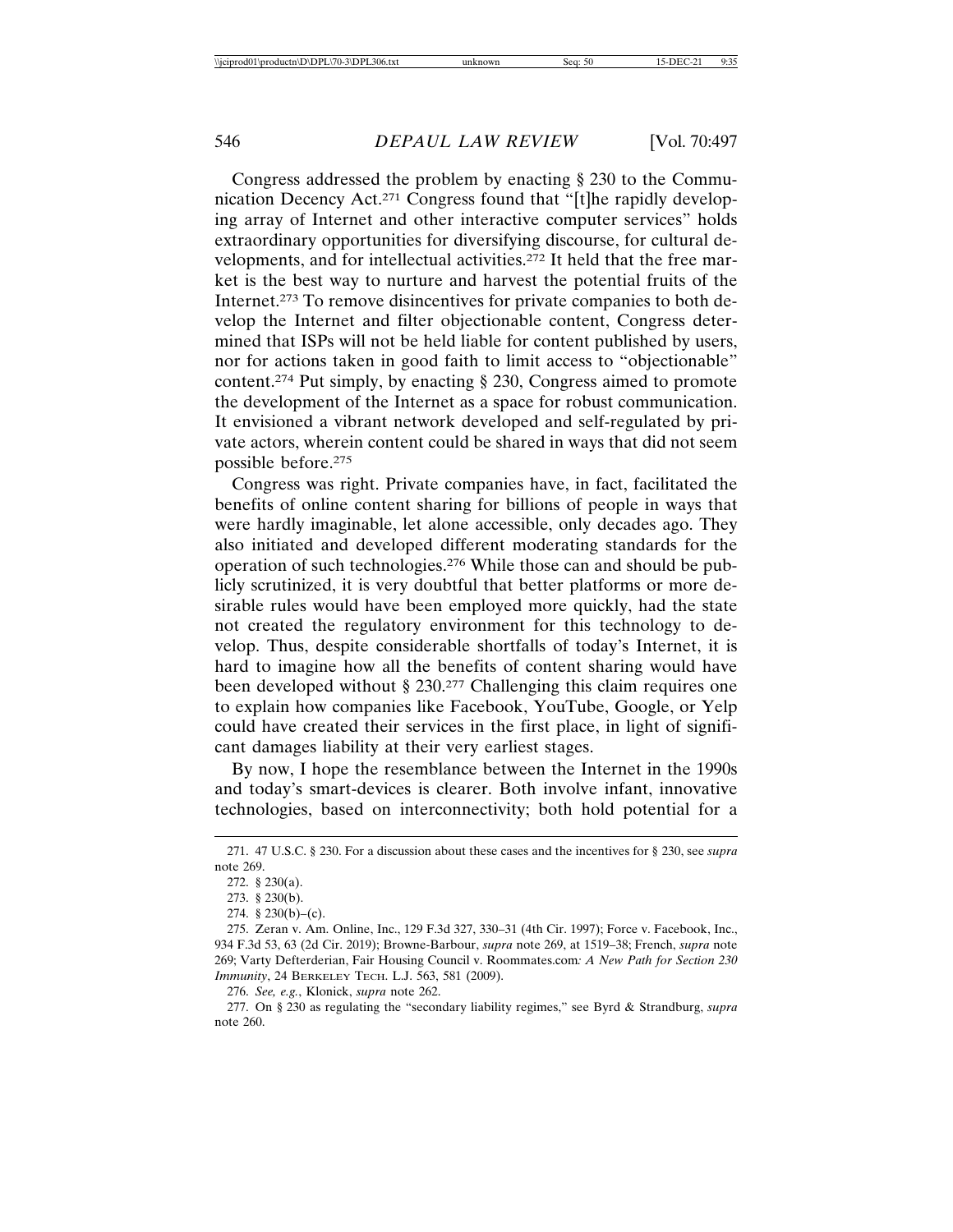myriad of social benefits, some already foreseeable and some still on the horizon; and both are driven (at this stage) by private enterprises that rely on unique technological abilities and market powers to create services for users. Moreover, both are built around new forms of interaction between users and operators, and thereby, on the one hand, require expedient regulation to protect users, and on the other hand, should not be regulated to a halt. It is true that liability for speech harms on Internet platforms is not synonymous with liability for physical damages of smart-devices' users, mainly because of the various First Amendment considerations involved in the former and not the latter.278 But the similarities between the cases, namely the possibility of foregoing unknown benefits of a promising technology and the need to develop and apply fair moderation standards for rapidly changing technologies, should not be ignored.

As long as one accepts the premises of § 230 for the regulation of the Internet—the desirability of the technology that could provide a myriad of avenues of human flourishing, the need to encourage such technology by removing private companies' disincentives to develop it, and the ability of the operators to self-regulate279—one should at least consider a similar regulatory approach for prime-operators of smart-devices. Arguably, the successful development of the Internet supports applying the same approach to smart-devices—granting prime-operators similar legal powers to operate scores of devices. To some extent, it also supports the legal power to moderate the use of other operators, albeit while requiring transparency regarding the guidelines to such moderation, which would encourage the social and scholarly scrutiny we see regarding today's social media moderation.280

A few caveats are in order. The case for operators' immunity, just like the case for ISPs immunity, is not limitless.281 Even a free-market policy that supports self-regulation could, and arguably should, be limited when important countervailing values are on the line.282 Moreover, this argument focuses on smart-devices technology at this

<sup>278.</sup> For the applicability of First Amendment considerations, see generally Note, *Section 230 as First Amendment Rule*, 131 HARV. L. REV. 2027 (2018); *Zeran*, 129 F.3d at 330–31; Defterderian, *supra* note 275; French, *supra* note 271.

<sup>279.</sup> *See supra* notes 275–77.

<sup>280.</sup> *See, e.g.*, Klonick, *supra* note 262.

<sup>281.</sup> Marshall's Locksmith Serv. Inc. v. Google, LLC, 925 F.3d 1263, 1272 (D.C. Cir. 2019).

<sup>282.</sup> *See generally* Allow States and Victims to Fight Online Sex Trafficking Act of 2017, H.R. 1865, 115th Cong. (2018); Fair Hous. Council v. Roommates.com, LLC, 521 F.3d 1157 (9th Cir. 2008); Doe v. Internet Brands, Inc., 824 F.3d 846 (9th Cir. 2016); Browne-Barbour, *supra* note 269, at 1538–47; Defterderian, *supra* note 275, at 568.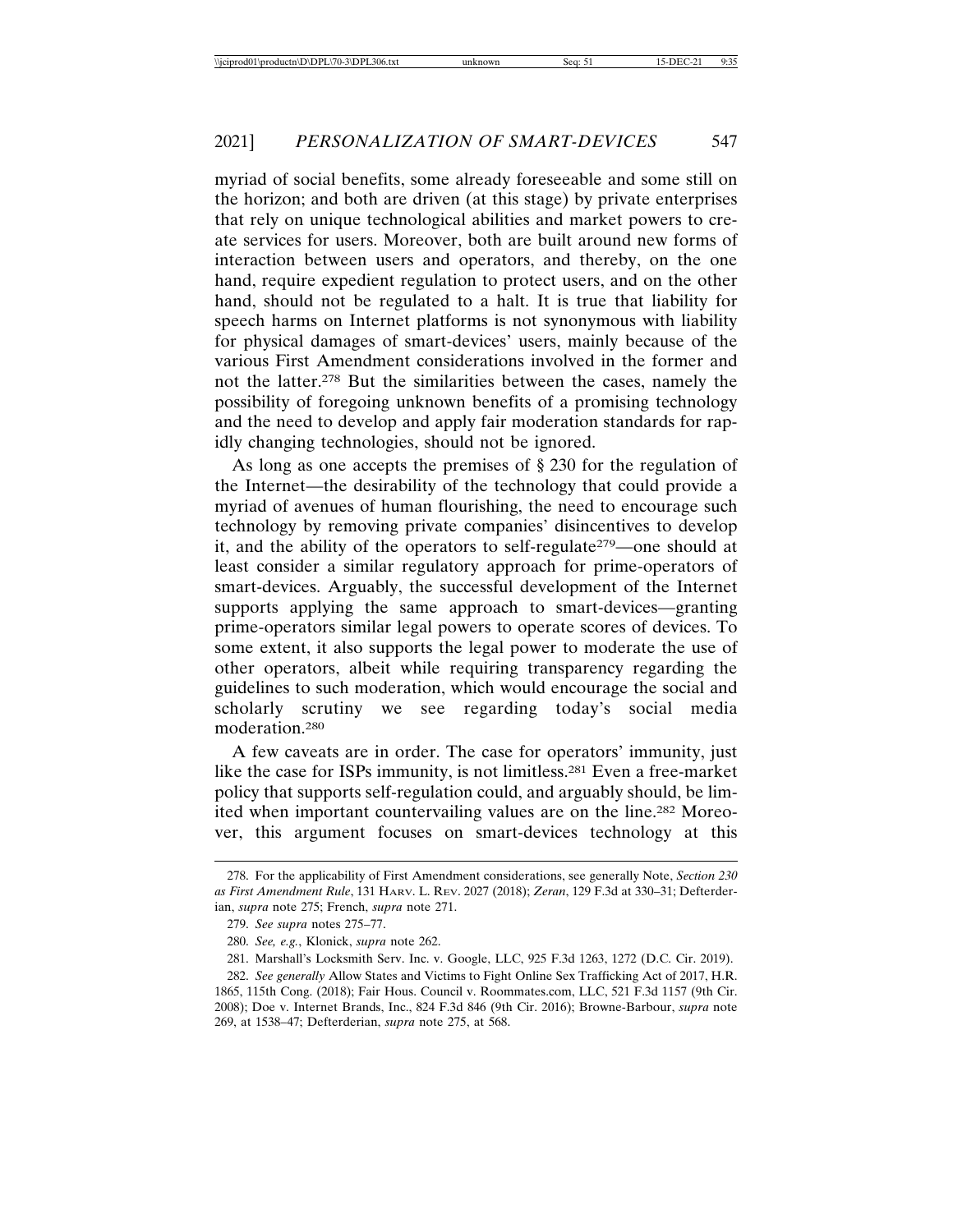particular point in time. The incentives scheme discussed does not necessarily apply when the technology becomes well-established, once the economic benefits are more accessible, once the business risks are diminished, or once the shortfalls of self-regulation require the attention of policymakers.283 In other words, regulatory policies can be relaxed in their infancy stage for promising technologies, but nuanced and stricter measures will be necessary as these technologies mature.284

#### **CONCLUSION**

The rise of smart-devices poses various legal and social challenges. This Article focused on often-ignored legal questions that smart-devices bring to the forefront. It provided an initiatory analysis of personalization within the context of smart-devices and discussed some of the key legal queries it raises.285 The discussion also shed muchneeded light on the operators of smart-devices. It underscored the importance of recognizing that smart-devices introduce new actors into the relationship between users and devices, and suggested fresh perspectives towards the regulation of these new and complicated relationships.286 Finally, it also placed prime-operators on the pedestal they deserve, by arguing that they have unique, extraordinary powers to operate smart-devices to benefit society, while also holding powers to moderate between different operators. As such, this Article stressed that prime-operators of smart-devices pose challenges that resemble social media moderators, and thus, deserve equal attention from legal scholarship and regulators.287

Another contribution that this Article offers to the complicated and multifaceted legal scholarship about IoT and smart-devices relates to the method of analysis pursued here. It emphasized that in order to facilitate a meaningful debate about these topics, it is necessary to first understand the nuts and bolts of the relevant technology.288 To wit, this Article used a mundane and simple example of smart-fridges to create the preface about the technology of smart-devices. This technological background was used to identify and explore concepts that are

<sup>283.</sup> Biden v. Knight First Amend. Inst. at Columbia Univ., 141 S. Ct. 1220, 1222 (2021).

<sup>284.</sup> *See* Nw. Airlines v. Minnesota, 322 U.S. 292, 300 (1944).

<sup>285.</sup> *See supra* Part II.

<sup>286.</sup> *See supra* Part III.

<sup>287.</sup> *See supra* Part IV.

<sup>288.</sup> *See, e.g.*, Lyria Bennett Moses, *Recurring Dilemmas: The Law's Race to Keep Up With Technological Change*, 2007 J.L. TECH. & POL'Y 239 (2007); Omer Tene & Jules Polonetsky, *A Theory of Creepy: Technology, Privacy and Shifting Social Norms*, 16 YALE J.L. & TECH. 59 (2013).